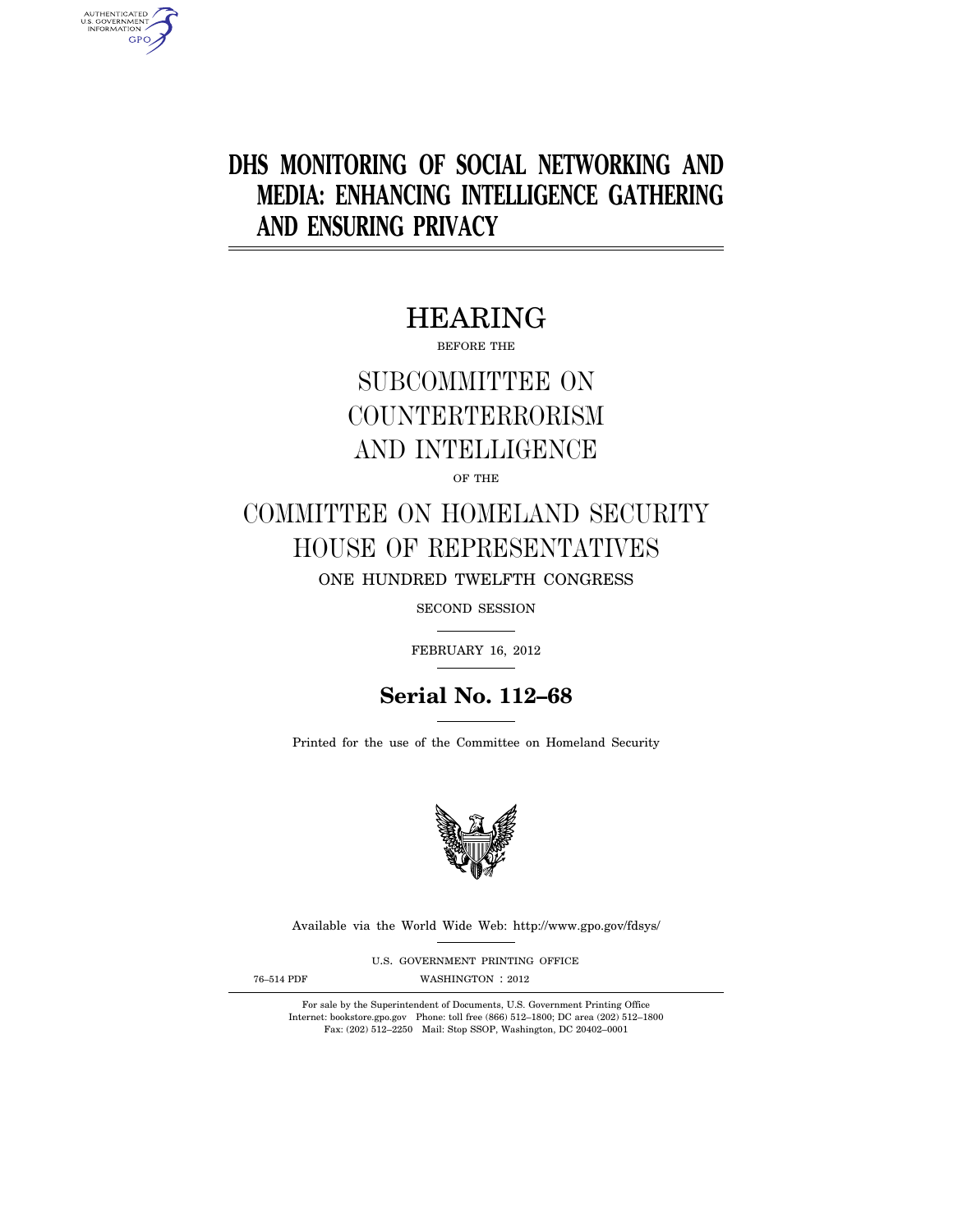#### COMMITTEE ON HOMELAND SECURITY

PETER T. KING, New York, *Chairman*  LAMAR SMITH, Texas DANIEL E. LUNGREN, California MIKE ROGERS, Alabama MICHAEL T. MCCAUL, Texas GUS M. BILIRAKIS, Florida PAUL C. BROUN, Georgia CANDICE S. MILLER, Michigan TIM WALBERG, Michigan CHIP CRAVAACK, Minnesota JOE WALSH, Illinois PATRICK MEEHAN, Pennsylvania BEN QUAYLE, Arizona SCOTT RIGELL, Virginia BILLY LONG, Missouri JEFF DUNCAN, South Carolina TOM MARINO, Pennsylvania BLAKE FARENTHOLD, Texas ROBERT L. TURNER, New York

BENNIE G. THOMPSON, Mississippi LORETTA SANCHEZ, California SHEILA JACKSON LEE, Texas HENRY CUELLAR, Texas YVETTE D. CLARKE, New York LAURA RICHARDSON, California DANNY K. DAVIS, Illinois BRIAN HIGGINS, New York JACKIE SPEIER, California CEDRIC L. RICHMOND, Louisiana HANSEN CLARKE, Michigan WILLIAM R. KEATING, Massachusetts KATHLEEN C. HOCHUL, New York JANICE HAHN, California

MICHAEL J. RUSSELL, *Staff Director/Chief Counsel*  KERRY ANN WATKINS, *Senior Policy Director*  MICHAEL S. TWINCHEK, *Chief Clerk*  I. LANIER AVANT, *Minority Staff Director* 

### SUBCOMMITTEE ON COUNTERTERRORISM AND INTELLIGENCE

PATRICK MEEHAN, Pennsylvania, *Chairman* 

PAUL C. BROUN, Georgia, *Vice Chair*  CHIP CRAVAACK, Minnesota JOE WALSH, Illinois BEN QUAYLE, Arizona SCOTT RIGELL, Virginia BILLY LONG, Missouri PETER T. KING, New York *(Ex Officio)*  JACKIE SPEIER, California LORETTA SANCHEZ, California BRIAN HIGGINS, New York KATHLEEN C. HOCHUL, New York JANICE HAHN, California BENNIE G. THOMPSON, Mississippi *(Ex Officio)* 

KEVIN GUNDERSEN, *Staff Director*  ZACHARY HARRIS, *Subcommittee Clerk*  HOPE GOINS, *Minority Subcommittee Director*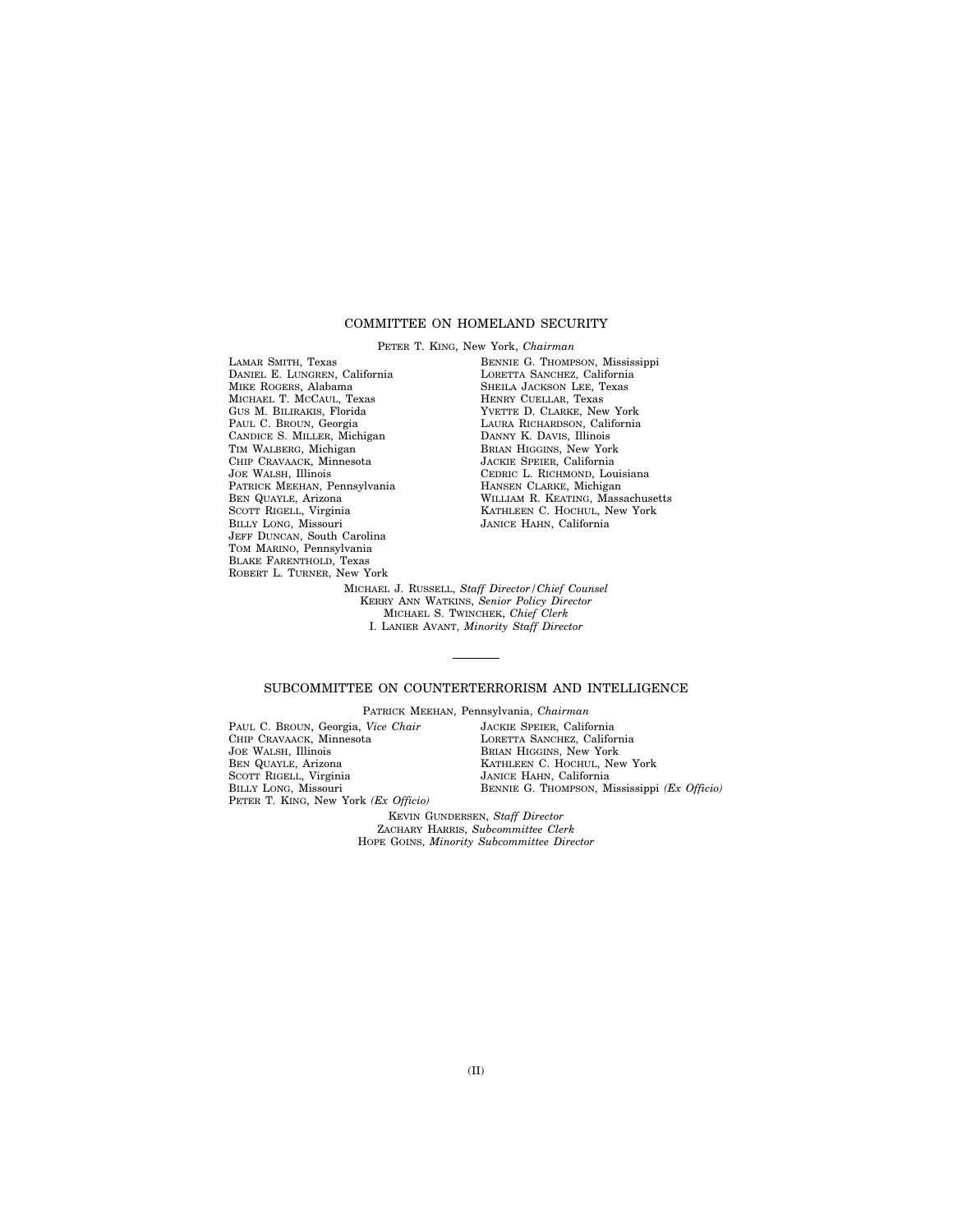## C O N T E N T S

#### STATEMENTS

| The Honorable Patrick Meehan, a Representative in Congress From the State<br>of Pennsylvania, and Chairman, Subcommittee on Counterterrorism and<br>The Honorable Jackie Speier, a Representative in Congress From the State<br>of California, and Ranking Member, Subcommittee on Counterterrorism<br>The Honorable Bennie G. Thompson, a Representative in Congress From<br>the State of Mississippi, and Ranking Member, Committee on Homeland | 3<br>4   |
|---------------------------------------------------------------------------------------------------------------------------------------------------------------------------------------------------------------------------------------------------------------------------------------------------------------------------------------------------------------------------------------------------------------------------------------------------|----------|
|                                                                                                                                                                                                                                                                                                                                                                                                                                                   |          |
| WITNESSES                                                                                                                                                                                                                                                                                                                                                                                                                                         |          |
| Ms. Mary Ellen Callahan, Chief Privacy Officer, Department of Homeland<br>Security:                                                                                                                                                                                                                                                                                                                                                               | 10<br>12 |
| Mr. Richard Chávez, Director, Office of Operations Coordination and Plan-                                                                                                                                                                                                                                                                                                                                                                         |          |

| Mr. Richard Chavez, Director, Office of Operations Coordination and Plan- |    |
|---------------------------------------------------------------------------|----|
| ning, Department of Homeland Security:                                    |    |
|                                                                           | 16 |
|                                                                           | 12 |
|                                                                           |    |

### FOR THE RECORD

| The Honorable Patrick Meehan, a Representative in Congress From the State<br>of Pennsylvania, and Chairman, Subcommittee on Counterterrorism and |   |
|--------------------------------------------------------------------------------------------------------------------------------------------------|---|
| Intelligence:<br>Statement of Marc Rotenberg, President, and Ginger McCall, Staff Counsel,                                                       | 6 |
| <b>APPENDIX</b>                                                                                                                                  |   |

| Letter Submitted to Chairman Patrick Meehan From Mary Ellen Callahan |     |
|----------------------------------------------------------------------|-----|
|                                                                      | -39 |
| Questions Submitted by Ranking Member Bennie G. Thompson for Mary    |     |
|                                                                      | 40. |

Page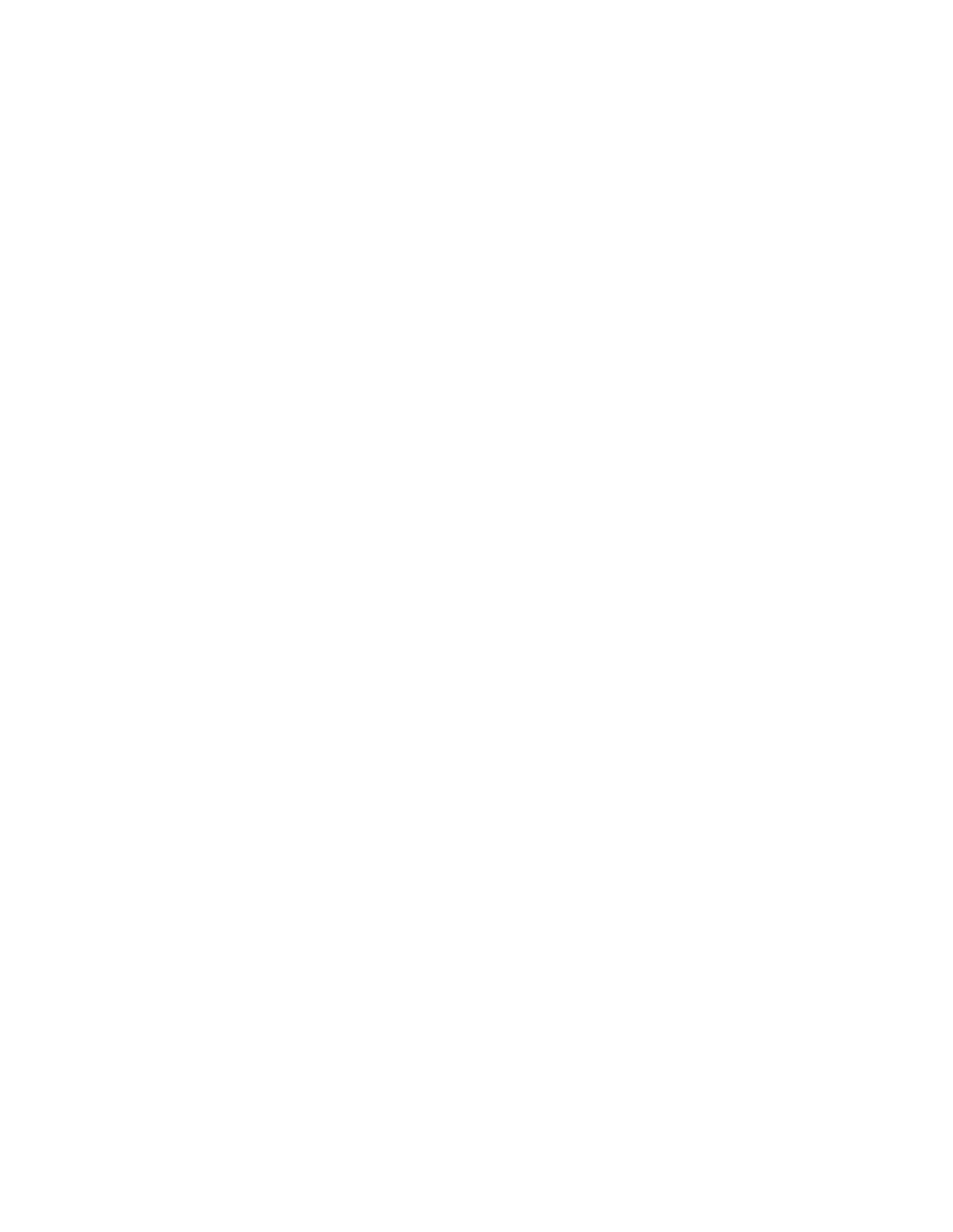## **DHS MONITORING OF SOCIAL NETWORKING AND MEDIA: ENHANCING INTELLIGENCE GATHERING AND ENSURING PRIVACY**

#### **Thursday, February 16, 2012**

U.S. HOUSE OF REPRESENTATIVES, COMMITTEE ON HOMELAND SECURITY, SUBCOMMITTEE ON COUNTERTERRORISM AND INTELLIGENCE,

*Washington, DC.* 

The subcommittee met, pursuant to call, at 10:04 a.m., in Room 311, Cannon House Office Building, Hon. Patrick Meehan [Chairman of the subcommittee] presiding.

Present: Representatives Meehan, Cravaack, Quayle, Long, Speier, Thompson, and Hahn.

Mr. MEEHAN. Good morning. I get to do this, which indicates that the Committee on Homeland Security's Subcommittee on Counterterrorism and Intelligence will come to order.

The subcommittee is meeting today to hear testimony regarding tactics that are employed by the Department of Homeland Security to monitor social networking and media to enhance intelligence gathering, while at the same time protecting privacy. I would like to welcome everyone to today's hearing, and I look forward to hearing from today's witnesses on this very, very important issue.

Over the last year, this subcommittee has had hearings on a multitude of terror-related threats, particularly focusing on those that have influence on the homeland, including those posed by Hezbollah, AQAP, and Boko Haram, to be specific. A common theme that has emerged among many of these is the groups' use of social media and networking to recruit, to plan, to plot attacks against the homeland or U.S. interests abroad. I emphasize that a lot of this was focused on foreign-based websites on which this activity was presumed to be taking place.

In December, we held a hearing on the terrorists' use of social media. While there was disagreement among the witnesses on the effectiveness of that, we do know that terrorists use social media. All agreed that terrorist groups used these tools ultimately to their advantage.

However, the use of social media isn't confined to terrorists. It is also a criminal issue and represents an entirely new operating space for all sorts of bad actors. I saw it as a Federal prosecutor. Social media is now used by individuals who share pictures with family and friends, but it is also used by terrorists or other kinds of criminals operating everything from frauds to other kinds of bad acts.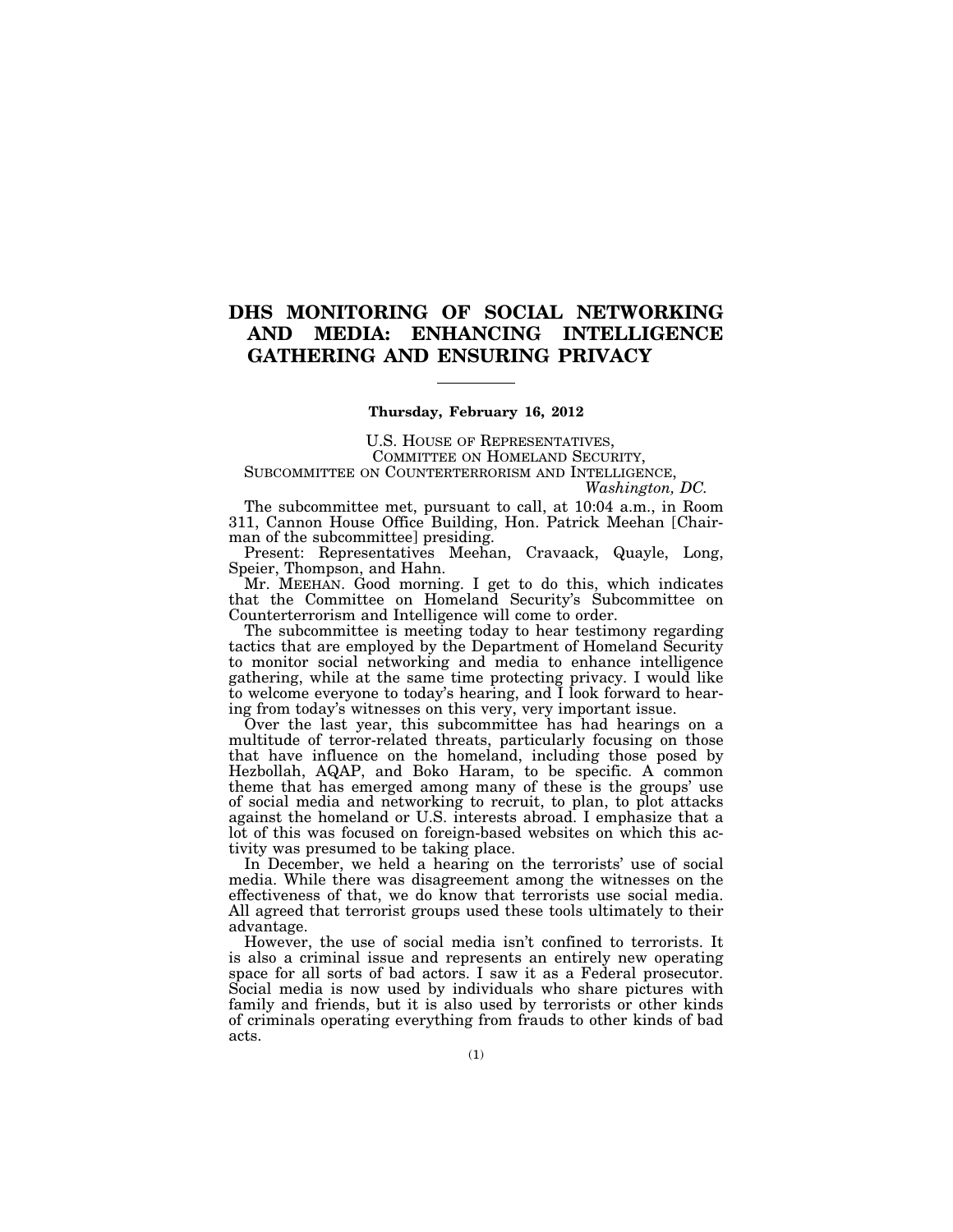I understand the importance of following leads wherever it may take investigators. So if there are leads on a social media or social network such as Twitter or Facebook, it may be appropriate to follow them, so long as the Government activity is consistent with the long-standing protections against improper intrusions into protected areas of personal privacy. Following leads means collecting intelligence, because, ultimately, no terrorism or criminal investigation can be effective without good intelligence. I understand and support intelligence collection within the rules of the law.

In addition to following leads, social media provides a forum for the Government to have situational awareness of breaking events—something I know you spend a great deal of time—terrorist attacks, natural disasters—where the Department of Homeland Security is responsible for providing real-time situational awareness and information sharing across the Federal Government and down to the State and local enforcement level, to first responders as well, in the event of a terror attack or a natural disaster. For example, my good friend on the committee, Mr. Long, who experienced tornadoes in his district, may have an appreciation of the need for realtime communication, sort of the virtual 9–1–1.

But, conversely, the Government can use tools to communicate with people about disasters to enhance situational awareness among the citizenry. In these cases, intelligence collection and dissemination is a win-win for the Government and the people.

But a few weeks ago, it was reported that the Department of Homeland Security has instituted a program, and I quote: ''to produce short reports about threats and hazards using publicly available information.'' As I said, I support that. However, in what I view as something that we have to determine whether it crosses the line, these reports also revealed that DHS has tasked analysts with collecting intelligence on any media reports, "that reflect adversely on the U.S. Government and the Department of Homeland Security, including both positive and negative reports on FEMA, CBP, ICE, among others.''

In one example, DHS used multiple social networking blogs, including Facebook and Twitter, three different blogs, and reader comments in newspapers to capture the reaction of residents to a possible plan to bring Guantanamo detainees to a local prison in Standish, Minnesota.

In my view, collecting and analyzing, disseminating private citizens' comments could have a chilling effect on individuals' privacy rights and people's freedom of speech and dissent against their Government. I fully recognize that if an individual willingly uses Facebook, Twitter, or the comments section of a newspaper website, they, in effect, forfeit their right to an expectation of privacy. However, other private individuals reading your Facebook status updates is different than the Department of Homeland Security reading them, analyzing them, and possibly disseminating and collecting them for future purposes. My guess is that the average American has no problem with other private individuals reading their voluntary on-line writings and postings in open forums but may feel a bit of unease knowing the Federal Government may be doing the same.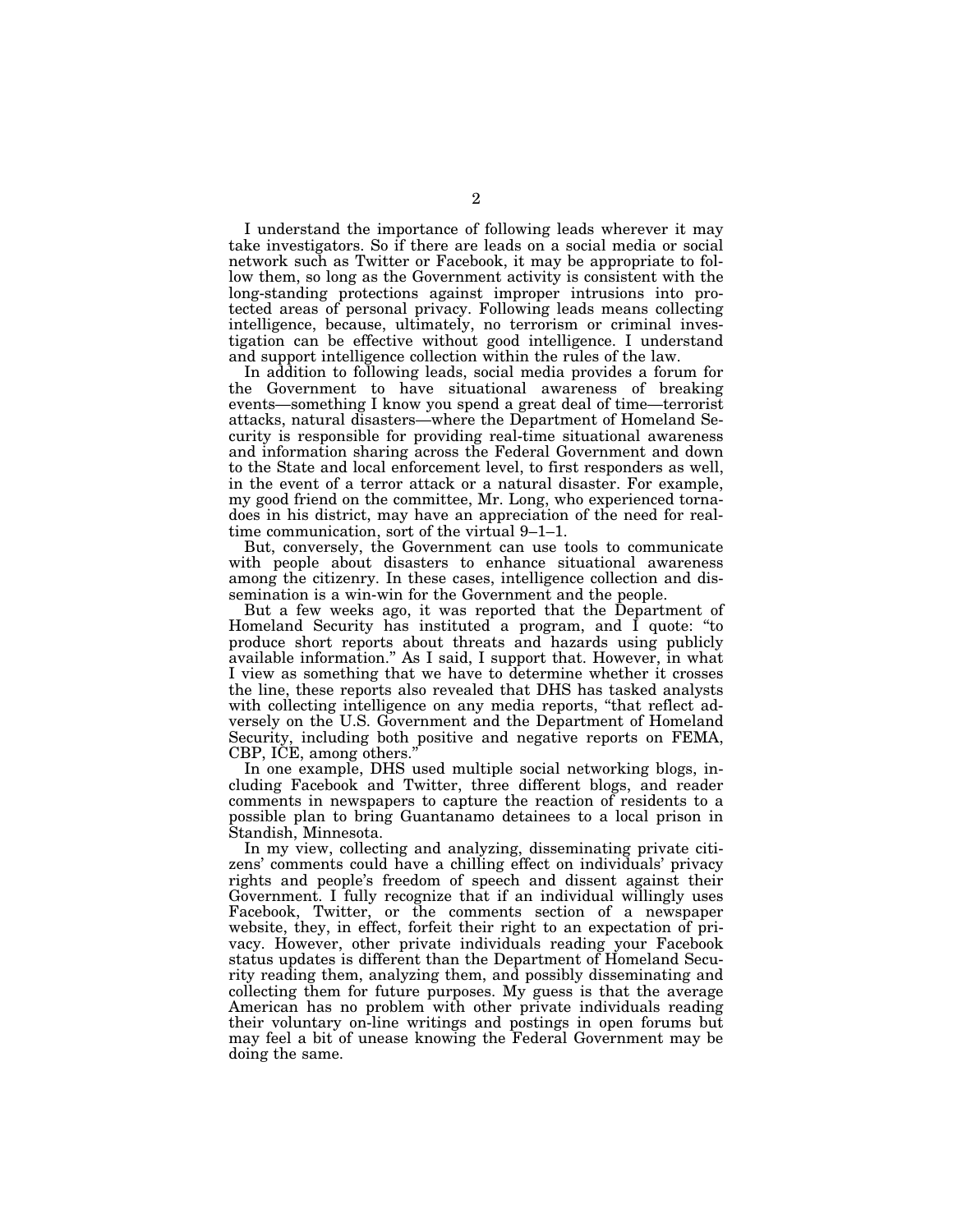I fully recognize these are very complex and nuanced issues, and that is why we are holding today's hearing. I look forward to hearing from today's witnesses on how they are collecting intelligence to keep us safe and aware, yet also ensuring personal individual privacy.

The Chair now recognizes the Ranking Minority Member of the subcommittee, the gentlewoman from California, Ms. Speier, for any comments that she may have.

Ms. SPEIER. Thank you, Mr. Chairman. I would like to associate my comments with yours. I think that they were outstanding and really place a good frame on the discussion we are going to have today.

I would also like to thank the witnesses who will be testifying today.

You know, the explosion in the use of social media has changed communication as we know it. With just the touch of a button, millions of people can post and receive information through Twitter, Facebook, blogs, and text messaging in an instant. In just the short time that we have been sitting here in this hearing, there have been over 3 million comments that have been posted to Facebook and a half a million tweets that have been sent.

Over the past year, we have seen the impact of using social media first-hand. Last year, the Arab Spring was driven by potesters who organized and communicated largely via social media. We have also seen the power of social media here in the United States over the past few months as protesters organize via Twitter and Facebook for the Occupy Wall Street movements throughout the country. We have seen bills before Congress stopped in their tracks by the power of social media.

This growing universe of social networking presents great challenges and opportunities to the mission at the Department of Homeland Security as it works to keep our Nation safe. Through this hearing, we hope to learn how the Department of Homeland Security is harnessing the power of social media. Is it possible that DHS could use social media to communicate emergency recovery and response information to the general public? Can this information be generated quickly? How would such technology have improved the response to disasters like Hurricane Katrina? What about the case of a man-made disaster or a mass evacuation like we saw last year in the nuclear meltdown in Japan? Could Twitter and instant messaging be used to let people know where to evacuate and what to avoid?

The vast amounts of publicly available data also present a potentially great resource for open-source information collection. In 2010, we saw alert citizens report suspicious activities in Times Square that led to the arrest of Faisal Shahzad. Could similar public reporting be done using social media? How can DHS fully exploit the benefits and opportunities of social media without impeding on the civil rights and civil liberties of those who choose to use social media? Can DHS actively and effectively monitor social media in an open and above-board way without being accused of spying on lawful activities?

Last month, the press reported widely on a case where a couple from England was prevented from entering the United States be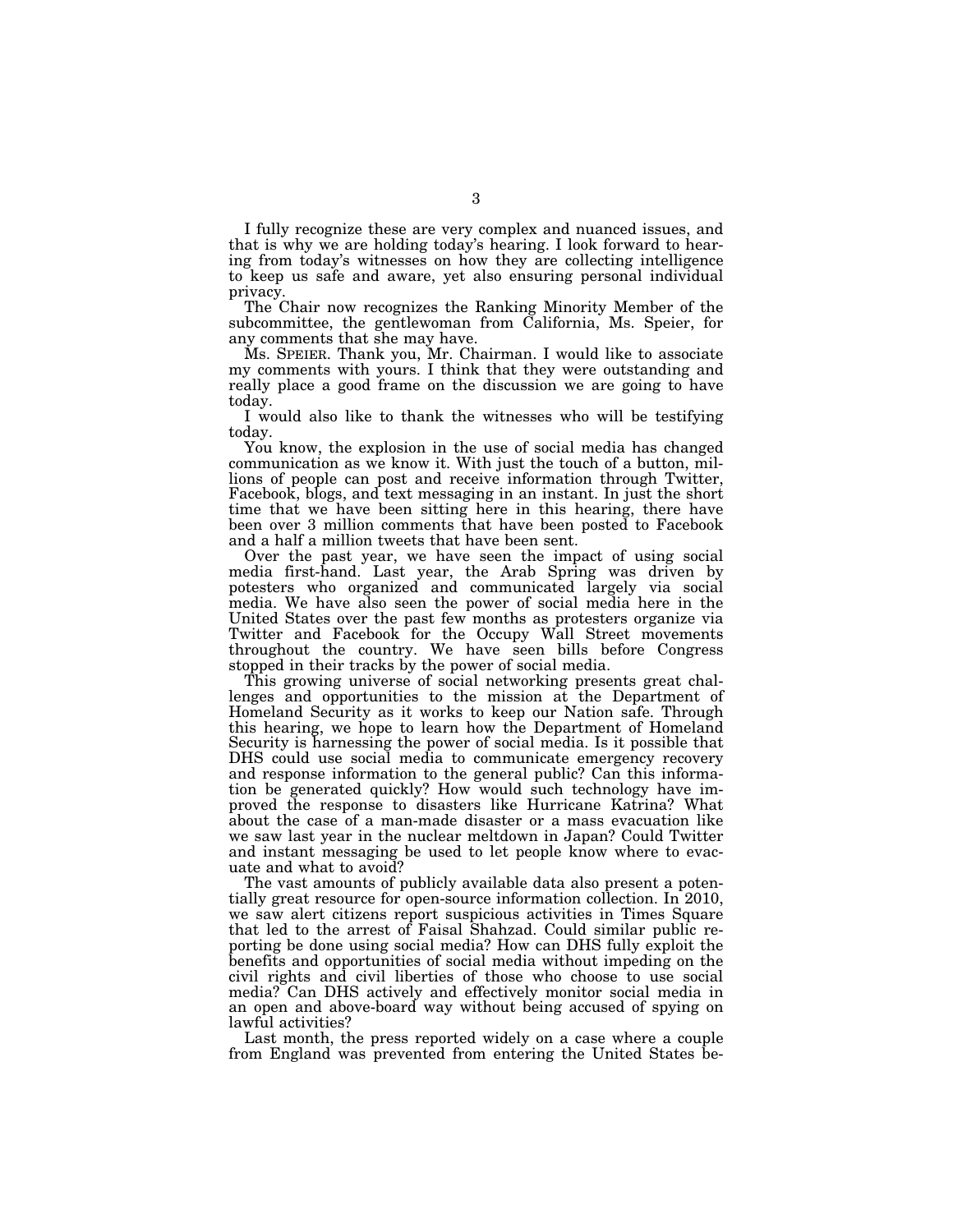cause of a tweet. Was this an overreaction? Could or should a mere tweet or posting prevent a person from boarding a plane or entering the United States?

I am looking forward to learning from the witnesses exactly how DHS uses social media and what DHS is doing to make sure that in its use of social media it is not being perceived as being a Big Brother. I want to learn from the witnesses what privacy protections are in place with regard to DHS's using social media and how the individual components are being trained on these protections.

Further, I am very interested to find out today how the Department can even handle the sheer volume of open-source postings that may be found on any of the various social networking websites. Further, if the Department begins to use social media as open-source tools, as the Office of Intelligence and Analysis Under Secretary has indicated, how will its analysts be trained to continue to respect the civil liberties of those that choose to use social media?

Social media could possibly be an integral tool in recognizing and preventing emerging threats. However, there has to be some specific systems in place that can manage this information while continuing to respect civil rights and civil liberties. I look forward to hearing what steps are being taken in this area.

I yield back.

Mr. MEEHAN. Thank you, Ranking Member Speier, for your observations, which I, as well, share.

We are also pleased to have in attendance the Ranking Member of the committee. The gentleman from Mississippi, Mr. Thompson, is with us. As is the custom of the subcommittee where there are moments when we are graced with the presence of those Ranking and senior members, we give to them the opportunity to make an opening statement if they wish. So, at this minute, the Chair would recognize Mr. Thompson for any comments that he might have.

Mr. THOMPSON. Thank you very much, Mr. Chairman, for your gracious introduction. I would like to thank you and the Ranking Member for holding this hearing today. I would also like to thank the witnesses for their testimony also.

Social media outlets provide the general public with new avenues of discovering, reading, and sharing news, information, and other forms of content. With an increasing number of people relying on this form of technology as a primary information-gathering resource, social media has supplemented, and in some cases replaced, traditional media outlets as a source of news and information.

Social media allows DHS to quickly and efficiently disseminate accurate and useful information to hundreds of thousands of people simultaneously. For instance, prior to a natural disaster such as a hurricane or a flood, State and local officials can use SMS to convey evacuation warnings and notices to people living in affected areas. After a disaster, the same means can be used to direct people to FEMA. Both the Majority and Minority of this committee have a Twitter page.

I think we all agree that social media outlets are useful. However, usefulness alone is not the only criteria we value. Rapid deployment of accurate information, combined with the ability of the average citizen to interact with public officials, will ultimately in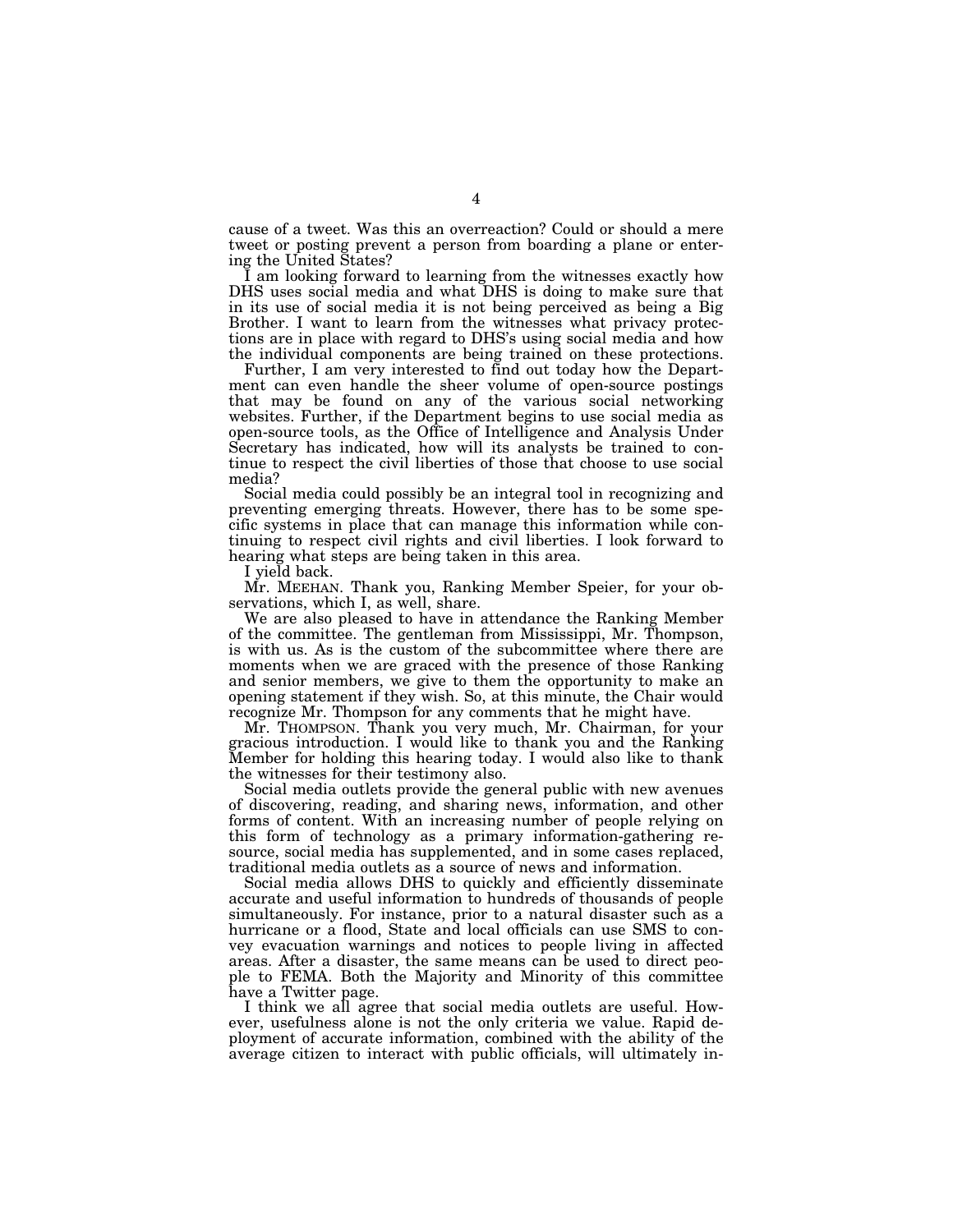crease DHS's trust and accountability. To ensure that accountability and trust are embraced as a value, DHS must employ proper safeguards, including guidelines on information-gathering activities and a clear policy on creating a profile or data-mining. If information-gathering activities should occur, clear protocols that adhere to the Constitution and the Privacy Act must be developed to direct such activities. The public must be confident that interacting with DHS on a website or blog or Facebook will not result in surveillance or a compromise of Constitutionally-protected rights.

Further, the use of social media must not replace traditional methods of information distribution. When used appropriately, social media is an efficient and effective way to communicate with people. If used improperly by a Federal agency, public trust and confidence will be compromised or forever destroyed.

Given the high stakes involved, DHS cannot afford to make a mistake. I trust that in your efforts to navigate the Department's journey in the world of social media, you will work closely with the committee and keep us informed of your activities. We look forward to being your GPS.

With that, I yield back.

Mr. MEEHAN. Thank you, Mr. Chairman, for that sense of direction.

We will stop it there. Other Members of the committee are reminded that opening statements may be submitted for the record.

We are pleased to have a distinguished panel of witnesses before us today on this very, very important topic.

The first is Ms. Mary Ellen Callahan. She was appointed the chief privacy officer and the chief Freedom of Information Act officer by Department of Homeland Security Secretary Napolitano in March 2009.

Created by Congress in 2002, the Department's privacy officer is the first statutorily mandated privacy office in any Federal agency, whose mission is to preserve and enhance privacy protections for all individuals, to promote the transparency of Homeland Security operations, and to serve as the leader in the Federal privacy community. Ms. Callahan is responsible for evaluating Departmentwide programs, systems, and technologies, and rulemaking for potential privacy impacts, and for providing mitigation strategies to reduce any privacy impact.

Prior to joining the Department, Ms. Callahan was a partner with the law firm of Hogan & Hartson, where she specialized in privacy and data security law. She serves as vice chair of the American Bar Association's Privacy and Information Security Committee of the Antitrust Division. Now as chief privacy officer, she co-chairs both the CIO Council's Privacy Committee and the Information-Sharing Environment Privacy Guidelines Committee.

Thank you for being here today, Ms. Callahan.

I would also like to recognize Mr. Richard Chávez, who is the director of Office of Operations Coordination and Planning at the Department of Homeland Security.

He provides counsel directly to the Secretary of Homeland Security on a wide range of operational issues, to include prevention, protection, mitigation, response and recovery operations, continuity of operations, and planning. He leads an office of approximately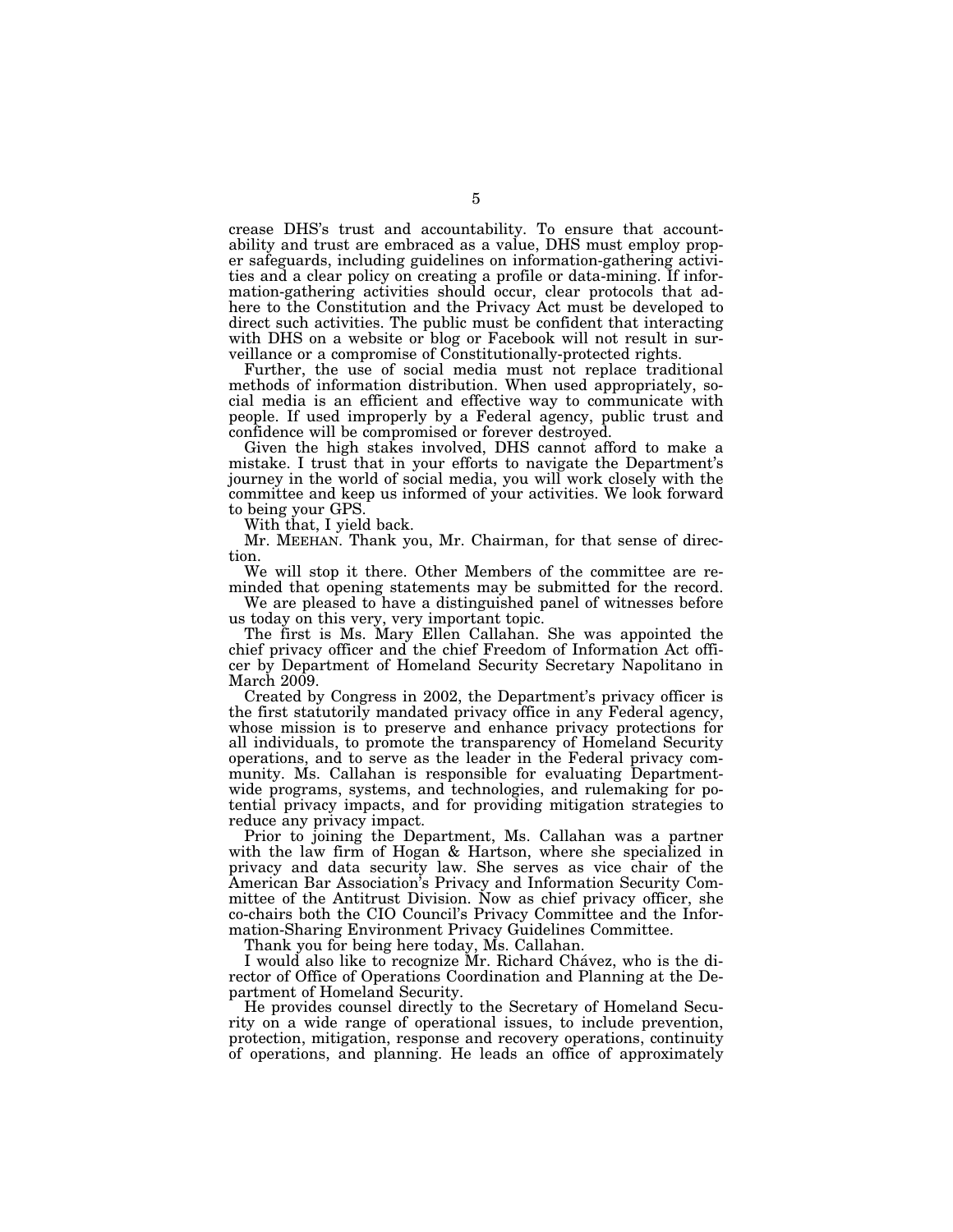550 people who are responsible for monitoring the security of the United States on a daily basis and providing National situational awareness and developing the National common operating picture.

His office provides vital decision support information to the Federal interagency, Governors, homeland security advisors, law enforcement, private-sector, and critical infrastructure operators in all States and territories and more than 50 urban major areas Nation-wide.

Mr. Chavez has over 30 years of Government experience, serving with DHS and the Department of Defense as an Air Force officer and a senior civilian in the Office of the Under Secretary of Defense for Policy.

Before I recognize you for your comments, I have before me on the table a report from the Electronic Privacy Information Center. I ask unanimous consent to insert in the record a statement from EPIC.

Hearing no objection, so ordered.

[The information follows:]

#### STATEMENT OF MARC ROTENBERG, PRESIDENT, AND GINGER MCCALL, STAFF COUNSEL, THE ELECTRONIC PRIVACY INFORMATION CENTER (EPIC)

Thank you, Mr. Chairman, for the invitation to submit this statement for the record for this hearing on ''DHS Monitoring of Social Networking and Media: Enhancing Intelligence Gathering and Ensuring Privacy'' to be held on February 16, 2012 before the House Subcommittee on Counterterrorism and Intelligence. We ask that this statement be included in the hearing record.

EPIC thanks you and Members of the subcommittee for your attention to this important issue. The DHS monitoring of social networks and media organizations is entirely without legal basis and threatens important free speech and expression rights. Your decision to hold this hearing will help protect important American rights.

The Electronic Privacy Information Center (EPIC) is a non-partisan, public interest research organization established in 1994 to focus public attention on emerging privacy and civil liberties issues. EPIC works to promote Government accountability and transparency particularly with respect to activities that implicate Constitutional rights and fundamental freedoms. EPIC has been analyzing law enforcement monitoring of social networks and on-line media for several years. In early 2011, EPIC submitted comments to the Department of Homeland Security on the agency's proposal to undertake monitoring of social network and news organizations.1 EPIC has also pursued several Freedom of Information requests to obtain relevant documents so that the Members of your committee and the public would have the opportunity to meaningful assess the agency's activities.

I. EPIC OBTAINED DOCUMENTS THAT REVEAL THAT THE DHS IS MONITORING SOCIAL NETWORK AND MEDIA ORGANIZATIONS FOR DISSENT AND CRITICISM OF THE AGENCY

In April 12, 2011, EPIC submitted a Freedom of Information Act ("FOIA") request to the Department of Homeland Security (''DHS'') seeking agency records detailing the media monitoring program. The request sought the following documents:

- All contracts, proposals, and communications between the Federal Government and third parties, including, but not limited to, H.B. Gary Federal, Palantir Technologies, and/or Berico Technologies, and/or parent or subsidiary companies, that include provisions concerning the capability of social media monitoring technology to capture, store, aggregate, analyze, and/or match personallyidentifiable information.
- All contracts, proposals, and communications between DHS and any States, localities, Tribes, territories, and foreign governments, and/or their agencies or subsidiaries, and/or any corporate entities, including but not limited to H.B.

<sup>1</sup> EPIC, Comments of the Electronic Privacy Information Center to the Department of Homeland Security ''Systems of Records Notice'' DHS–2011–0003, March 3, 2011, available at: *http:// epic.org/privacy/socialmedia/Comments%20on%20DHS-2011-0003-1.pdf*.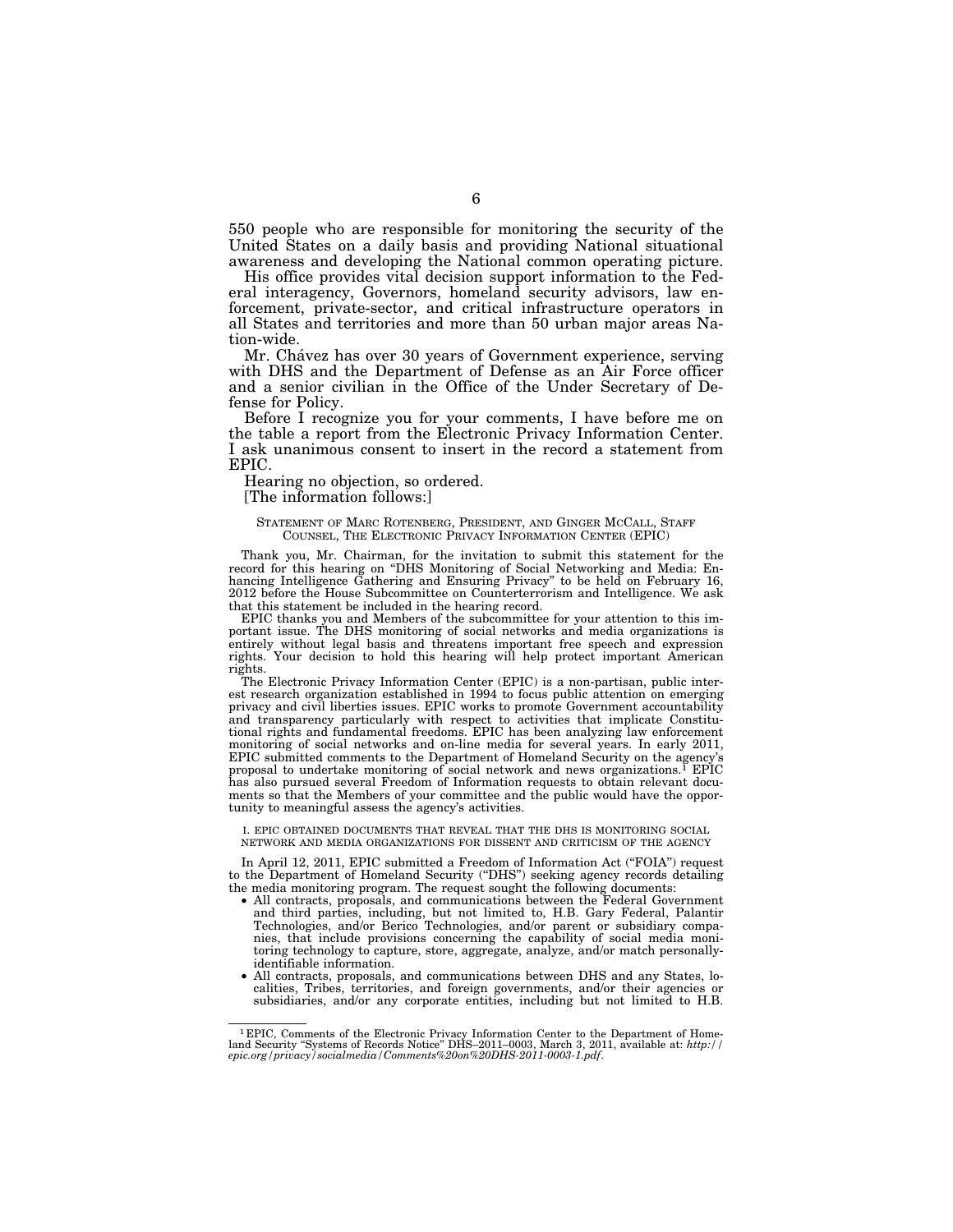Gary Federal, Palantir Technologies, and/or Berico Technologies, regarding the implementation of any social media monitoring initiative.

- All documents used by DHS for internal training of staff and personnel regarding social media monitoring, including any correspondence and communications between DHS, internal staff and personnel, and/or privacy officers, regarding the receipt, use, and/or implementation of training and evaluation documents.
- All documents detailing the technical specifications of social media monitoring software and analytic tools, including any security measures to protect records of collected information and analysis.
- All documents concerning data breaches of records generated by social media monitoring technology.2

When the agency failed to comply with FOIA's deadlines, EPIC filed suit on December 23, 2011. As a result of this lawsuit, DHS disclosed to EPIC 285 pages of documents, including statements of work, contracts, and other agency records related to social network and media monitoring.3

These documents reveal that the agency had paid over \$11 million to an outside company, General Dynamics, to engage in monitoring of social networks and media organizations and to prepare summary reports for DHS.4 According to DHS documents, General Dynamics will ''Monitor public social communications on the internet,'' including the public comment sections of NYT, LA Times, Huff Po, Drudge, Wired's tech blogs, ABC News.5 DHS also requested monitoring of Wikipedia pages for changes 6 and announced its plans to set up social network profiles to monitor social network users.7

DHS required General Dynamics to monitor not just ''potential threats and hazards," "potential impact on DHS capability" to accomplish its homeland security mission, and ''events with operational value,'' but also paid the company to ''Identify[] reports that reflect adversely on the U.S. Government, DHS, or prevent, protect, respond or recovery Government activities.''8

Within the documents, DHS clearly stated its intention to "capture public reaction to major Government proposals.''9 DHS instructed the media monitoring company to generate summaries of media ''reports on DHS, Components, and other Federal Agencies: Positive and negative reports on FEMA, CIA, CBP, ICE, etc. as well as organizations outside the DHS."<sup>10</sup>

In one DHS-authored document, titled ''Social Networking/Media Capability Analyst Handbook'' the agency presented examples of good summary reports and flawed summary reports. One report held up as an exemplar was titled ''Residents Voice Opposition Over Possible Plan to Bring Guantanamo Detainees to Local Prison-Standish MI.''11 This report summarizes dissent on blogs and social networking cites, quoting commenters who took issue with the Obama administration's plan to transfer detainees to the Standish Prison.

These documents clearly show an agency program that aims to document legitimate on-line dissent and criticism. The agency has not established any legal basis for this program.

News media reports indicate that the Department of Homeland Security is not the only agency engaging in this sort of monitoring. Recent news stories confirm that

<sup>&</sup>lt;sup>2</sup> EPIC FOIA Request, Apr. 12, 2011, available at:  $http://epic.org/privacy/socialnet/EPIC-FOIA-DHS-Social-Media-Montoring-04-12-11.pdf; see also Olivia Katrandjian, *DHS Createst Ac-counts Solely to Monitor Social Networks*, ABC News, Dec. 28, 2011, available at:  $http://$$ *abcnews.go.com/US/dhs-creates-fake-accounts-monitor-social-networks/story?id=15247533#.-* 

<sup>&</sup>lt;sup>3</sup>DHS Social Media Monitoring Documents, available at: *http://epic.org/foia/epic-v-dhs*mediamonitoring/EPIC-FOIA-DHS-Media-Monitoring-12-2012.pdf; see e.g. Charlie Savage, Fed-<br>eral Contractor Monitored Social Network Sites, The New York Times, Jan. 13, 2012, available<br>at: http://www.nytimes.com/2012/01/ ion.html; Jaikumar Vijayan, DHS Media Monitoring Could Chill Public Dissent, EPIC Warns, Computerworld Jan. 16, 2012, available at: http://www.computerworld.com/s/article/9223441/<br>DHS media monitoring could chill public di

<sup>5</sup> EPIC, DHS Social Media Monitoring Documents at 127, 135, 148, 193. 6 EPIC, DHS Social Media Monitoring Documents at 124, 191.

<sup>7</sup> EPIC, DHS Social Media Monitoring Documents at 128. 8 Attachment 1; EPIC, DHS Social Media Monitoring Documents at 51, 195.

<sup>9</sup> EPIC, DHS Social Media Monitoring Documents at 116.

<sup>10</sup> EPIC, DHS Social Media Monitoring Documents at 183, 198.<br><sup>11</sup> EPIC, DHS Social Media Monitoring Documents at 118.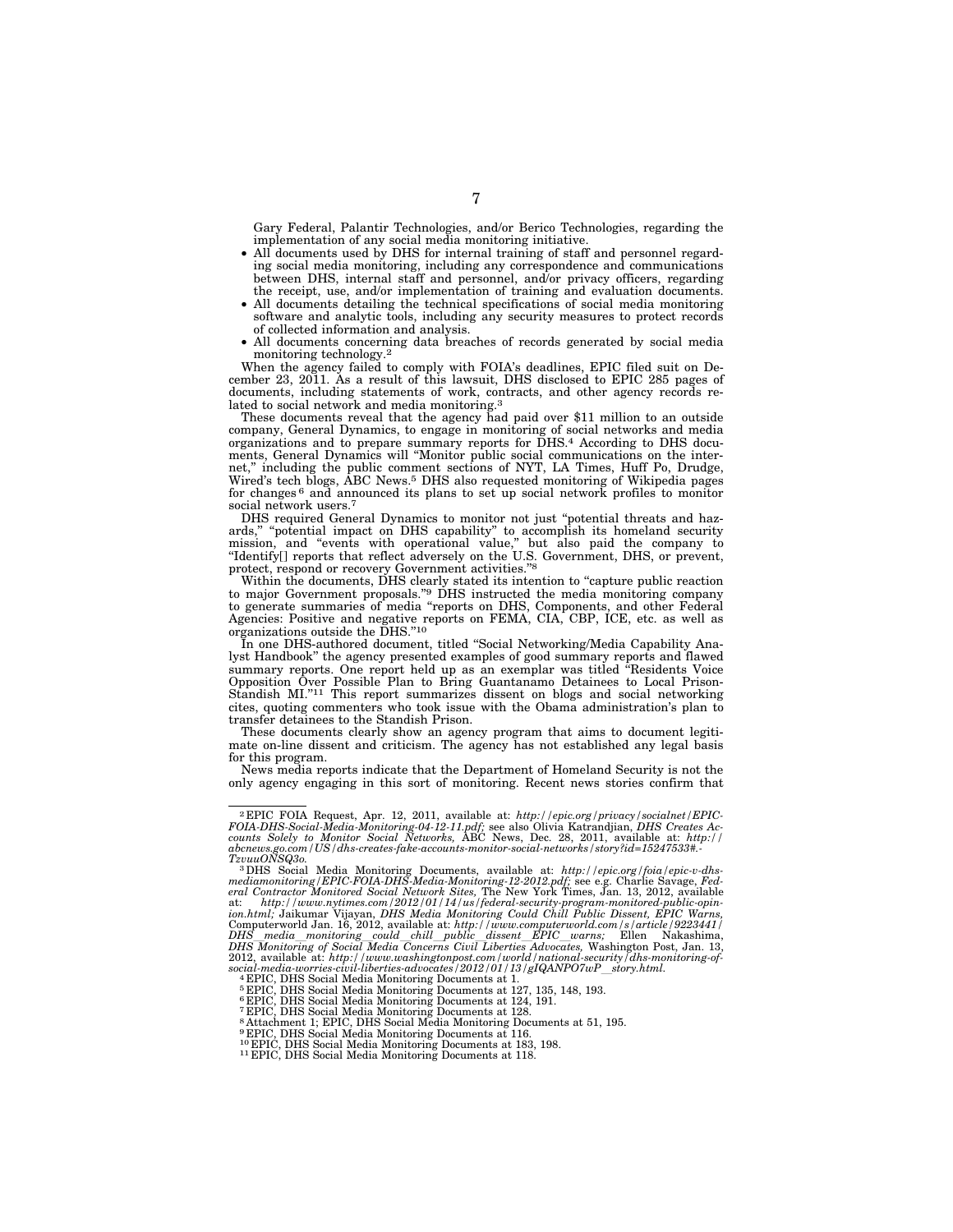the Federal Bureau of Investigation has also been developing a similar social network and media monitoring program.12

#### II. THERE IS NO LEGAL BASIS FOR THE DHS' SOCIAL NETWORK AND MEDIA MONITORING PROGRAM

The agency has demonstrated no legal basis for its social network and media monitoring program, which threatens important free speech and expression rights.

Law enforcement agency monitoring of on-line criticism and dissent chills legitimate criticism of the Government, and implicates the First Amendment. Freedom of Speech and Expression are at the core of civil liberties and have been strongly protected by the Constitution and the U.S. courts.<sup>13</sup> Government programs that threaten important First Amendment rights are immediately suspect and should only be undertaken where the Government can demonstrate a compelling interest that cannot be satisfied in other way.14 Government programs that note and record on-line comments, dissent, and criticism for the purpose of subsequent investigation send a chilling message to on-line commenters, bloggers, and journalists—''You are being watched.'' This is truly what George Orwell described in 1984.

As EPIC has stated in prior comments to DHS, the agency's social network and media monitoring program would also violate the Privacy Act.15 The Privacy Act requires agencies to:

''establish appropriate administrative, technical, and physical safeguards to insure the security and confidentiality of records and to protect against any anticipated threats or hazards to their security or integrity which could result in substantial harm, embarrassment, inconvenience, or unfairness to any individual on whom information is maintained.''16

The DHS program, as described in the agency's own documents, would involve collecting information, including Personally Identifiable Information (''PII''). While the agency acknowledges that PII are covered under the Privacy Act and seeks to limit some collection, the documents obtained by EPIC also reveal that there are several exceptions to the "no PII" rule, including allowances for collection of PII of anchors, newscasters, or on-scene reporters who... use traditional and/or social media.<sup>17</sup> This would allow the agency to build files on bloggers and internet activists, in violation of the Privacy Act.

The Privacy Act imposes limitations on the dissemination of personal information collected by an agency. As EPIC has noted in its comments the DHS, the agency's social network and media monitoring program permits the collection and disclosure of information that contravenes the text and purpose of the Privacy Act.18 DHS has indicated that it plans to regularly relay the records to Federal, State, local, Tribal, territorial, foreign, or international government partners.19 The DHS Chief Privacy Officer ("CPO") has stated that the records would be transferred both by "email and telephone'' to contacts inside and outside of the agency.20 The CPO has also stated

<sup>&</sup>lt;sup>12</sup> Marcus Wohlson, *FBI Seeks Digital Tool to Mine Entire Universe of Social Media*, Chicago Sun Times, Associated Press, Feb. 12, 2012, available at: *http://www.usatoday.com/USCP/ PNI/Nation/World/2012-0213-PNI0213wir-FBI-social-media*l*ST*l*U.htm*. 13See e.g. *United States* v. *Stevens,* 130 S. Ct. 1577, 1585, 176 L. Ed. 2d 435 (2010) (holding

that the "First Amendment itself reflects a judgment by the American people that the benefits of its restrictions on the Government outweigh the costs").

of its restrictions on the Government outweigh the costs''). 14See e.g. *NAACP* v. *Button,* 83 S.Ct. 328 (1963); *Citizens United* v. *Fed. Election Comm'n,* 

<sup>&</sup>lt;sup>15</sup> EPIC, Comments of the Electronic Privacy Information Center to the Department of Homeland Security "Systems of Records Notice" DHS-2011-0003, March 3, 2011, available at:  $http://epic.org/privacy/socialmedia/Comments%20 on%20DHS-2011-0003-I.pdf.$ <br>  $^{16}$  5 U.S.C. § 552a(e/10) (2010).<br>  $^{16}$  5 U.S.C. § 552a(e/10) (2010).<br>  $^{17}$  DHS Social M

land Security ''Systems of Records Notice'' DHS–2011–0003, March 3, 2011, available at: *http://* 

<sup>&</sup>lt;sup>19</sup> EPIC, Comments of the Electronic Privacy Information Center to the Department of Homeland Security ''Systems of Records Notice'' DHS–2011–0003, March 3, 2011, available at: *http:// epic.org/privacy/socialmedia/Comments%20on%20DHS-2011-0003-1.pdf;*<br>Monitoring Documents at 139, 207.

<sup>&</sup>lt;sup>20</sup> Department of Homeland Security, Privacy Impact Assessment for the Office of Operations Coordination and Planning Publicly Available Social Media Monitoring and Situational Awareness Initiative, 8, Jan. 6, 2011.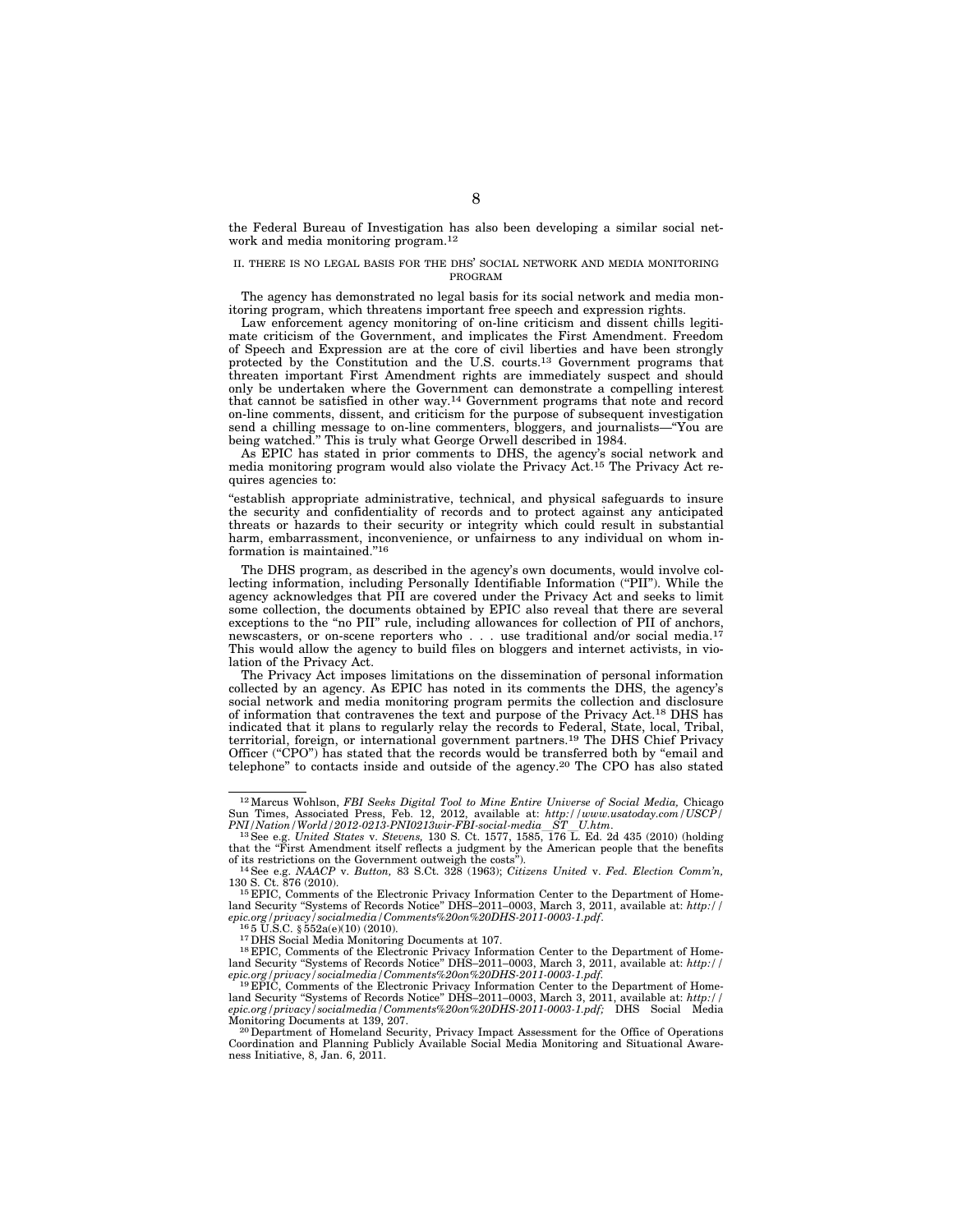that ''[n]o procedures are in place'' to determine which users may access this system of records.21

DHS' program also fails to comply with Privacy Act requirements that agencies make ''reasonable efforts to assure that records are accurate, complete, timely, and relevant for agency purposes'' prior to their dissemination outside of the Federal Government. DHS has readily admitted that its social media monitoring initiative explicitly relies on unverified sources of information to construct the records that DHS will then disseminate to State, local, Tribal, territorial, foreign, or international government partners. As the DHS CPO has stated, "[u]sers may accidentally or purposefully generate inaccurate or erroneous information. There is no mechanism for correcting this."<sup>22</sup> The agency unlawfully shifts responsibility for verifying the agency's information onto the social media users the agency plans to follow: ''the community is largely self-governing and erroneous information is normally expunged or debated rather quickly by others within the community with more accurate and/or truthful information."23

As EPIC has previously stated in comments to DHS, the collection of information about individuals obtained from social networks and the monitoring of media organizations falls outside of the agency's statutory authority. The agency has failed to cite any statutory provision that would indicate that Congress gave the DHS authority to engage in intelligence collection, let alone to violate the Constitutional rights of individuals using the internet to express criticisms of the agency or the U.S. Government. In fact, the one statutory provision cited by the agency only allows the DHS Secretary to "access, receive, and analyze law enforcement information, intelligence information, and other information from agencies of the Federal Government, State and local government agencies and private sector entities.'' (Emphasis added). It does not authorize the agency to initiate a program to gather or collect that information itself. The only relevant provision that does mention gathering narrows the term to ''incident management decision making.''

Hence, DHS' monitoring and gathering of social network and media information is not within the agency's delegated duties. DHS monitoring of stories or individuals that "report adversely" on the agency (or the Government more broadly) is even further outside of its delegated duties. The agency has failed to establish any legal basis for this program.24

#### III. EPIC'S RECOMMENDATIONS

The problems described above are significant and far-reaching. An agency that was established to help protect the United States against future foreign attacks is now deploying its significant resources to monitor political opposition and the work of journalists within the United States. It has no legal basis to do so, and in pursuing the monitoring of social networks and media organizations for activities that ''reflect adversely'' on the agency and the U.S. Government, it has transformed its purpose from protecting the American public to protecting simply itself.

<sup>&</sup>lt;sup>21</sup> Department of Homeland Security, Privacy Impact Assessment for the Office of Operations Coordination and Planning Publicly Available Social Media Monitoring and Situational Aware-

<sup>22</sup> DHS Social Media Monitoring Documents at 156, 145.<br>
<sup>22</sup> DHS Social Media Monitoring Documents at 156, 145.<br>
<sup>24</sup> The Attorney General has established elaborate Guidelines for domestic investigations. The Attorney General Guidelines for Domestic FBI Investigations, available at *www.justice.gov/ag/*<br>*readingroom/guidelines.pdf.* While EPIC does not necessarily endorse the standards set out in<br>the DIOG, we note that they req tigation. Expressing criticism of the Government or a particular Federal agency alone can sim-ply never be the basis for a Federal investigation under the Attorney General Guidelines.

Circumstances Warranting Investigation

A predicated investigation may be initiated on the basis of any of the following circumstances:

a. An activity constituting a Federal crime or a threat to the National security has or may have occurred, is or may be occurring, or will or may occur and the investigation may obtain information relating to the activity or the involvement or role of an individual, group, or organization in such activity.

b. An individual, group, organization, entity, information, property, or activity is or<br>may be a target of attack, victimization, acquisition, infiltration, or recruitment in connection<br>with criminal activity in violation investigation may obtain information that would help to protect against such activity or threat. c. The investigation may obtain foreign intelligence that is responsive to a foreign intelligence requirement.

Id. at 21. See, generally, EPIC, ''The Attorney General Guidelines,'' available at *http:// epic.org/privacy/fbi/*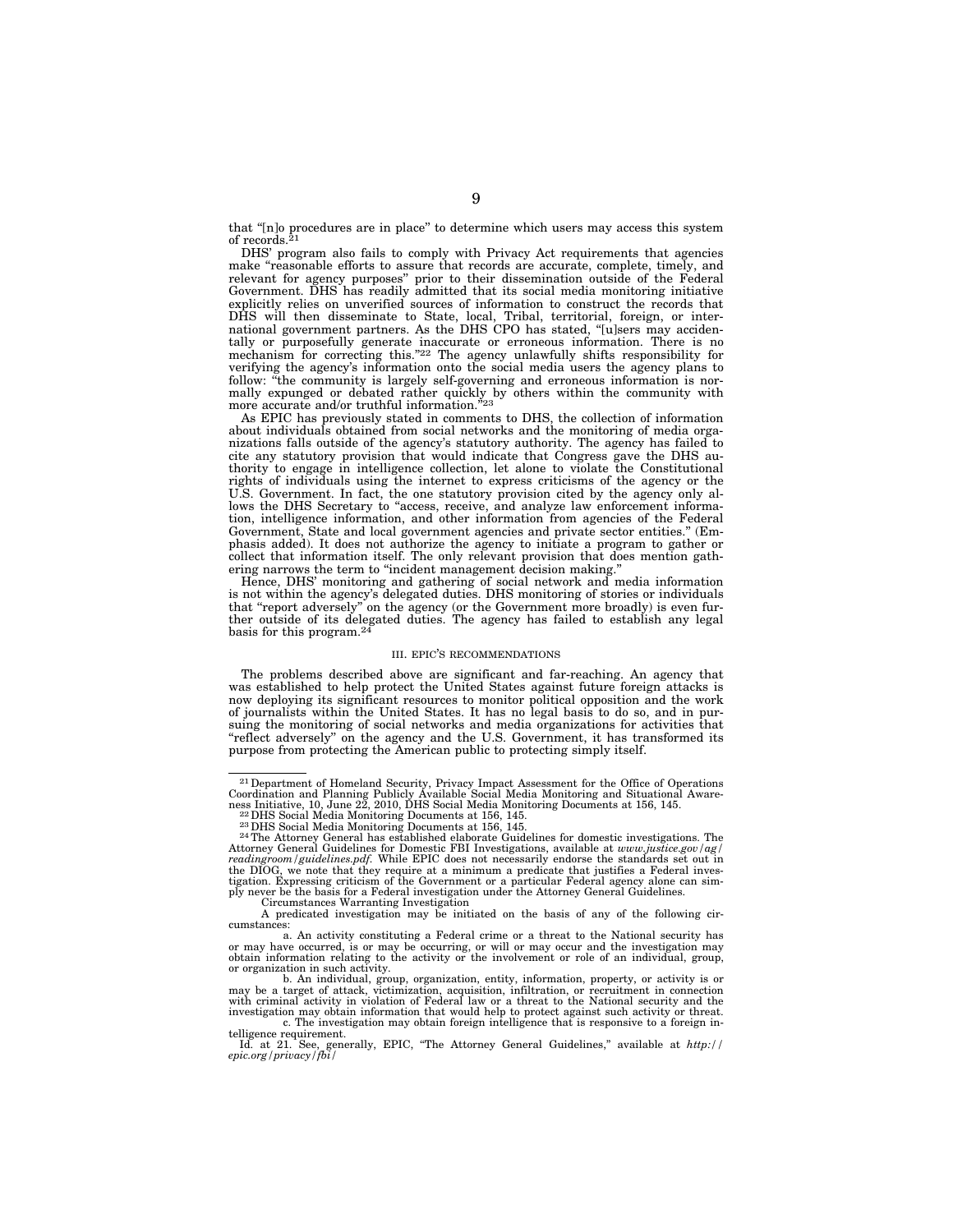We specifically recommend that the subcommittee take the following steps to address the immediate risks to Constitutional liberty:

- Require that the DHS immediately and permanently cease the practice of monitoring social networks and media organizations for the purpose of identifying political and journalistic activities that ''reflect adversely'' on the agency or the Federal Government.
- Require that the DHS suspend the social network and media organization monitoring program until safeguards are put into place which will ensure oversight, including annual reporting requirements.
- Require that other agencies, including the Federal Bureau of Investigation, which have developed or are in the process of developing similar programs provide publicly available, annual reports to Congress that set out in the detail the legal standard for this activity and describe how Constitutional rights will be safeguarded.

#### IV. CONCLUSION

EPIC respectfully requests that the subcommittee take the steps outlined in this statement, including requiring the immediate and permanent end to DHS' practice of monitoring for dissent; adopting guidelines for greater oversight of the DHS' social network and media monitoring program, and imposing the same oversight requirements on similar social network and media monitoring programs at other agencies.

Thank you for your consideration of our views. We would be pleased to provide any further information the Committee requests.

Mr. MEEHAN. Now, for all panelists, I know you gave us some detailed testimony in written form. If you could do your best to summarize your submitted testimony, we would appreciate that.

I now welcome back Ms. Callahan and recognize her first for her testimony.

Thank you.

#### **STATEMENT OF MARY ELLEN CALLAHAN, CHIEF PRIVACY OFFICER, DEPARTMENT OF HOMELAND SECURITY**

Ms. CALLAHAN. Thank you very much, sir.

Good morning. Chairman Meehan, Ranking Member Speier, Ranking Member Thompson, and Members of the committee, thank you for this opportunity to discuss the Department of Homeland Security's uses of social media and the privacy protections my office has embedded into all of these uses.

As described in our written testimony, communications and social media provide important benefits to the American public and to the Department. With that said, as the Chairman and the Ranking Member acknowledged, there is a great deal of personal information that, although publicly available, is not necessary for the Department to see or use.

Let me be clear: DHS recognizes the use of social media by Government actors must occur with appropriate privacy, civil rights, and civil liberties protections. For this reason, DHS has created Department-wide standards designed to protect privacy in each category of its use.

There are essentially three uses of social media by the Department of Homeland Security: First, external communications and outreach between the Department and the public; second, awareness of breaking news and events and situations related to homeland security, known as situational awareness; and third, when DHS has the appropriate authorities to use social media for operational use such as law enforcement and investigations. In each category, the Department has established standards that are de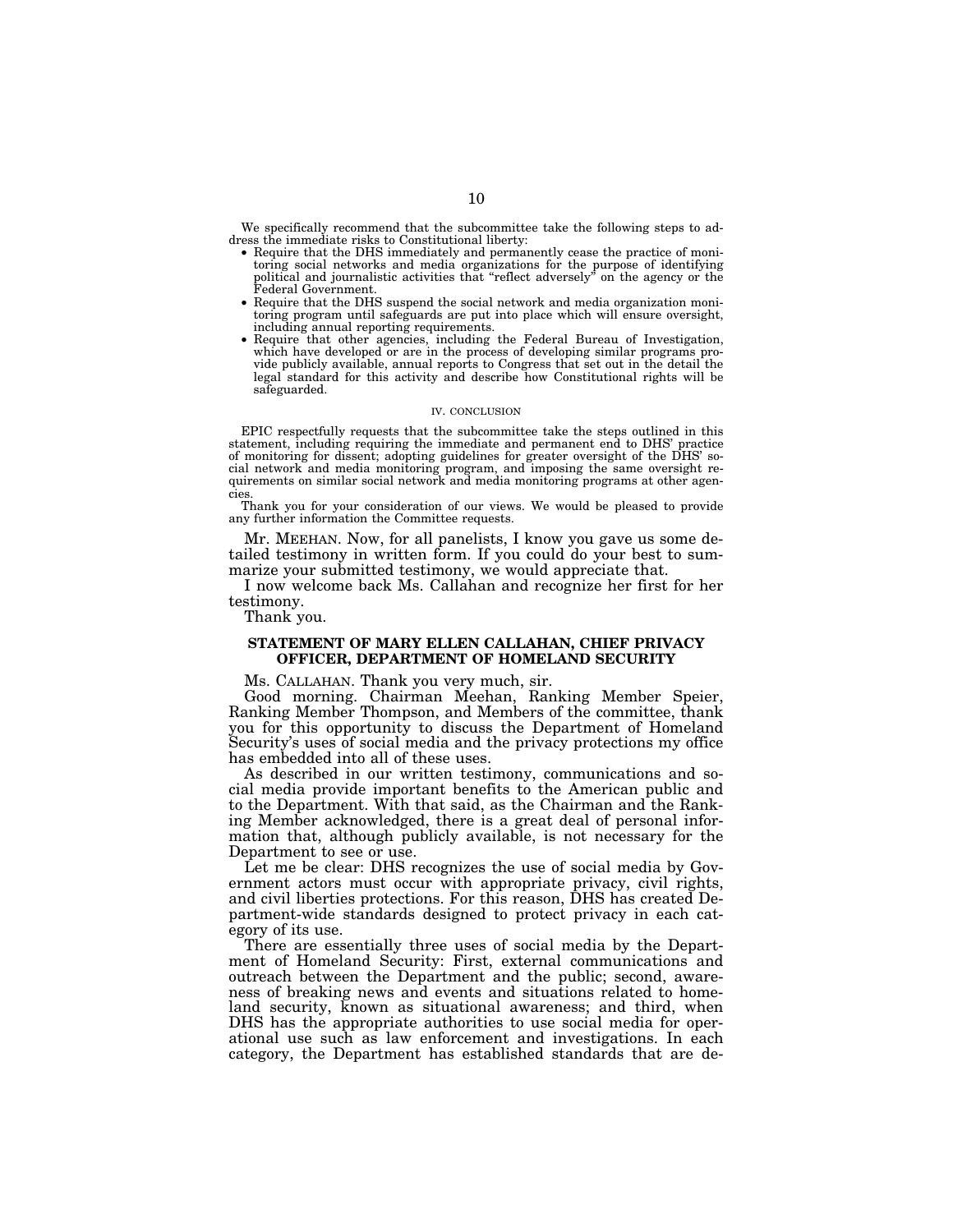signed to incorporate privacy protections ex ante, to create uniform standards across the components and Department, and to be transparent about the scope of our activities.

The Department utilizes the opportunity social networking presents to provide the public with robust information. For example, DHS has a presence on many of the major social networking platforms. FEMA, of course, is well-known for utilizing social media effectively for education and in emergencies.

DHS established Department-wide standards for use of social media for communications and outreach purposes through the development and publication of two Privacy Impact Assessments, known as PIAs. All DHS profiles and communications via social media must adhere to these PIAs.

As my colleague Mr. Chávez will describe, the Office of Operations Coordination and Planning has a statutory responsibility to provide situational awareness and establish a common operating picture for the Federal Government. The Privacy Office and Operations work together closely and develop detailed standards and procedures associated with reviewing social media, launched three pilots, and then did a privacy compliance review of those pilots. Together, the National Operations Center and the Privacy Office designed a holistic set of privacy protections to be implemented whenever social media is being reviewed for situational awareness, and then memorialized them in a publicly available PIA in June 2010.

Several months later, as part of a mandated privacy compliance review, my office determined that the PIA should be updated to allow for the collection and dissemination of personally identifiable information in a very limited number of situations. After January 2011, limited personally identifiable information on a few categories of individuals may be collected only when it lends credibility to the report or facilitates coordination. The categories are essentially: Public figures who make public statements or are part of an event; or people who are in potential life-or-death circumstances.

The first weekend that personally identifiable information was allowed to be collected and disseminated was the weekend that Congresswoman Giffords was shot in Arizona. Learning immediately who was the impacted Member of Congress was very useful for the Department, for the Federal Government, and facilitated rapid coordination.

There may also be situations where particular programs within the Department or its components may need to access material on social media or individual profiles in support of authorized missions such as law enforcement. Given the breadth of the Department's mission and the fact that access, collection, and use of social media or other publicly available information is governed by specific legal authorities rather than Department-wide standards, the Department takes a different approach to embedding privacy protections into this type of social media, implementing privacy protections through a policy and management directive.

The Department is finalizing a management directive for privacy protections in the operational use of social media, which will systematize the previous component policies, be enforceable throughout the Department, and will identify the authorities, restrictions,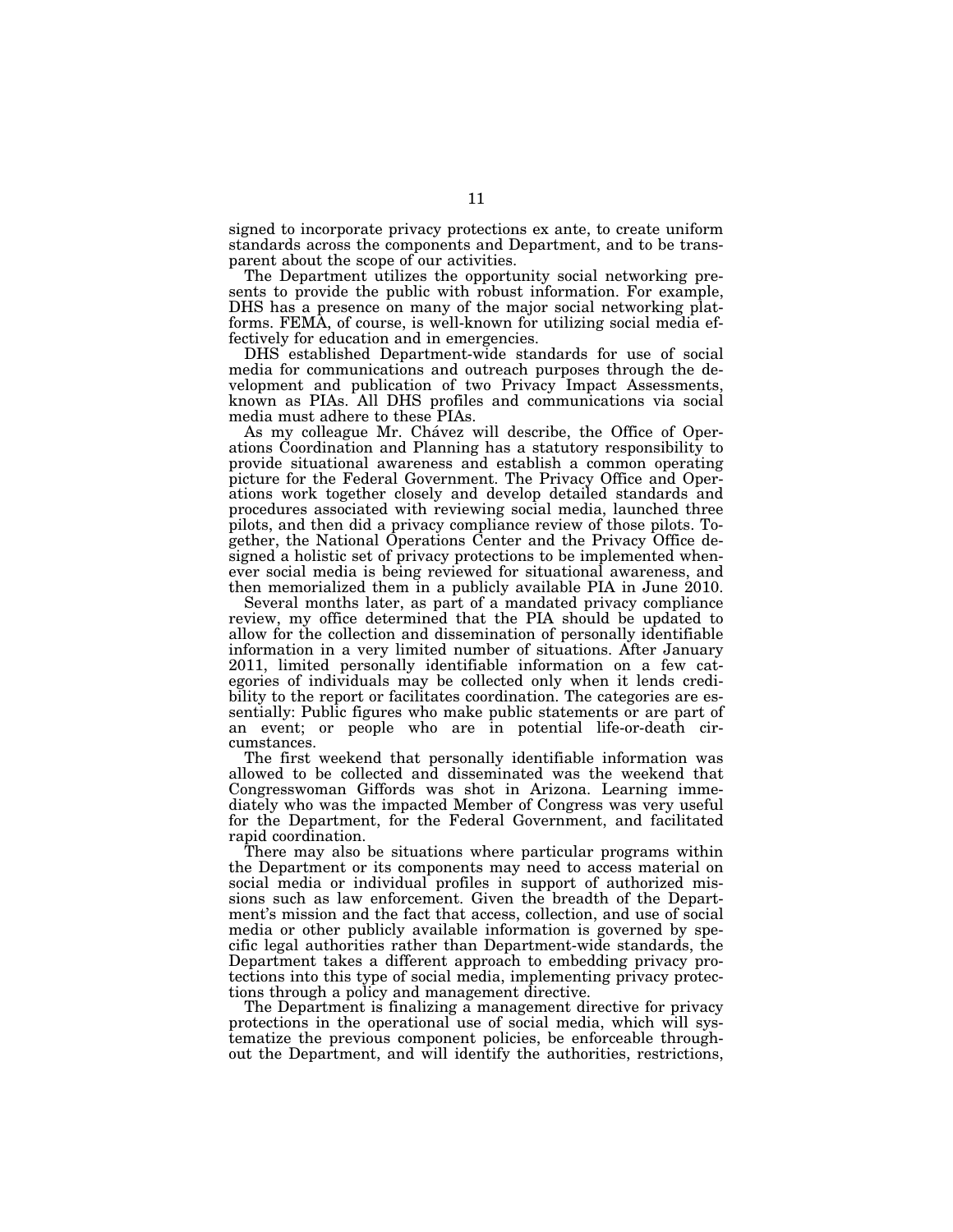and privacy oversight related to the use of social media for operational purposes. The directive will also provide instructions on how to embed privacy protections into the operational use of social media and in each investigation performed by Departmental personnel. Essentially, the standard is, if you can't do it off-line, you can't do it on-line.

In light of the scope and availability of information, including personal information, found in social media, the Privacy Office intends to continue to monitor the Department's use of social media in all three categories. The Department has established a comprehensive compliance regime. It is every employee's responsibility to adhere to those standards, and the Privacy Office will seek to confirm that compliance in order to protect the public's trust in the Department's use of social media.

Thank you, sir.

#### [The joint statement of Ms. Callahan and Mr. Chavez follows:]

#### JOINT PREPARED STATEMENT OF MARY ELLEN CALLAHAN AND RICHARD CHÁVEZ

Chairman Meehan, Ranking Member Speier, and Members of the subcommittee, we appreciate the opportunity to be here today to discuss the Department of Homeland Security's (DHS) use of social media, and the privacy protection vacy Office has put into place.

Social media are web-based and mobile technologies that turn communication into an interactive dialogue in a variety of on-line fora. It may be appropriate for the Government, including DHS, to use social media for a variety of reasons. The President has challenged his administration to use technology and tools to create a more efficient, effective, and transparent Government.<sup>1</sup> DHS recognizes that the use of social media by Government actors must occur with appropriate privacy, civil rights, and civil liberties protections; whether DHS is disclosing its information and press releases via social media platforms like Twitter and Facebook, reviewing news feeds for situational awareness, or researching identified, discrete targets for legitimate investigatory purposes. Accordingly, DHS has created Department-wide standards designed to protect privacy, civil rights, and civil liberties in each category of its use.

There are three general ways in which DHS utilizes social media, and each has associated privacy protections:

- External communications and outreach between the Department and the public; • Awareness of breaking news of events or situations related to homeland secu-
- rity, known as ''situational awareness;'' and
- Operational use, when DHS has the appropriate authorities, such as law enforcement and investigations.

In each category, the Department has established and enforces standards that incorporate privacy protections ex ante, create uniform standards across the components and Department, and are transparent with regard to the scope of our activities.

#### EXTERNAL COMMUNICATIONS AND OUTREACH

Consistent with the President's 2009 Memorandum on Transparency and Open Government, the Office of Management and Budget's (OMB) Open Government Directive 2 and OMB's Memorandum M–10–23, Guidance for Agency Use of Third-Party Websites and Applications,<sup>3</sup> the Department uses the social networking medium to provide the public with robust information through many channels. For example, DHS currently has a presence on many of the major social networking platforms, including Facebook, Twitter, and YouTube. In addition, FEMA launched a FEMA app for smartphones that contains preparedness information for different types of disasters. Similarly, the Transportation Security Administration has MyTSA Mobile Application, which enables the traveling public access to relevant

<sup>&</sup>lt;sup>1</sup> President Barack Obama, Memorandum on *Transparency and Open Government* (January 21, 2009), available at  $http://www.gpoaccess.gov/presdocs/2009/DCPD200900010.pdf; OMB$ <br>Memorandum M-10-06, Open Government Directive (December 8, 2009), available a *www.whitehouse.gov/omb/assets/memoranda*l*2010/m10-06.pdf.* 2See supra note 1.

<sup>3</sup>*http://www.whitehouse.gov/sites/default/files/omb/assets/memoranda*l*2010/m10-23.pdf*.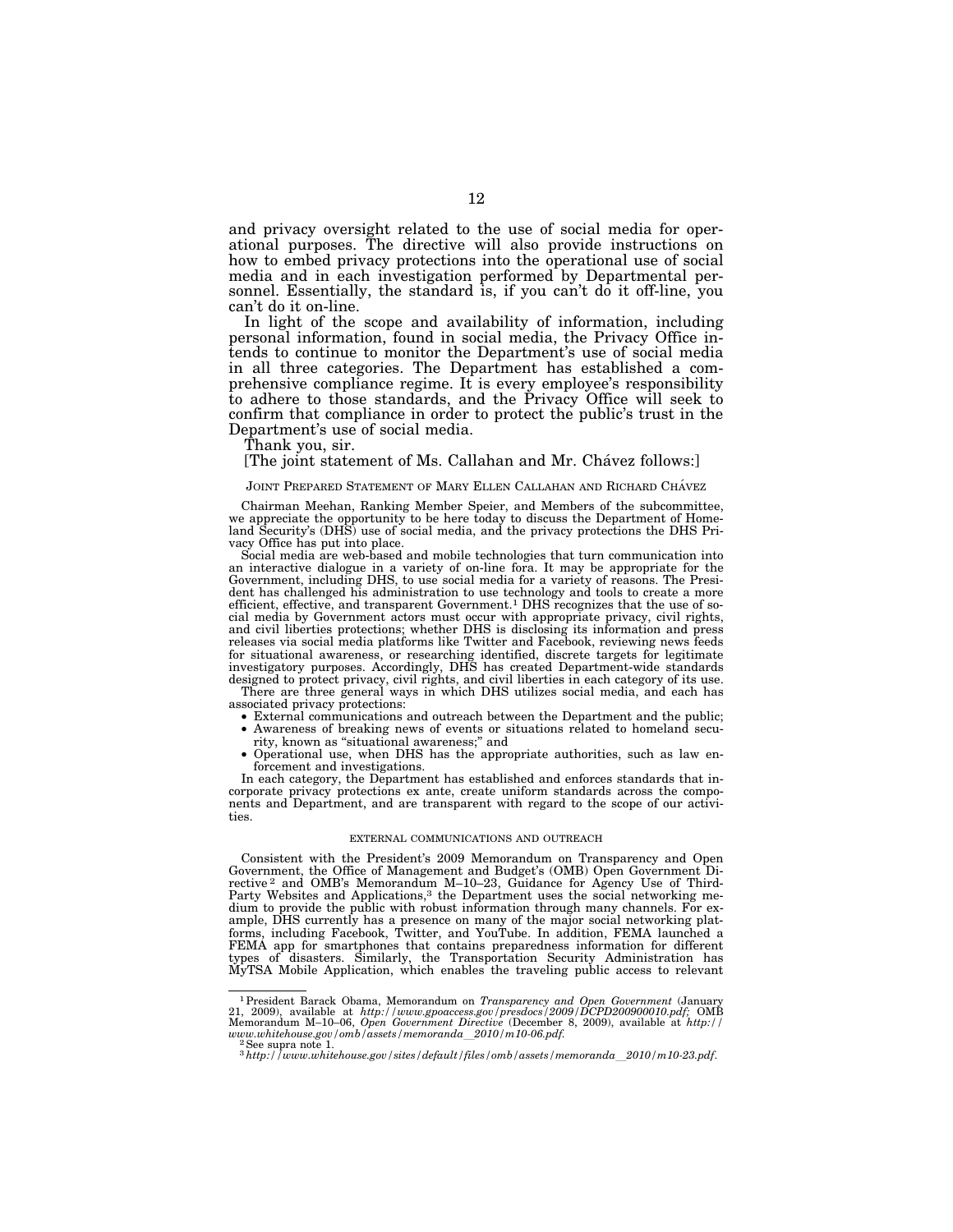TSA travel information, such as types of items that may be carried through TSA security checkpoints, or estimated wait times.

In 2009, the Department established a Social Media Advisory Group, with representatives from the Privacy Office; Office of General Counsel; Chief Information Security Officer; Office of Records Management; and Office of Public Affairs to ensure that a variety of compliance issues including privacy, legal, security, and records management issues are addressed as DHS uses social media. This group governs and provides guidance on social media initiatives related to external communications and public outreach by reviewing recommendations from Components and offices and evaluating Terms of Service agreements and Terms of Use policies. The group also developed a social media use plan, while working to ensure compliance issues are addressed and resolved before the first Department use of a particular application of social media.

DHS also established Department-wide standards for use of social media for communications and outreach purposes through the creation, and development of, two Privacy Impact Assessments (PIAs). The PIAs address two types of uses of social media within the communications/outreach category: (1) Interactive platforms where the Department has official identities, using those profiles to provide information about the Department and its services, while having the ability to interact with members of the public such as allowing them to post comments on the official Department page or profile;4 and (2) unidirectional social media applications encompassing a range of applications, often referred to as applets or widgets, that allow users to view relevant, real-time content from predetermined sources, such as podcasts, Short Message Service (SMS) texting, audio and video streams, and Really Simple Syndication (RSS) feeds.<sup>5</sup>

The PIAs analyze the Department's use of social media and networking for communications purposes, if and how these interactions and applications could result in the Department receiving personally identifiable information (PII), and the privacy protections in place. The PIAs describe the information the Department may have access to, how it will use the information, what information is retained and shared, and how individuals can gain access to and correct their information. For example, official DHS accounts across social media and networking websites and applications must be identified by the component or Department seal as well as an anonymous, but easily identifiable user name account displaying a DHS presence, such as ''DHS John Q. Employee.'' Both the communications and outreach PIAs also include periodically-updated appendices that identify the specific Department-approved profiles and applications. In addition, the PIAs contain provisions that Department-approved profiles are subject to Privacy Compliance Reviews by the DHS Privacy Office.

#### SITUATIONAL AWARENESS

The Office of Operations Coordination and Planning (OPS), National Operations Center (NOC), has a statutory responsibility (Section 515 of the Homeland Security Act  $(6 \text{ U.S.C. } §321d(b)(1))$  to provide situational awareness and establish a common operating picture for the Federal Government, and for State, local, Tribal governments as appropriate, in the event of a natural disaster, act of terrorism, or other man-made disaster, and (2) ensure that critical terrorism and disaster-related information reaches Government decision-makers. Traditional media sources, and more recently social media sources, such as Twitter, Facebook, and a vast number of blogs, provide public reports on breaking events with a potential nexus to homeland security. By examining open-source traditional and social media information, comparing it with many other sources of information, and including it where appropriate into NOC reports, the NOC can provide a more comprehensive picture of breaking or evolving events. To fulfill its statutory responsibility to provide situational awareness and to access the potential value of the public information within the social media realm, in 2010, the NOC launched the first of three pilots using social media monitoring related to specific natural disasters and international events.

Beginning with the pilots, the reason the NOC utilizes social media tools is to identify breaking or evolving incidents and events to provide timely situational awareness and establish a more complete common operating picture. The NOC views information from a variety of sources to include open-source reporting and a

<sup>4</sup>*http://www.dhs.gov/xlibrary/assets/privacy/privacy*l*pia-dhs*l*socialnetworkinginter-*

*actions.pdf*. 5*http://www.dhs.gov/xlibrary/assets/privacy/privacy*l*pia*l*dhswide*l*unidirectionalsocial-media.pdf*.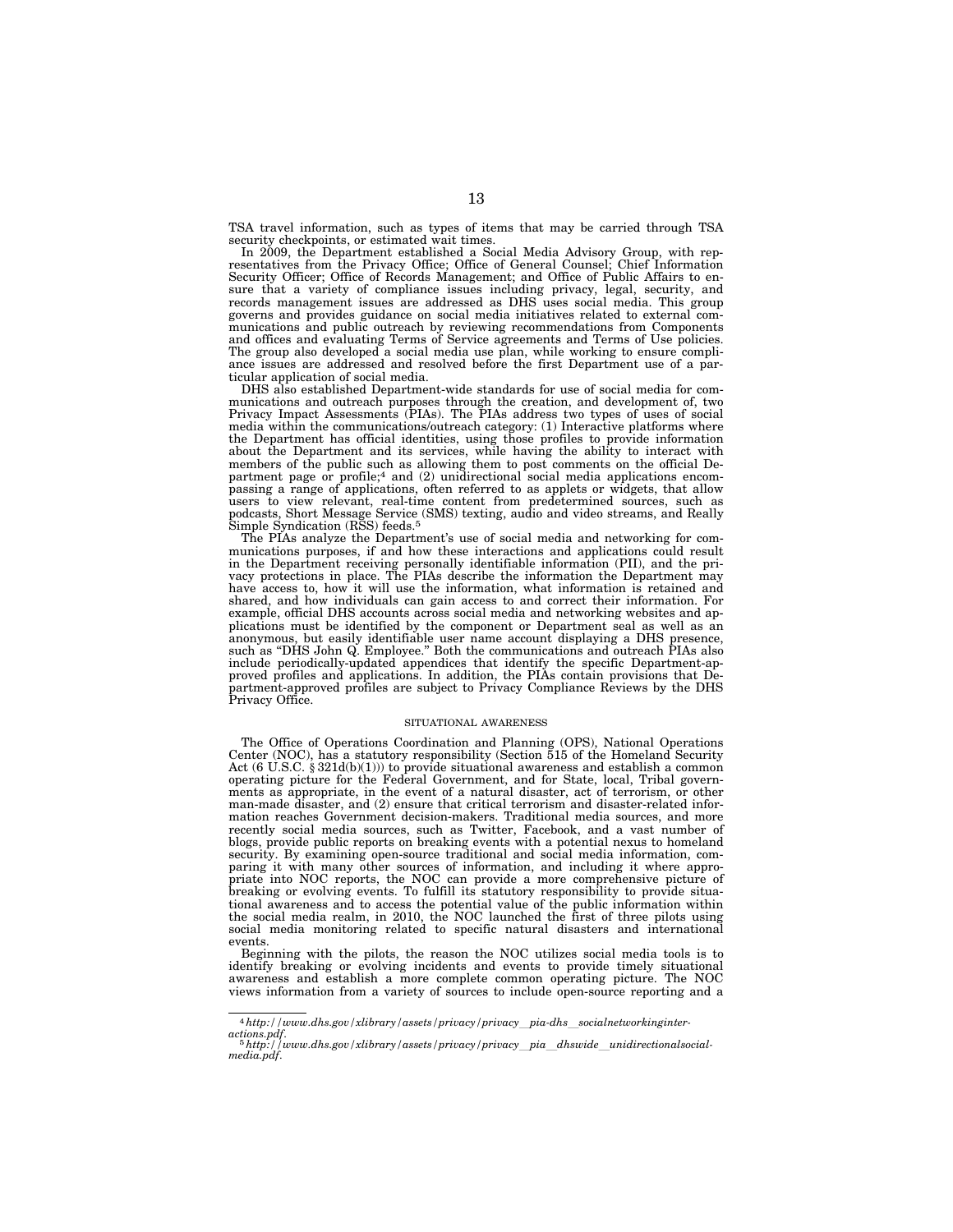variety of public and Government sources. The NOC synthesizes these reports for<br>inclusion in a single comprehensive report. These reports are then disseminated to<br>DHS components, interagency partners, and State, local, Tri tent of the reports may be related to standing critical information requirements, emerging events potentially affecting the homeland, or special events such as the Super Bowl or the United Nations General Assembly.

Prior to implementing each social media pilot, the Privacy Office and the Office of Operations Coordination and Planning developed detailed standards and procedures associated with reviewing information on social media websites. These standards and procedures are documented through a series of pilot-specific PIAs.6

The NOC pilots occurred during the 2010 Haiti earthquake response, the 2010<br>Winter Olympics in Vancouver, British Columbia; and the response to the April<br>2010, Deepwater Horizon Gulf Coast oil spill. For each of these pilo mon operating picture directly related to the response, recovery, and rebuilding ef-forts in Haiti by reviewing information on publicly-available on-line fora, blogs, pub-

lic websites, and message boards. Following the three discrete social media monitoring pilots by the NOC, the Privacy Office did a thorough (and public) Privacy Compliance Review of the NOC's im-plementation of the PIAs' privacy protections.7 The Privacy Office's review found that the NOC's social media monitoring activities did not collect PII, did not monitor or track individuals' comments, and complied with the stated privacy parameters set forth in the underlying PIAs.

Given the positive assessment of the three pilots, OPS and the Privacy Office designed a holistic set of privacy protections to be implemented whenever information<br>made available through social media is being reviewed for situational awareness<br>and establishing a common operating picture. In June 2010, social media sites for information that the NOC can use to provide situational awareness and establish a common operating picture, all without monitoring or tracking individuals' comments or relying on the collection of PII, with very narrow

exceptions, discussed below. The NOC does not: (1) Actively seek PII except for the narrow exceptions; (2) post any information on social media sites; (3) actively seek to connect with internal/external social media users; (4) accept internal/external personal users' invitations to connect; or (5) interact on social media sites. The NOC is, however, permitted to es-tablish user names (consistent with the criteria established in the communications and outreach PIAs) and passwords to form profiles and follow relevant Government, media, and subject matter experts on social media sites as described in the June 2010 PIA; and to use search tools under established criteria and search terms that support situational awareness and establishing a common operating picture.

As part of the publication of the June 2010 PIA, the Privacy Office mandates Privacy Compliance Reviews every 6 months. After conducting the second Privacy Compliance Review, the Privacy Office determined that this PIA should be updated to allow for the collection and dissemination of PII in a very limited number of situations in order to respond to the evolving operational needs of the NOC. After January 2011, this PII on the following categories of individuals may be collected when it lends credibility to the report or facilitates coordination with Federal, State, local, Tribal, territorial, and foreign governments, or international law enforcement partners:

<sup>6</sup>The NOC and the Privacy Office developed three PIAs in the pilot stage of the NOC Media Monitoring Initiative: *Haiti Social Media Disaster Monitoring Initiative*, January 21, 2010,<br>available at *http://www.dhs.gov/xlibrary/assets/privacy/privacy\_pia\_ops haiti.pdf; 2010*<br>Wi*nter Olympics Social Media Event Mo* http://www.dhs.gov/xlibrary/assets/privacy/privacy\_pia\_ops\_2010winterolympics.pdf; and<br>April 2010 *BP* Oil Spill Response Social Media Event Monitoring Initiative, April 29, 2010, avail-<br>able at http://www.dhs.gov/xlibrar

available at: *http://www.dhs.gov/files/publications/gc*l*1284657535855.shtm.* 8*http://www.dhs.gov/xlibrary/assets/privacy/privacy*l*pia*l*ops*l*publiclyavailablesocial-media.pdf.*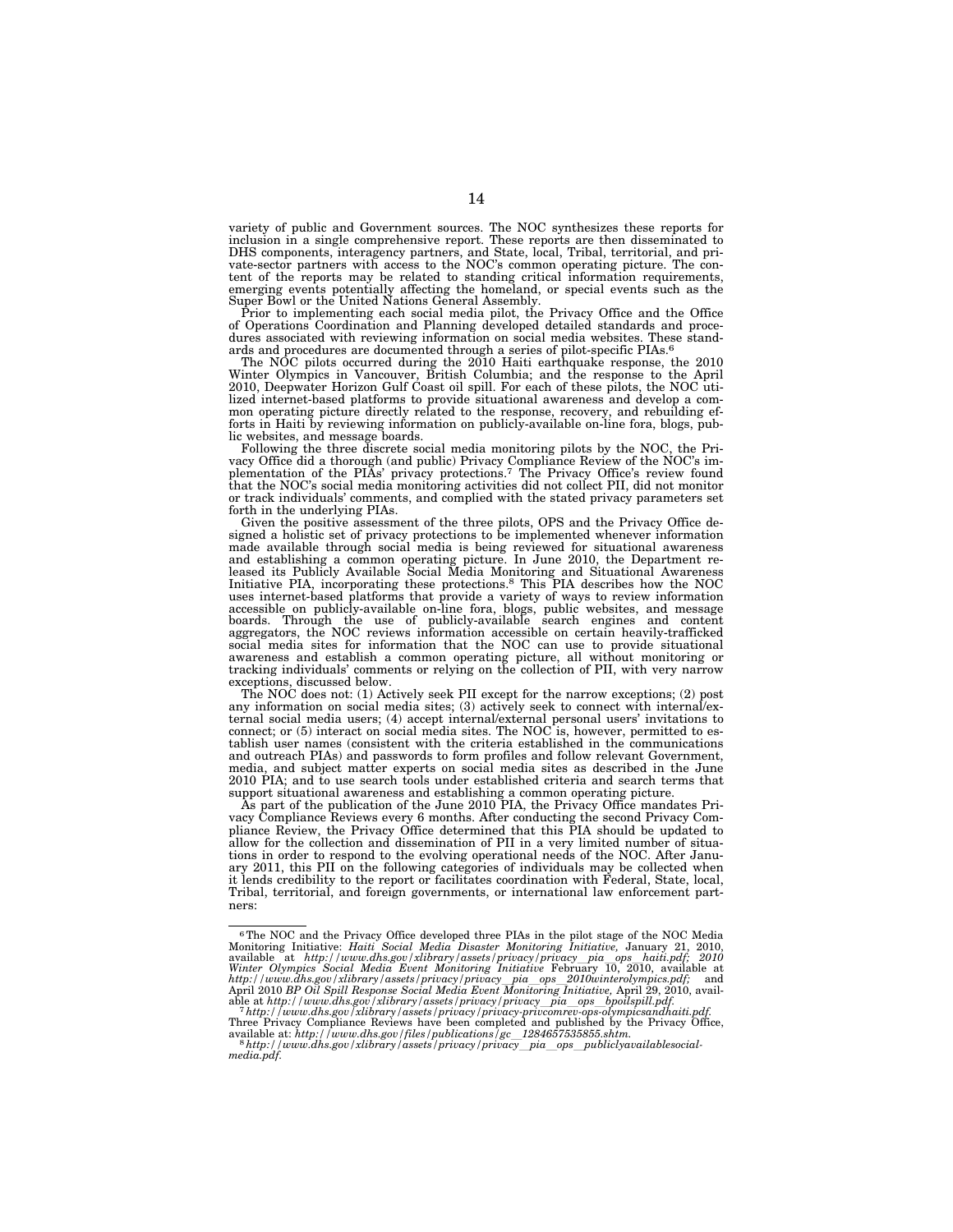(1) U.S. and foreign individuals in extremis, i.e., in situations involving potential life or death circumstances;

(2) Senior U.S. and foreign government officials who make public statements or provide public updates;

(3) U.S. and foreign government spokespersons who make public statements or provide public updates;

(4) U.S. and foreign private-sector officials and spokespersons who make public statements or provide public updates;

(5) Names of anchors, newscasters, or on-scene reporters who are known or identified as reporters in their posts or articles, or who use traditional and/or social media in real time to provide their audience situational awareness and information;

(6) Current and former public officials who are victims of incidents or activities related to homeland security; and

(7) Terrorists, drug cartel leaders, or other persons known to have been involved in major crimes of homeland security interest, (e.g., mass shooters such as those at Virginia Tech or Ft. Hood) who are killed or found dead.9

For this narrow category of individuals, DHS may only collect the full name, affiliation, position or title, and publicly-available user ID, when it lends credibility to the report. DHS determined that this information improves the efficacy and effectiveness of the social media monitoring initiative without an unwarranted invasion of privacy of individuals in each of these categories. For this narrow category of individuals the PII is only stored in the narrative report in which it is used, and is not tracked for any other reason. DHS published a System of Records Notice 10 that describes the creation of these seven exceptions for the collection of PII and narrowly tailored, how much information can be collected, and how the information can be used. Furthermore, the Privacy Office is commencing its semi-annual Privacy Compliance Review in late February to ensure that the NOC continues to adhere to the privacy protections identified in the PIA.

#### OPERATIONAL USE

There may be situations where particular programs within the Department or its components may need to access material on social media or individual profiles in support of authorized missions. Given the breadth of the Department's mission, and the fact that access, collection, and use of social media and other publicly-available information is governed by specific legal authorities, rather than Department-wide standards, the Department has taken a different approach in embedding privacy protections into Department use of social media for operational purposes, with authority-based requirements implemented through policy and Management Directives. For example, components of DHS such as U.S. Customs and Border Protection, U.S. Immigration and Customs Enforcement, Federal Protective Service, Federal Air Marshals Service, U.S. Coast Guard, and U.S. Secret Service have the authority to engage in law enforcement activities which may include the use of on-line and internet materials. Other DHS offices and components may be authorized to utilize social media for specific law enforcement purposes such as investigating fraud. The Office of Intelligence and Analysis also has some overt collection authorities for intelligence purposes which may include the use of on-line and internet materials.

DHS has established objective criteria by which those investigatory components can access publicly-available information. DHS components cannot review individuals' information unless they have appropriate underlying authority and supervisory approval. Moreover, Office of Operations Coordination and Planning and Office of Intelligence and Analysis have additional specific policies on the use of social media for operational purposes. One of DHS' responsibilities is to confirm our work is being done under the appropriate legal framework for Federal law enforcement activities. However, with increased access to individuals' personal information posted on the internet and social media sites, these DHS components have been reminded that they must also be conscious of privacy considerations.

At DHS, we work every day to strike a balance between our need to use opensource internet and social media information for all purposes, but particularly law enforcement and investigatory purposes to further our mission, while protecting First Amendment rights, Fourth Amendment rights, and privacy.

<sup>&</sup>lt;sup>9</sup>The most recent PIA update (authorizing these narrow PII categories collection) was finalized January 6, 2011, and is available at: http://www.dhs.gov/xlibrary/assets/privacy/privacy/privacy.pia ops\_publiclyavailableso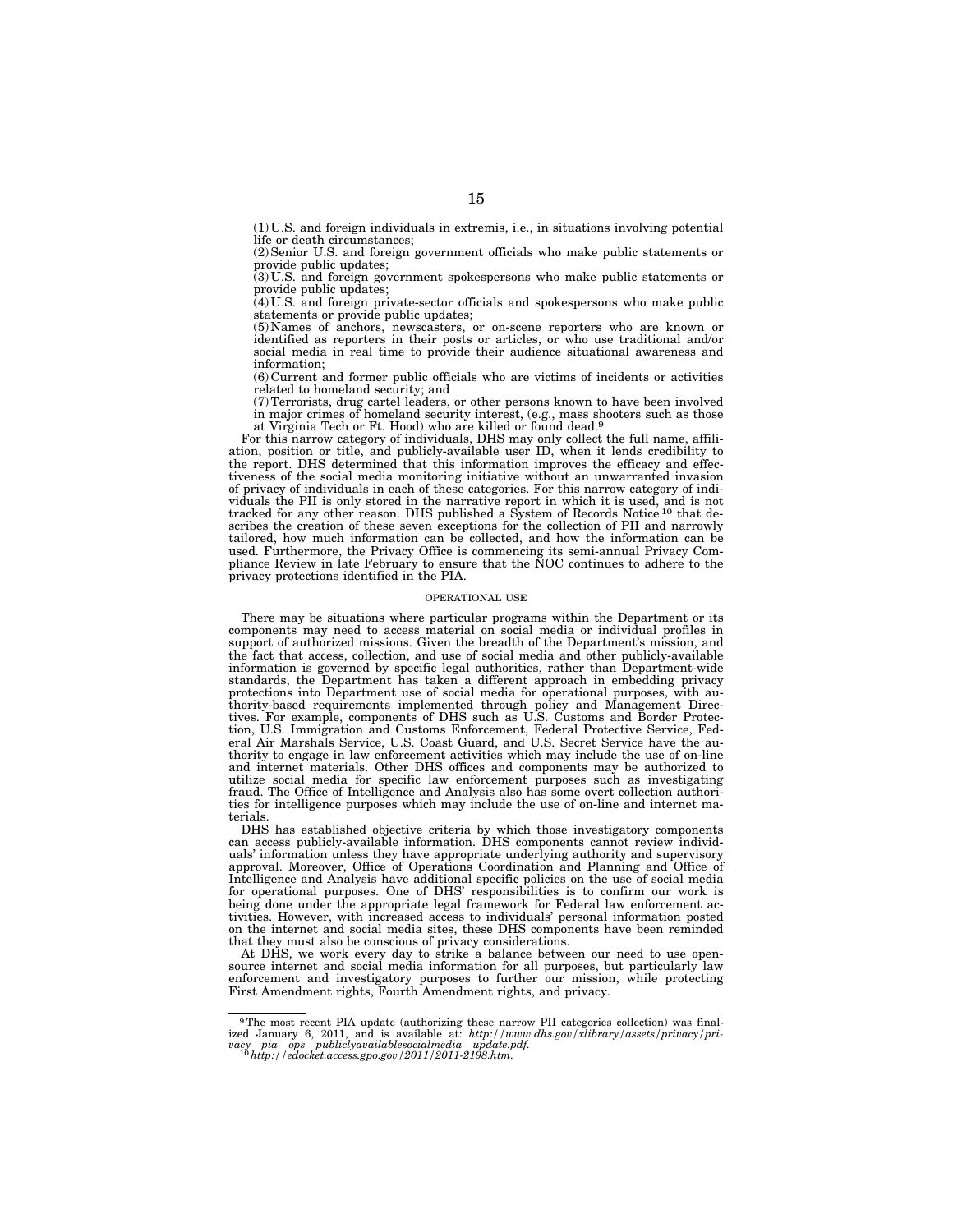In 1999, the Department of Justice issued guidelines for Federal law enforcement agents that outline on-line investigative principles that are applicable, but do not explicitly reference, social media. In 2011, the Office of the Director of National Intelligence issued guidelines that outline how intelligence community professionals should use technology, including social media. Both guidelines address the following topics: Obtaining information from publicly-available media under the same conditions that apply to obtaining information from other sources generally open to the public; passively observing and logging real-time electronic communications on media open to the public under the same circumstances in which these activities could be undertaken when attending a public meeting; and retaining the contents of a stored electronic message, such as on-line traffic, if that information would have been retained had it been written on paper. Moreover, Federal law enforcement agents communicating on-line with witnesses, subjects, or victims must disclose their affiliation with law enforcement when DHS guidelines would require such disclosure if the communication were taking place in person or over the telephone they may communicate on-line under a non-identifying name or fictitious identity if DHS guidelines and procedures would authorize such communications in the physical world.11 Finally, Federal law enforcement agents may not access restricted on-line sources absent legal authority permitting entry into a private space. Until a Department-wide Management Directive on using social media for operational purposes is finalized, the Secretary has instructed all components to adhere to the DOJ or ODNI guidelines as appropriate.

In light of the varying authorities and responsibilities within the Department, instead of having a Privacy Impact Assessment with general standards (such as for communications and situational awareness purposes), the Department is developing a Management Directive for Privacy Protections in Operational Use of Social Media. The Management Directive will be enforceable throughout the Department, and will identify the authorities, restrictions, and privacy oversight related to use of social media for operational purposes. The Management Directive will also provide instructions on how to embed privacy protections into the operational use of social media and each investigation performed by Department personnel. The Privacy Office has already investigated one component's use of social media for investigatory purposes; its conclusions are informing the Management Directive.

Consistent with the Department's approach to embed privacy protections throughout the life cycle of Department activities, the Privacy Office will conduct a Privacy Compliance Review or assessment of the Department's adherence to the social media Management Directive approximately 6 months after the Directive is implemented.

#### **CONCLUSION**

In light of the scope and availability of information including PII found in social media venues, the Privacy Office intends to continue to monitor the Department's use of social media in all three categories—communications and outreach, situational awareness, and operational use—to ensure privacy protections are built-in and followed.

Mr. MEEHAN. Thank you, Ms. Callahan.

Now I recognize Mr. Chavez for his testimony.

#### STATEMENT OF RICHARD CHAVEZ, DIRECTOR, OFFICE OF OP-**ERATIONS COORDINATION AND PLANNING, DEPARTMENT OF HOMELAND SECURITY**

Mr. CHÁVEZ. Good morning, Chairman Meehan, Ranking Member Speier, and Members of the subcommittee. I also would like to thank you for inviting me here today to talk to you about the National Operations Center use of social media monitoring to provide real-time or near-real-time situational awareness of potential occurring events or incidents that may impact the safety, security, and resilience of the homeland.

<sup>11</sup>See, e.g., On-line Investigative Principles for Federal Law Enforcement Agents (Department of Justice, 1999) and Civil Liberties and Privacy Guidance for Intelligence Community Professionals: Properly Obtaining and Using Publicly Available Information (Office of the Director of National Intelligence, 2011).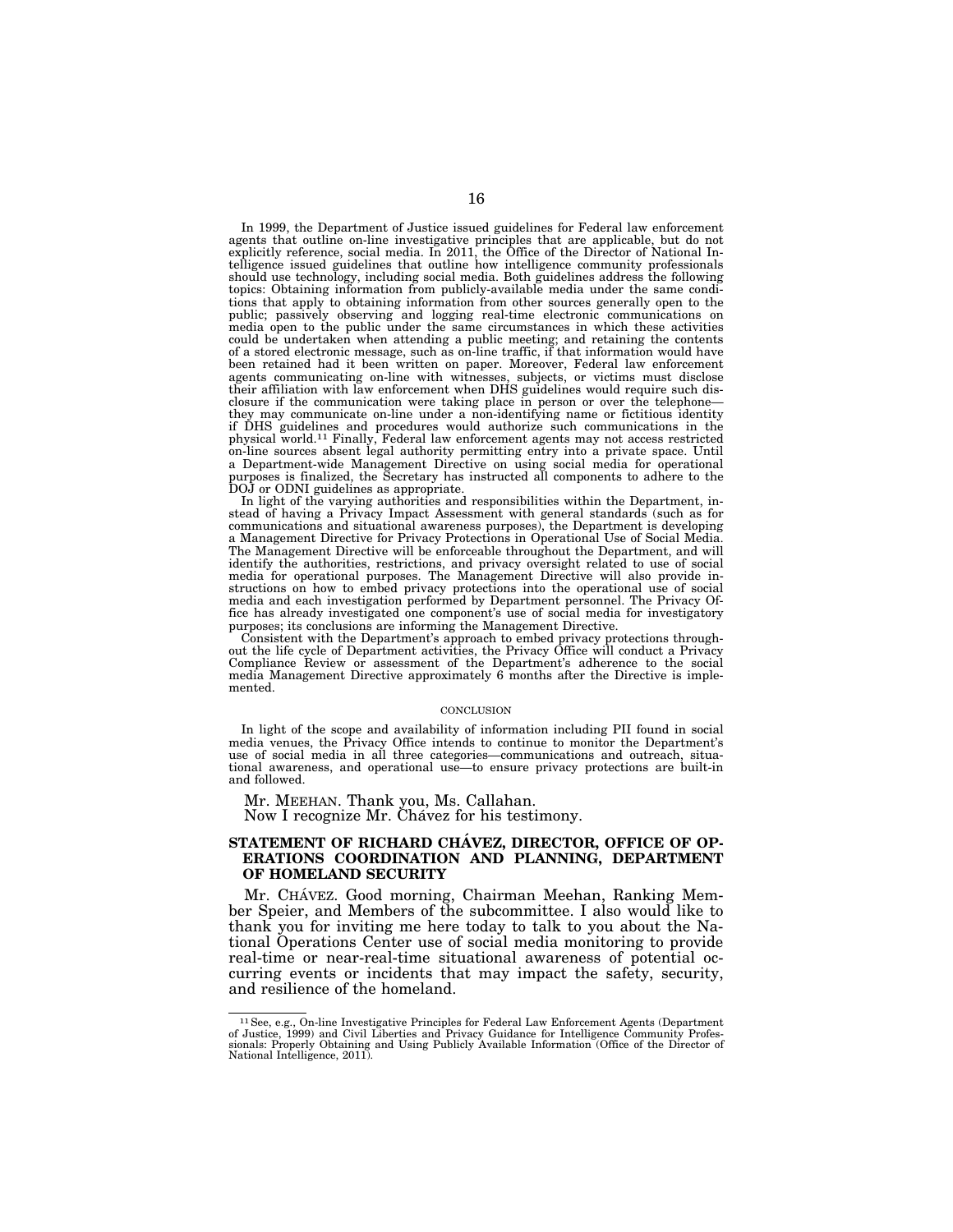As stated in Section 515 of the Homeland Security Act, as amended, the National Operations Center is the principal operations center for the Department of Homeland Security and shall provide situational awareness and a common operating picture for the entire Federal Government and for State, local, and Tribal governments as appropriate in the event of a natural disaster, act of terrorism, or other man-made disaster, and ensure that critical terrorism and disaster-related information reaches Government decision-makers.

In order to fulfill these statutory responsibilities, the National Operations Center, also known as the NOC, gathers reports from multiple sources, to include open-source media reporting. Media reporting is often the first indication of a potential incident. For this reason, the NOC utilizes and incorporates media reporting into its incident reports. The primary focus of our reporting is on what is happening, and not who is reporting the event.

As previously stated, the NOC gathers reports from a variety of sources and synthesizes them into one single comprehensive incident report that is distributed again to the DHS leadership, DHS components, and other Federal, State, local, Tribal, territorial, and non-governmental and private-sector partners for action as appropriate.

The after-action assessments relating to the Government's response during Hurricane Katrina highlighted the importance of real- and near-real-time information from media reporting to enable a more timely response during a dynamic catastrophic event. In 2006, following Hurricane Katrina, the NOC began assessing the incorporation of media reporting for major media networks into incident reports to provide responders with real-time information. To date, incorporating media reporting into the NOC's incident reports has enabled our partners to have greater awareness during events and incidents.

Here is a real-world example of how the NOC incorporates media reporting. In early January 2012, the media in Charlotte, North Carolina, was first on scene reporting damage after severe weather erupted across multiple counties near Charlotte. The media reports were combined with reporting from State and local sources. The end result, again, was a more timely incident report that provided specific and comprehensive information to our partners, enabling them to make informed decisions.

The NOC incorporates media reporting into incidents across the full spectrum of Homeland Security operations: Prevent and protect, respond and recover.

Another real-world example of how NOC incorporates media reporting into its incident reports also occurred in early January 2012. The incident occurred in Austin, Texas. The media in Austin posted incident information about evacuation of a high school after a suspicious device was seen in a vehicle on campus. The media reported that, according to county sheriff's office spokesmen, sheriff's deputies were responding to an explosive device in a car. Through additional Government reporting, the NOC learned that the scene was secured and that no explosive device was found by law enforcement officials.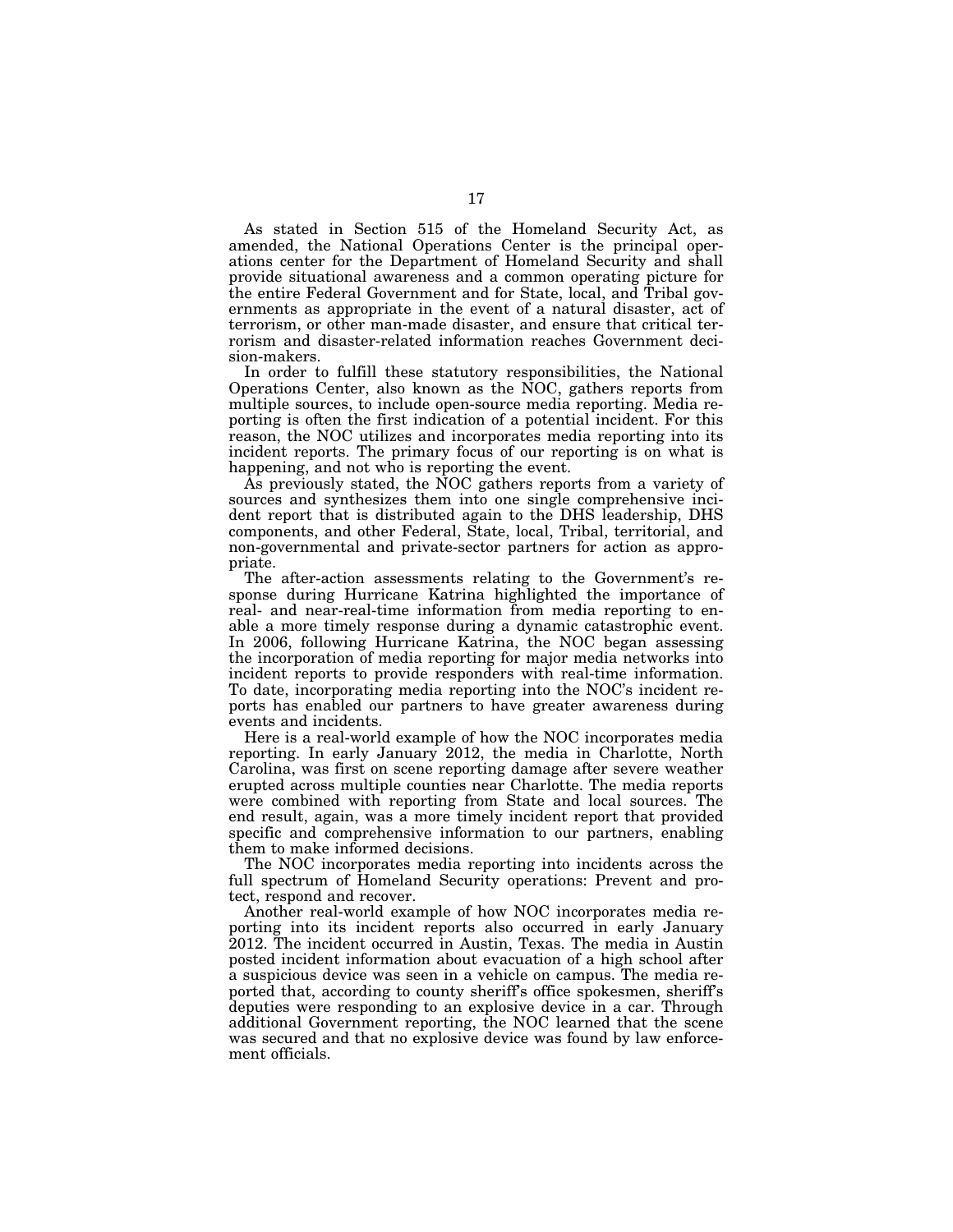Again, I would like to emphasize that it is the "what," not the "who," that is relevant for NOC reporting purposes. The NOC adheres to strict enforcement of privacy guidelines with regard to media reports. The NOC, in coordination with the DHS Office of Privacy, evaluates processes and incident reports on a recurring basis to ensure our privacy guidelines are being complied with.

Again, thank you for the opportunity to speak with you today, and I am happy to answer any questions you may have.

Mr. MEEHAN. Well, thank you for your testimony, Mr. Chávez.

As I said in my opening statement, I am concerned about some of the news reports and materials related to DHS monitoring of social media and the networks. So I will now recognize myself for a few minutes of questioning.

The testimony has been revealing in the sense of giving us the overall perspective. I think all of us appreciate the ability for the Governmental entities to broadcast through the various pieces so people know about what you are doing.

Mr. Chávez, you talked a lot about, sort of, media monitoring. There is an expectation on the part of many of those who are reporters and otherwise, they know they are putting their product out so that it can be reviewed. So I think we can go past those kinds of things.

We also appreciate, as I said in my opening statement, about the opportunity to avail ourselves in real time of breaking information that can be communicated in certain ways that are now available so that there is the ability to keep those that need to make the decisions up on the latest information.

But you are sensitive—we are here today because where we are trying to find is where that line is where the public citizen—it is not just the expectation of privacy, because we know they are communicating in public fora or even quasi-public fora. But we are talking now about monitoring on-line information in blogs, in websites, in message boards. Some of these have, you know, the indicia of, sort of, quasi-privacy communities, so to speak.

So my real question for you is to help us understand what you are doing to assure that individual communication is not leading to individuals being identified by the Government and what you are doing to assure that we are not creating a chilling effect so that somebody in a community who is concerned about a particular issue will be more reluctant to write a letter to the editor, to post something on a blog.

I will close my opening comments—and I know you have come prepared to answer these, but we are all very concerned about a couple of the circumstances that have happened. Most specifically, what looks as if it is a directive within the contract you have with a private contractor who is employed to help you disseminate or gather information. It is identifying media reports that reflect adversely on the U.S. Government, DHS, or prevent, protect, respond, or recovery activities. So, in effect, we are asking somebody to go out and let us know what people are saying that is negative about us. This appears to be what was asked for in the contract with General Dynamics.

So I would like you to tell me what it is that we are doing to assure that private commentary is not being misused and what we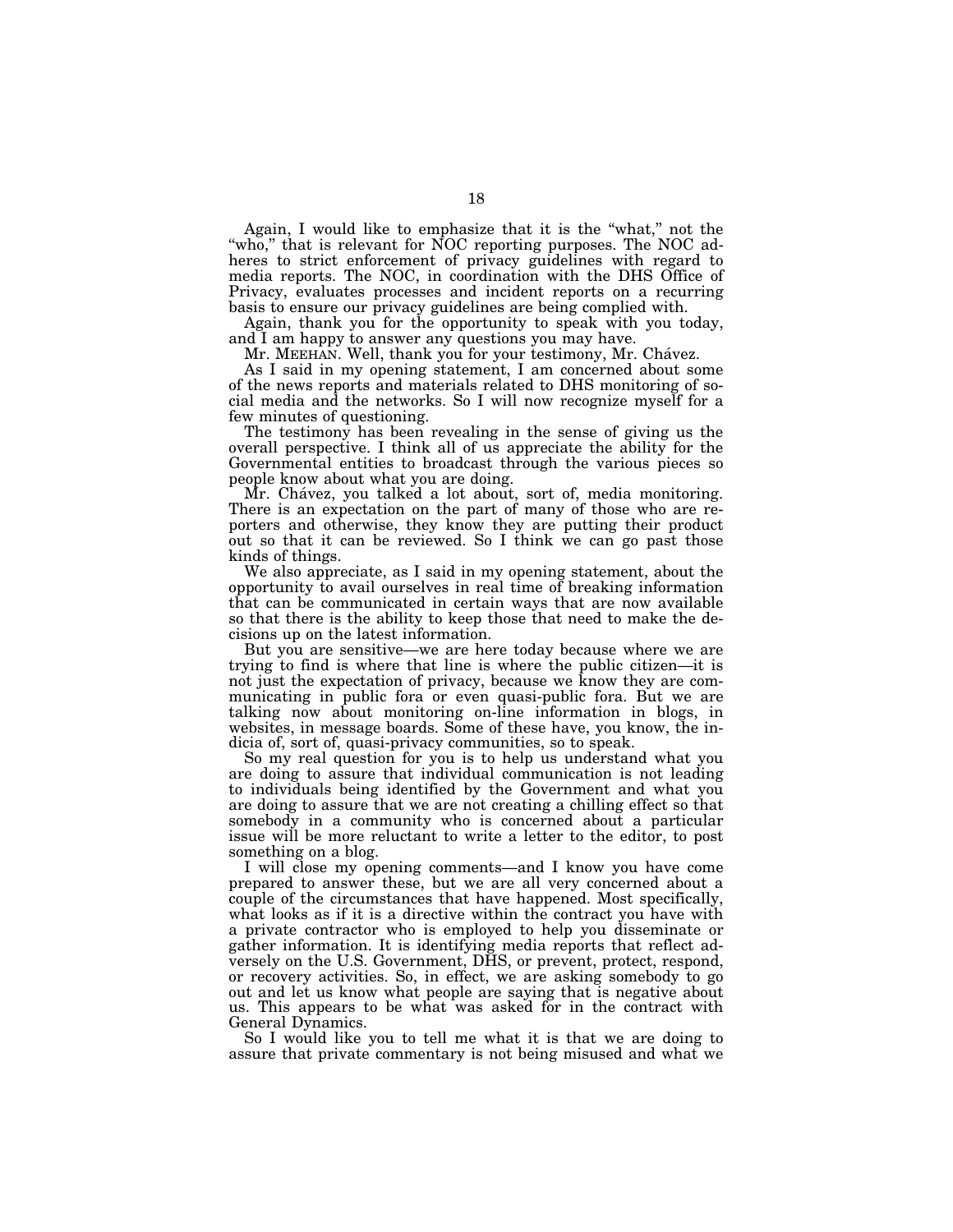can do to assure that the activities of monitoring are not going to create some kind of a chilling effect on individuals' willingness and readiness, not only to comment, but, frankly, to make comments which may be critical of the Government.

Ms. Callahan.

Ms. CALLAHAN. Thank you, sir.

With regard to the privacy protections that the Department has implemented specifically with regard to situational awareness, to be very clear, as Mr. Chávez said, it is the "what," not the "who," that is being identified and that we are concerned with.

As you are aware, my office not only mandated privacy compliance reviews every 6 months to make sure that indeed we are just focusing on the event, on the situation, to know what is going on, and not worried about the individual; in addition to that, the National Operations Center has very robust auditing capability, that they go and review both the sites that are being done, how long they are on it, and what information is being implemented into the report.

We take these issues very seriously, sir. We absolutely understand and agree that these are-

Mr. MEEHAN. Who is directing what is being monitored?

Ms. CALLAHAN. Mr. Chávez.

Mr. CHÁVEZ. The key words, I guess, or the mechanism that we use to identify information that is coming across the media, whether it be social or the traditional media that is out there, again, these are key words associated with events that have happened in the past and also with the equities of the Department of Homeland Security, again, looking at the safety, security, and resilience missions that are out there.

So, as you said in your opening statement, I believe, that there are any number of blogs going on at any one time and a plethora of information that is flowing through there, there is no way we could look at all of it. So we use the tools, again, with these keyword searches that are commercially available for looking at search items, particularly, again, keywords, that we can pull out of there and look at, again, what the situation is that is evolving.

Mr. MEEHAN. But you are looking at keywords, but my question is, are there circumstances under which—who is the one that is waking up in this vast array of information out there? Because the limited number of people that you have working for you, unquestionably, without some sense of direction, they could be spending limitless time, in effect, floating on a sea without any kind of product that is produced.

So there has to be some sense of direction. Where does the line get drawn with regard to overlooking, sort of, general words out there versus looking at specific incidents, specific issues, and identifying people, as happened in Michigan?

Mr. CHAVEZ. There are guidelines for sites that the individuals within the Media Monitoring Center can monitor. Again, those sites are submitted for approval through the Privacy Office, and they are strictly adhered to by the individuals who are actually looking at the information that is coming across there and gathering them for us.

So there is a series of checks and balances.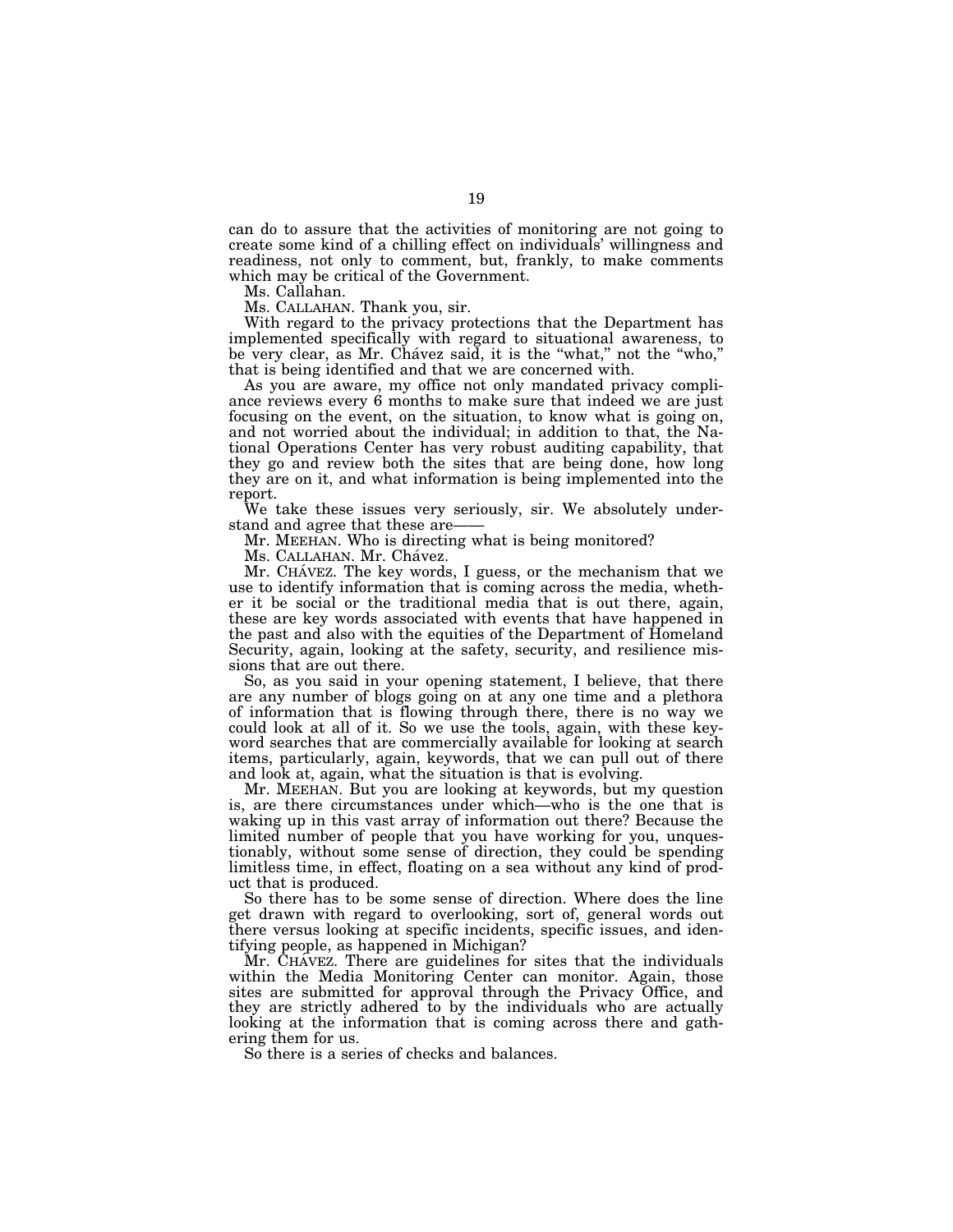Ms. CALLAHAN. If I can, sir, in order to be transparent about this, in the Privacy Impact Assessment we have a list of the representative keywords. The Privacy Office reviews that list every 6 months and makes sure that we stay within it. The list is "disaster," it is, you know, "flood," "tornado," and things like that.

With regard to individuals, as I indicated in my oral testimony, we don't collect information on individuals. We do not monitor them with regard to any First Amendment activity. But individuals may be the first person at the scene, and so they may go and report there has been a train derailment in Michigan. We do not then go and say that, ''Mary Ellen Callahan reported a train derailment.'' We then corroborate it with another source that is identified-

Mr. MEEHAN. My time has expired, so I am hoping some others will pick this up.

We know about the disasters. I don't think we are worried about the disasters. What we are worried about are the individual circumstances where there may be issues out there. I point back again to the Michigan circumstance where there was a controversial decision by the Government, and DHS played a role in assessing community response to that incident. That wasn't a natural disaster; that was an incident that was created by the Government, and the Government then was monitoring the community response.

That is where I want to—who is going to make the decisions? Who is making the protections against circumstances under which the Government is playing a role in not just analyzing but filtering back, recording, and reporting about things that people in the community have said about Governmental activity?

Ms. CALLAHAN. I would be happy to answer the Standish question whenever the Members have given me the time to do so.

Mr. MEEHAN. Thank you so much.

I will turn it over to the Ranking Member, Ms. Speier.

Ms. SPEIER. Thank you, Mr. Chairman.

I am deeply troubled by the document that has just been put into the record by EPIC.org. While you have probably not had the opportunity yet to review it, Mr. Chairman, I would like to request that after they do review it, that they report back to this committee and provide us with answers to the questions raised. But I am going to start with a couple of them.

They made a FOIA request back in April. DHS ignored it. Then EPIC filed a lawsuit on December 23, 2011, when the agency failed to comply with the FOIA deadlines. As a result of filing the lawsuit, DHS disclosed to EPIC 285 pages of documents.

So I am just making note of that. You shouldn't stonewall. When a FOIA request is made, you should comply with it within the deadlines. No entity should be required then to file a lawsuit. So I am just putting you on notice about that.

But what is interesting about what they have pointed out is that, while you say there is no personally identifiable information in this contract that General Dynamics has, in fact they point out that there are some exceptions to the no-PII rule. One of them allows for the collection of personally identifiable information of anchors, newscasters, or on-scene reporters who use traditional and/or social media. This would allow the agency to build files on bloggers and internet activists, in violation of the Privacy Act.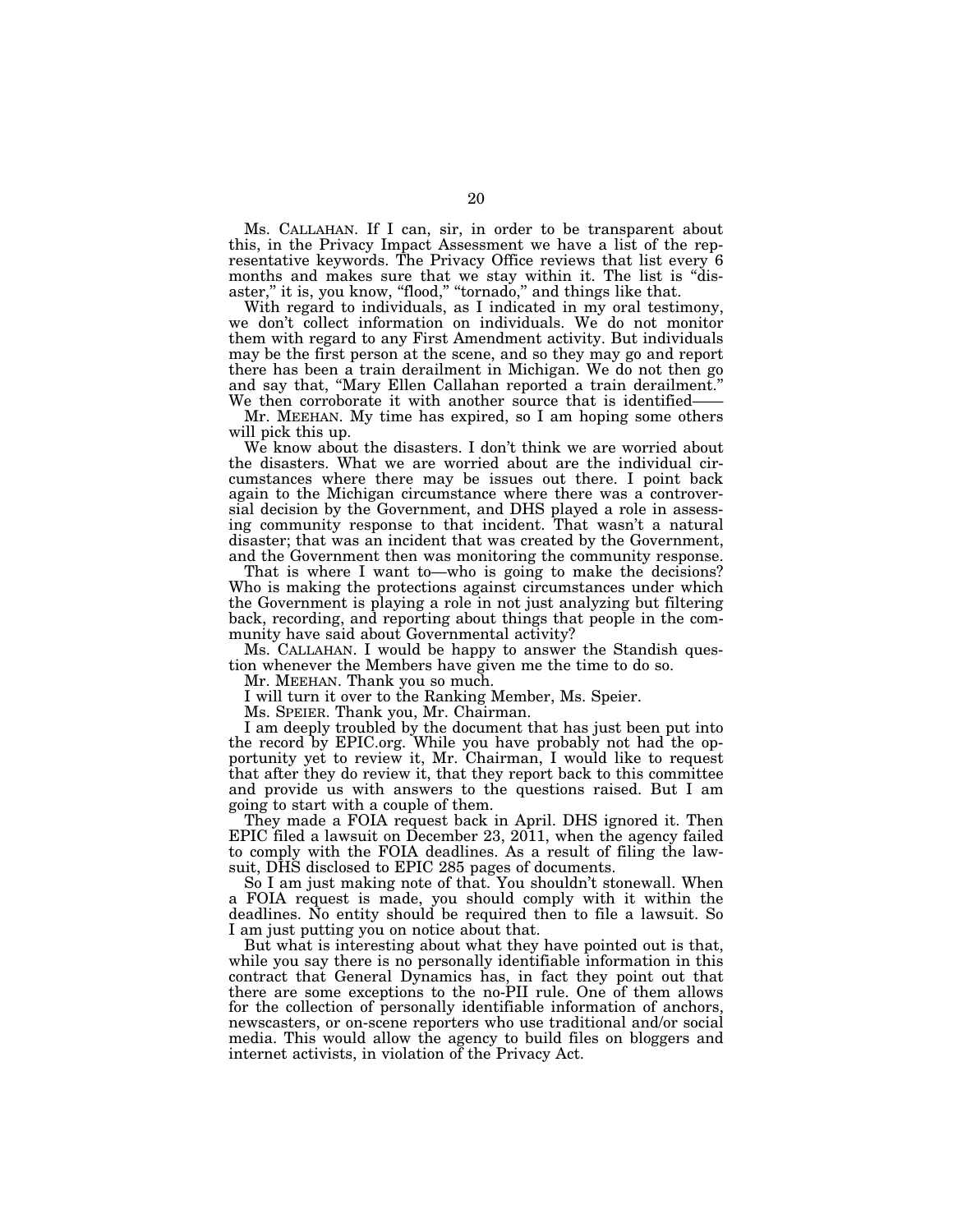I find that outrageous. I would like to ask you to amend the contract with General Dynamics to exempt that kind of information from being collected.

Ms. CALLAHAN. First, ma'am, with regard to the FOIA response, I completely agree. It did not meet my standards in terms of the timeliness of the response, and I have taken action to look into why it was delayed. That was unacceptable, and I completely concur with your statement.

With regard to the reporters, to clarify, the reporter's information is collected—and, as noted in my written testimony, the only information we collect on the reporters, if at all, is the name, their affiliation, their title, if any, and their publicly available identification. We are only collecting the information if it adds to the credibility of the report or allows coordination.

So it is very rare that we actually collect any information about the reporters. But it could be a circumstance where you link to a reporter's blog who is at a news site. For example, in Michigan and the train derailment, if the person posted it on his personal blog, we may be authorized to link to it. We would not be authorized to collect it or use it for a personal—an individual, but only if the reporter is relevant and adds credibility to the report itself.

Furthermore-

Ms. SPEIER. I am-

Ms. CALLAHAN [continuing]. To clarify, ma'am, just to clarify, the reporter information is only stored in that report. We are not cutting across the different reports. We are not saying how many different reporters do it. It is information that is publicly available, and it is not associated with their opinions but instead with the situation or the event that is occurring.

Ms. SPEIER. I am suggesting to you that it is irrelevant, you do not need it, and you should suspend that part of the contract.

Now, this document also suggests that you are capturing public reaction to major Government proposals. Now, again, if this is, in fact, true, if this is part of the contract, I believe that should be suspended as well. This is not a political operation; it should not be a political operation. Capturing public reaction to major Government proposals is not something you should be doing.

Ms. CALLAHAN. I completely agree with you, ma'am. I 100 percent agree with you, which is why the report that they point to on page 118 in the FOIA report actually was never a live report. It was never disseminated by the National Operations Center. It would not have met the privacy standards that are in the five publicly available Privacy Impact Assessments we have done. Furthermore, it is an example of an early August 2009 example of what could be possible. We, together with the National Operations Center, agreed that that is well outside the scope.

In fact, if you look at the document, it is within a very early, February 2010, training manual as an identification of a weekly report, because it is a compilation of other elements. If you look at the previous pages, you can see that they identify, like, ''This is not acceptable," "This is not appropriate," "Redact the personally identifiable information.''

That Standish, Michigan, report is one that only appears—actually, the only place it exists in the Department is in my files be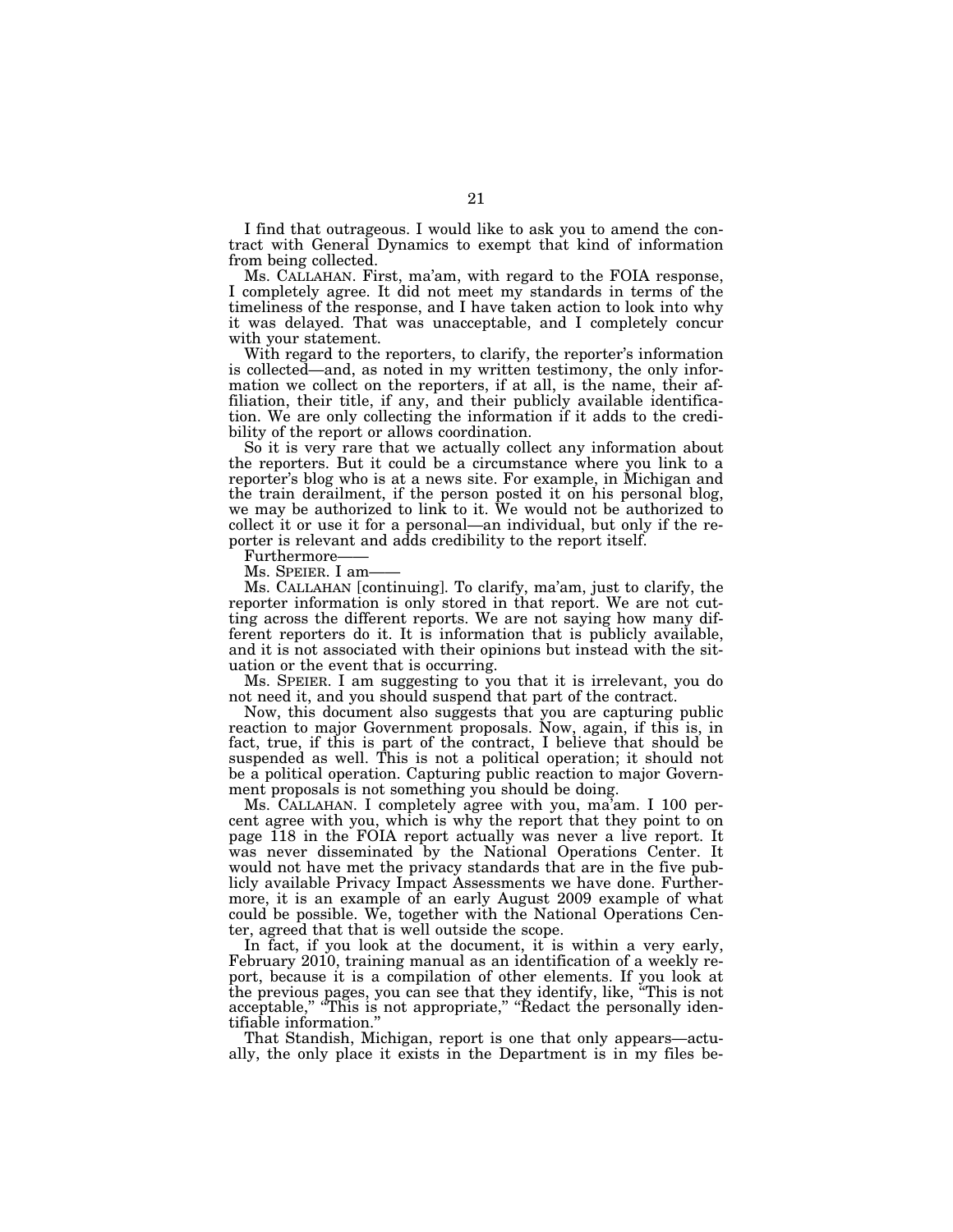cause of the privacy compliance review we did before launching the initiative. It is

Ms. SPEIER. All right. My time is about to expire, so let me suggest the following. EPIC makes three recommendations at the end of their report. They recommend you cease collecting information on journalists' activities, that you suspend the social network and media organization monitoring program until safeguards are put in place, and that you comply with providing Congress with an annual report that sets out in detail the legal standards for this activity. I, for one, wholeheartedly agree with their recommendations.

Mr. Chairman, I actually think we should have EPIC and others in the privacy community come and testify. I am deeply troubled by what we have heard so far this morning.

The fact that you agree with me but yet much of this conduct continues is deeply troubling.

I yield back.

Mr. MEEHAN. Thank you, Ranking Member Speier.

At this point in time, I would like to turn it over to the gentleman from Mississippi, the Ranking Member of the committee, Mr. Thompson, for questions he may have.

Mr. THOMPSON. Thank you very much, Mr. Chairman.

Ms. Callahan, will you provide the committee with a copy of the FOIA information that you provided to EPIC?

Ms. CALLAHAN. Of course. Absolutely, sir.

Mr. THOMPSON. Thank you.

Also, will you provide us with your analysis of why the FOIA request went unresponded to and what did you do in that situation but also what will you do going forward so that other requests won't be treated so cavalierly?

Ms. CALLAHAN. Absolutely, sir.

Mr. THOMPSON. Mr. Chávez, do we create log-ons to monitor individuals in this process?

Mr. CHÁVEZ. Actually, we do not monitor individuals at all. What we are looking for, again, as I talked about, the keywords. Within the keywords you won't find anyone's name. Like, say, they are all verbs, those types of things that we are looking for. So, no, we don't create log-ins for individuals to do that, and we are not looking or monitoring individuals.

Mr. THOMPSON. Are there any times that you take down names of individuals?

Mr. CHAVEZ. Again, given the seven criteria that we have for lifesaving, those type of circumstances, are the only time that we would collect the names, use the PII.

Mr. THOMPSON. Who makes that determination?

Mr. CHÁVEZ. That is part of our training course that we do for the individuals who are doing the media monitoring. We look at those processes. Again, they are audited twice a year. The most recent one was just done in November.

Mr. THOMPSON. Who is "we" doing the training?

Mr. CHÁVEZ. Actually, the National Operations Center, in coordination with the Privacy Office.

Mr. THOMPSON. All right. How does this interface with the General Dynamics contract?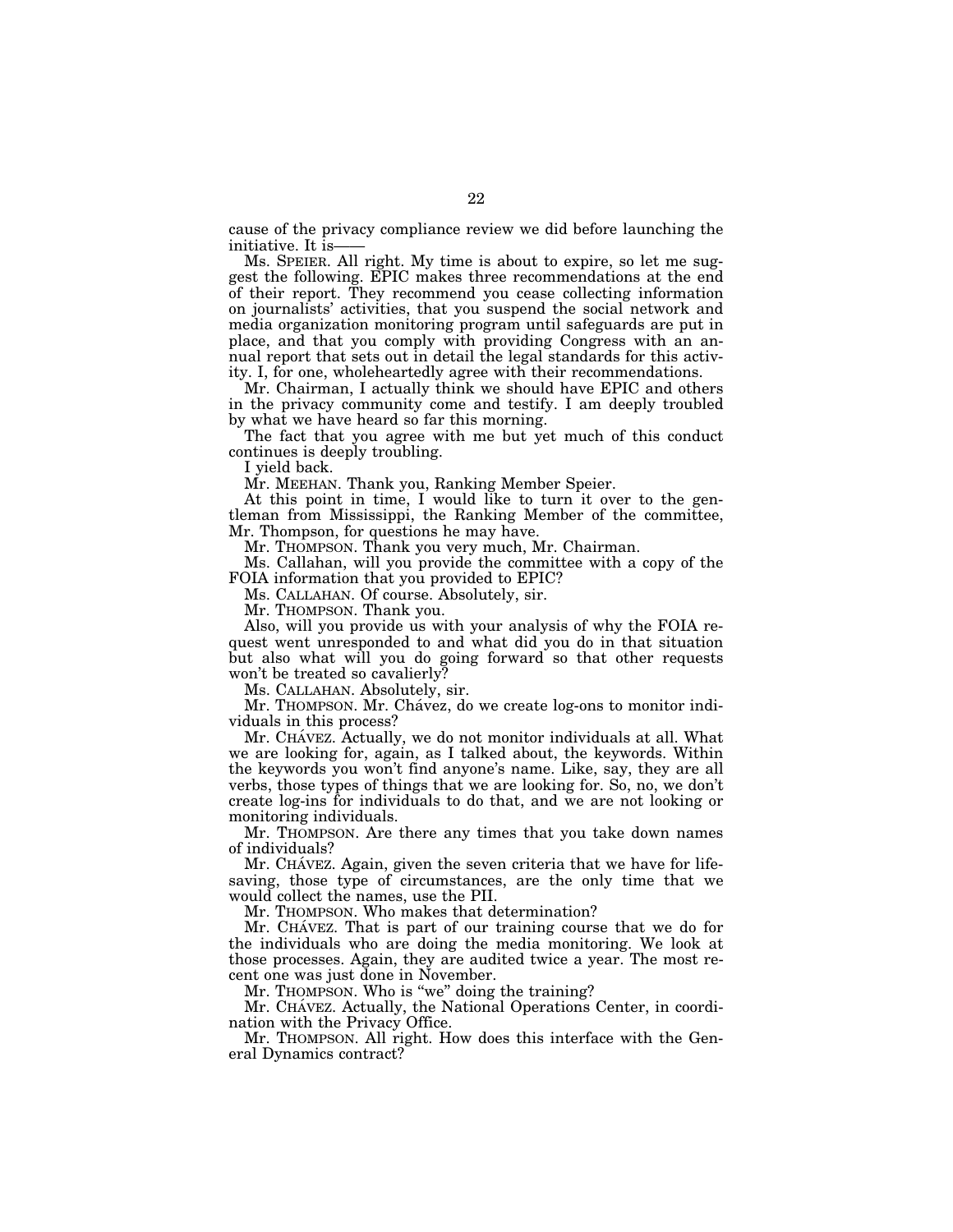Mr. CHAVEZ. Those are the individuals who are doing the media monitoring for us.

Mr. THOMPSON. So let me get this straight. DHS is training a private contractor to do the media monitoring?

Mr. CHÁVEZ. Part of it, yes, on their privacy rules and those types of things, indeed, we are.

Mr. THOMPSON. Why are we training private contractors?

Mr. CHAVEZ. Well, to collect—their skill set, to collect the information we are. But what they don't come with is, again, the DHS guidance that we have to give them.

Mr. THOMPSON. I thought private contractors generally had an expertise that we didn't have internally as an agency, and we would go outside to pick that capacity up. But now what you just said is for some reason we are training the outside people to do the internal work.

Mr. CHAVEZ. It is not overall training. Again, they do have those skill sets that they use. What we add from the Department, again, are those checks that we use to ensure, again, that the privacy guidelines are complied with. That is the part of the training that we do, and that is it.<br>Mr. Thompson. Well, explain to me what skill sets General Dy-

namics, with an \$11 million contract, would have outside of DHS's capabilities.

Mr. CHÁVEZ. Well, what they offer, again, is the 24/7 monitoring of those sites. They are skilled technicians in surfing the web and also doing an analysis of the information that they get when they do get hits on websites and producing synopsized reports that, again, comply with the privacy guidelines that are out there, and pushing those out to us so we can send those out to our partners.

Mr. THOMPSON. So your testimony is we don't have the skill sets at DHS to monitor websites?

Mr. CHÁVEZ. We do. Right now, again, we have that as part of one of our contracts that is out there.

Mr. THOMPSON. Is it a sole source contract?

Mr. CHÁVEZ. No, it is not.

Mr. THOMPSON. Well, will you provide the committee with the procurement document? How long has it been out there?

Mr. CHA´VEZ. I will get back with you on that. I will give you the full details on it.

Mr. THOMPSON. Was the original contract for the \$11 million a sole source contract?

Mr. CHÁVEZ. I do not know. I will have to check on that for you, sir.

Mr. THOMPSON. How long have you been working with the agency?

Mr. CHÁVEZ. Two years.

Mr. THOMPSON. How long has this General Dynamics contract? Mr. CHÁVEZ. In the 2 years I have been there.

Mr. THOMPSON. So you inherited the General Dynamics contract? Mr. CHÁVEZ. Yes, sir.

Mr. THOMPSON. All right. Well, please get it to me.

The questions raised by the EPIC insertion, as well as what everyone has commented, raise significant issues around safeguards. Mr. Chairman, I think you would help a lot of people if at some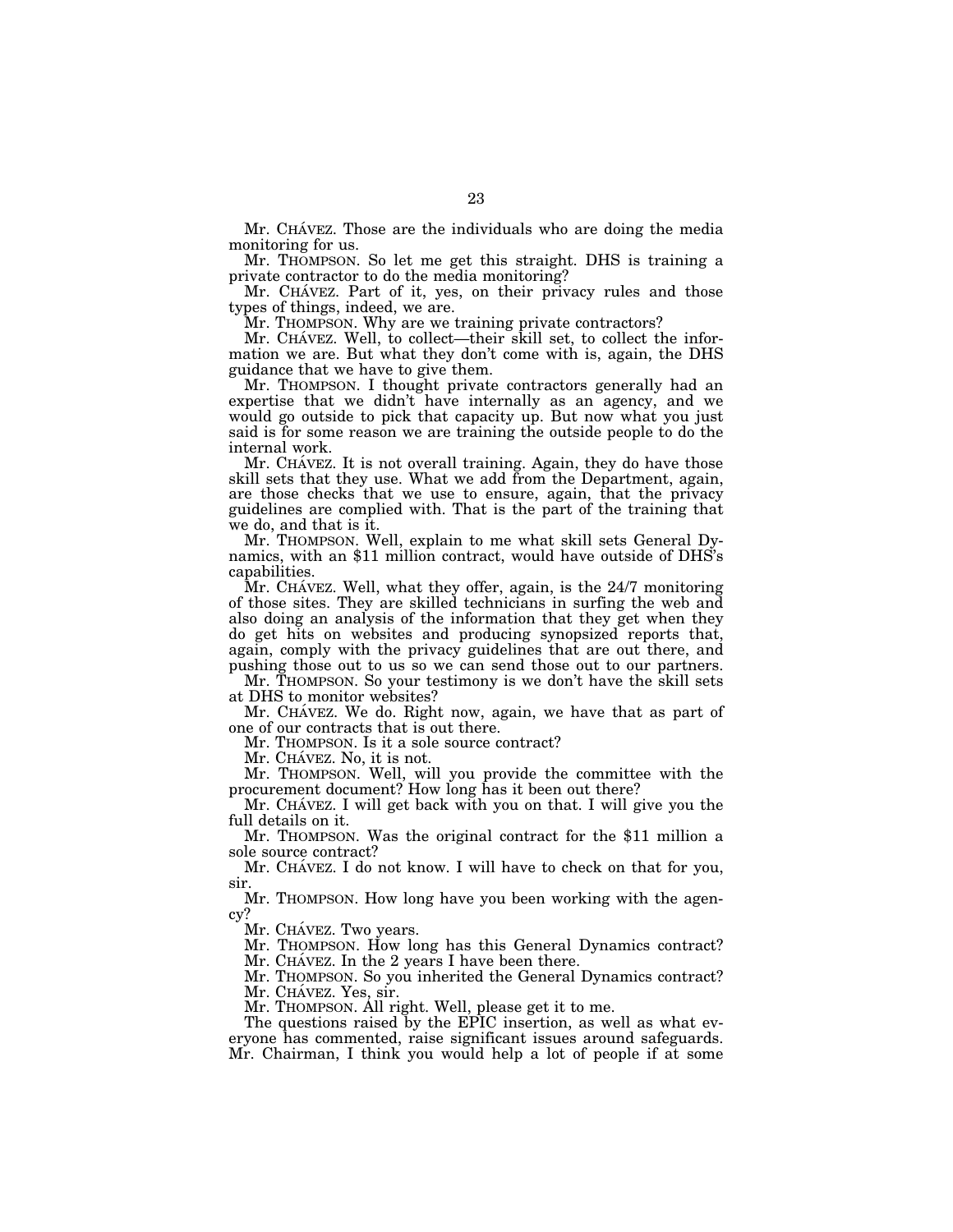point we could, as Ranking Member Speier suggested, maybe bring those individuals and others who might have an interest before the committee to talk about it.

I yield back.

Mr. MEEHAN. Thank you, Mr. Ranking Member. We appreciate your presence here today on the subcommittee.

The Chairman now recognizes the gentleman from Minnesota, Mr. Cravaack.

Mr. CRAVAACK. Thank you, Mr. Chairman.

Thank you for coming here today and briefing us.

I think what everybody is really concerned about here is our Constitutional rights. Because we in the United States, we have this great document called the Constitution, and we have to walk this fine line of data attainment to protect the United States but to, at the same time, make sure that we have safeguards in place that we have freedom of speech, which we value highly.

So, with that said, what safeguards are in place that when the DHS does collect and distribute personally identifiable information, PIIs, outside a specific narrow event such as a life-or-death situation, can you kind of expand upon that a little bit?

Then with that said, what would be the penalty associated with distributing that information illegally? Have there been any cases where that has occurred?

Is there a report currently going from General Dynamics to you, to Congress that would also, when these people are identified, that Congress is aware of that?

So, with that, Ms. Callahan, could you start off?

Ms. CALLAHAN. Absolutely, sir. Thank you very much for that question.

As I have described and Mr. Chavez has described, the only personally identifiable information that can be collected are these seven very narrow categories: Public officials or in a public event or making a public statement or life-or-death, as you pointed out.

As part of the review by the National Operations Center, every week they go and check to make sure no personally identifiable information is provided. I review each of the media monitoring that I receive as part of the ordinary course of business, just to see if they continue to comply with the privacy protections that we describe in our five publicly available Privacy Impact Assessments and privacy compliance reviews. We then do these semi-annual reviews of the entire system to look at all the processes therein.

Prior to me authorizing any personally identifiable information, there were, to my recollection, two circumstances where public officials were named in the circumstance—for example, President Obama. There was no circumstance with regard to individuals who are not in a public capacity who have been named.

Actually, that example of having a public official like the President is why we agreed to have those seven very narrow categories that could be disclosed. Again, identifying Gabrielle Giffords as the target of the attack in Arizona actually helped coordinate the response more quickly, because we had that authorization.

With regard to the penalty, if, indeed, that had taken place, there would be significant penalties. There would be training and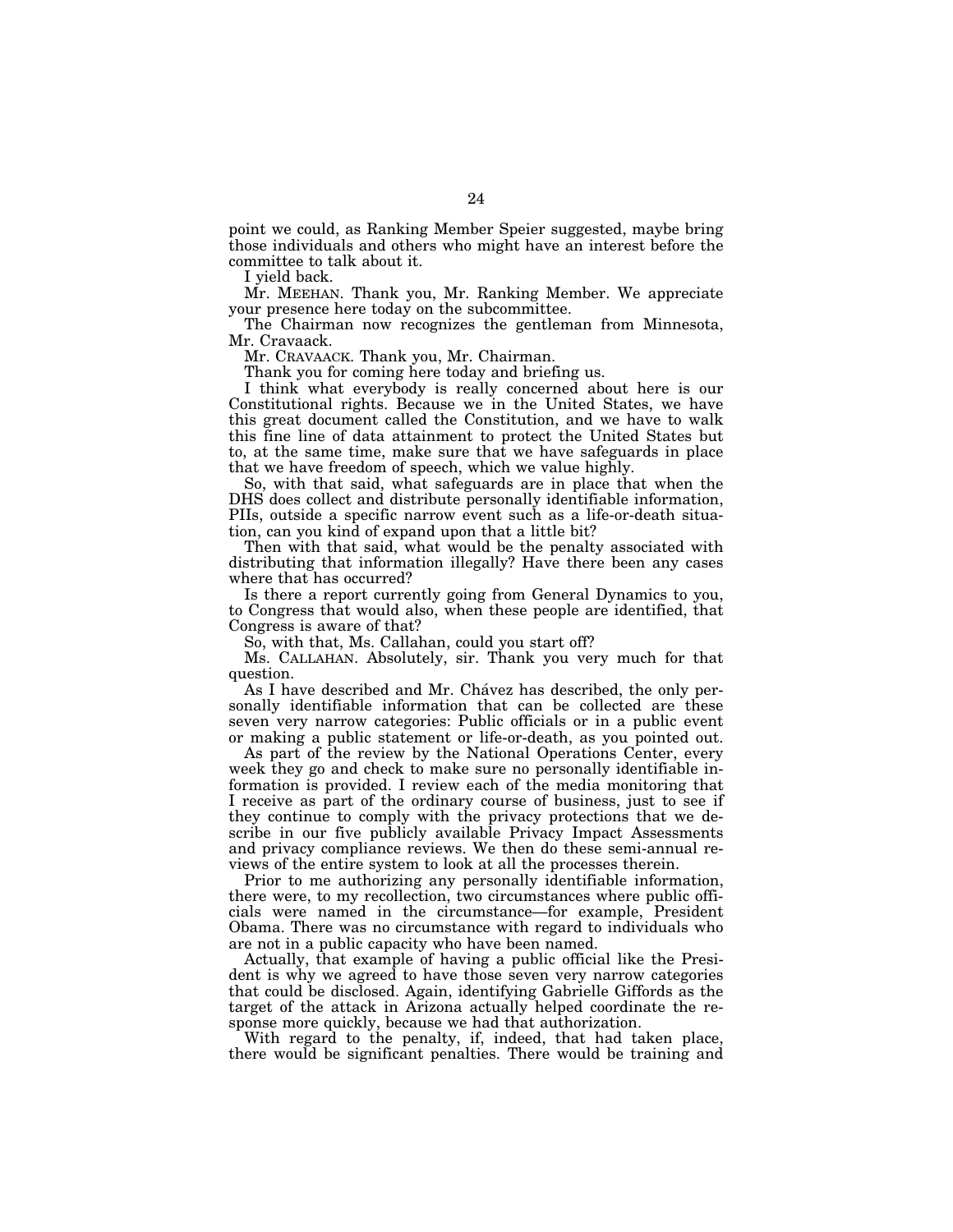possibly taking them off the job if, indeed, there was a recidivist behavior. We have not yet seen that.

With regard to a report from General Dynamics, I don't know of that, but  $\overline{I}$  do know that we have been doing these semi-annual privacy compliance reviews, which are available on our website, for exactly the reason that everyone has identified: To make sure that we are following the privacy protections that we have identified and that we are not monitoring, reviewing, or collecting First Amendment-protected speech.

Mr. CRAVAACK. Mr. Chávez, do you have any comment on that, as well?

Mr. CHÁVEZ. No, that is exactly it. Again, we follow the guidelines that the Privacy Office sets forth. We do audit on a regular basis the individuals who are doing those types of things. We have a series of individuals that are reviewing the data, again, to make sure that the PII is not inappropriately passed on, displayed, or stored.

Mr. CRAVAACK. Okay.

I would like to dovetail on what the Ranking Member said. Why did you pick General Dynamics, for example, to be the contractor for monitoring social sites and not keep it in-house, so to speak?

Mr. CHÁVEZ. Sir, again, that was before my time. That is the contract I inherited. But I can get you the information on that.

Mr. CRAVAACK. Okay. Who in DHS issued the directive for this establishment of this committee? You know, I agree, you have to get resource information and intelligence anywhere you can possibly get them, for various reasons. But who initiated the directive to initiate this social networking?

Mr. CHÁVEZ. DHS did, again, before my time, right after Hurricane Katrina. Again, with the advantages of looking at the media to get a more timely response, see what is going on, provide greater situational awareness, the decision was made to monitor the social—or the media monitoring, traditional media. Then later on it evolved into the social media.

Mr. CRAVAACK. Okay. One of the things that did kind of raise a red flag for me is reports on DHS components and other Federal agencies, positive or negative reactions to certain Federal organizations. Who gave that directive?

Ms. CALLAHAN. As I understand, sir, that is part of the General Dynamics contract. As was said, it predates Mr. Chávez.

The purpose of that is not to keep track of what they are negatively saying, but for operational purposes to understand whether or not the Department is candidly meeting its standards. If, indeed, there is a long line as TSA, we don't care who is in the long line, but if someone tweets and says there is a long line, we then convey that information to TSA. It is part of the operational awareness that the National Operations Center does.

Mr. CRAVAACK. Okay. My time has expired. I do have an issue with that, but I will yield back at this time. So thank you.

Mr. MEEHAN. Thank you. Thank you, Mr. Cravaack.

So, at this moment, the Chair will recognize the gentleman from—it is "Missoura" where you are from, right, not "Missouri"? Mr. LONG. Right. You bet.

Mr. MEEHAN. Mr. Long.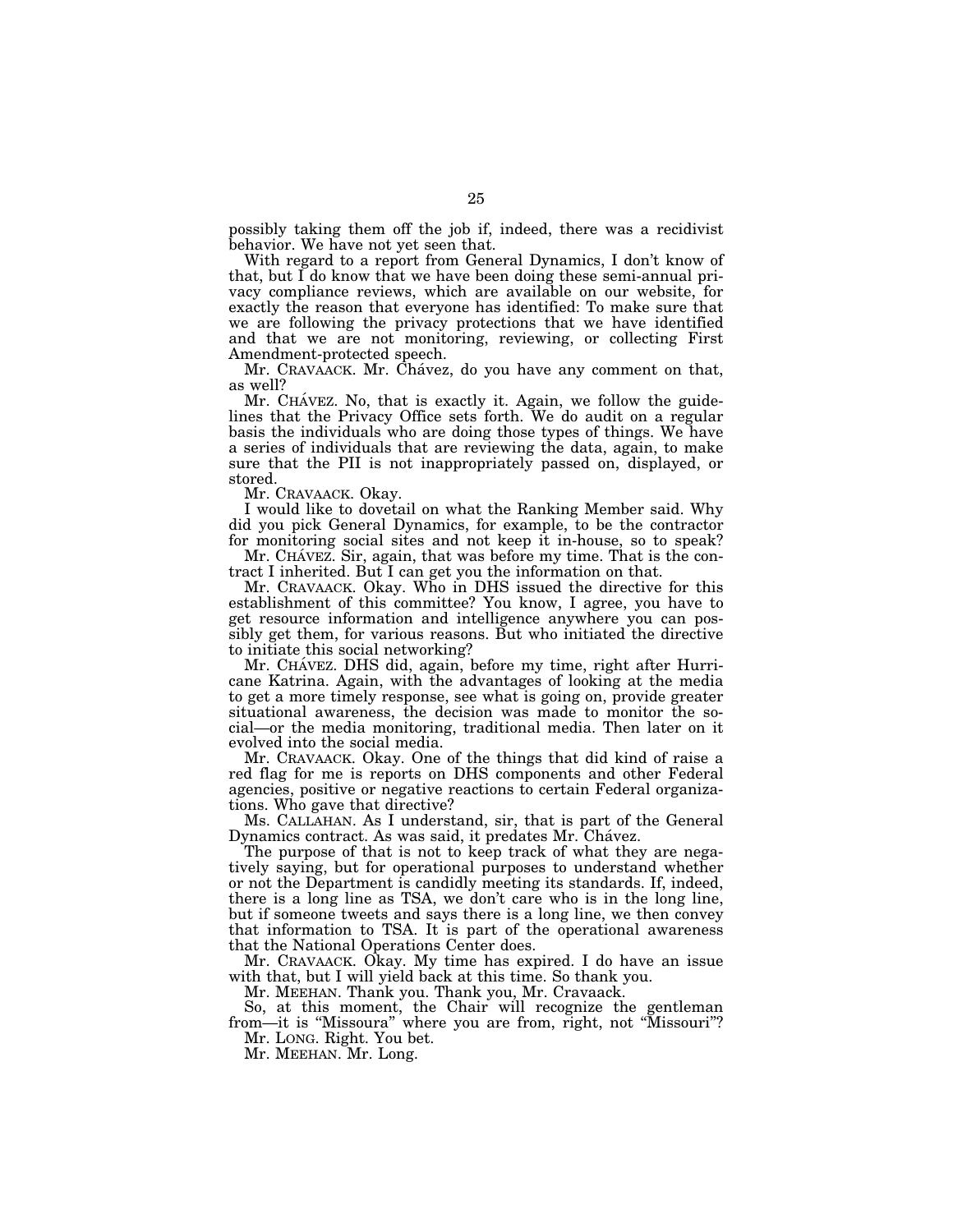Mr. LONG. Thank you, Mr. Chairman.

Mr. Chávez, what can the agency point to as your legal basis for your social network and media monitoring program, which a lot of us I think today have expressed concerns threaten important free speech and expression rights? What legal basis can you point us to that either this activity could even be concerned with-

Mr. CHAVEZ. It was, again, Section 515 of the Homeland Security Act, as amended, to provide situational awareness and, again, that common operating picture.

Mr. LONG. That is the legal basis for it?

Mr. CHÁVEZ. Yes, sir, that is the legal basis.

Mr. LONG. Okay.

Ms. Callahan, I, as a lot of us today, are very concerned about the chilling effect on our core First Amendment rights to political speech and free speech in general. Are there—what can you point us to? Are there protections to ensure that only necessary personal data is used and retained no longer than necessary to protect against accidental or deliberate misuse?

Ms. CALLAHAN. I, too, sir, am very concerned about the First Amendment and want to make sure that that is wholly protected with regard to this activity. We spent 9 months designing this program and have detailed it in the public Privacy Impact Assessments and compliance reviews.

The standard by which we operate is, again, not the "who" but the ''what is taking place.'' What is the event that is going on? If an individual alerts us to that event, then that is the first report, but not the exclusive report.

The way, sir, that we have the privacy protections embedded into the program is to make sure that no personally identifiable information is collected or disseminated unless it meets those seven categories.

Mr. LONG. No what information?

Ms. CALLAHAN. Personally identifiable information.

Mr. LONG. Okay.

Ms. CALLAHAN. No personally identifiable information is collected except for those public figures or in a life-or-death circumstance. The National Operations Center goes and very robustly audits that, and then we go in every 6 months to make sure that, indeed, the representations are correct.

The personally identifiable information, the very narrow topics which, again, are public figures making public statements or part of an event, or a life-or-death circumstance—are stored only in the report. We are not doing a table or an analysis of each of the different reports. They are only stored in that.

In fact, I published a System of Records Notice, which is required under the Privacy Act. It was not necessary for me to do this; the general System of Records Notice for operations would have covered this activity. But for transparency purposes, when I finally authorized the use of personally identifiable information, we published that System of Records Notice to go and say, these are the seven categories that we are doing—public figures at public events, or life-or-death circumstances—in order to be very clear about what we are doing with information and, candidly, sir, what we are not doing with information.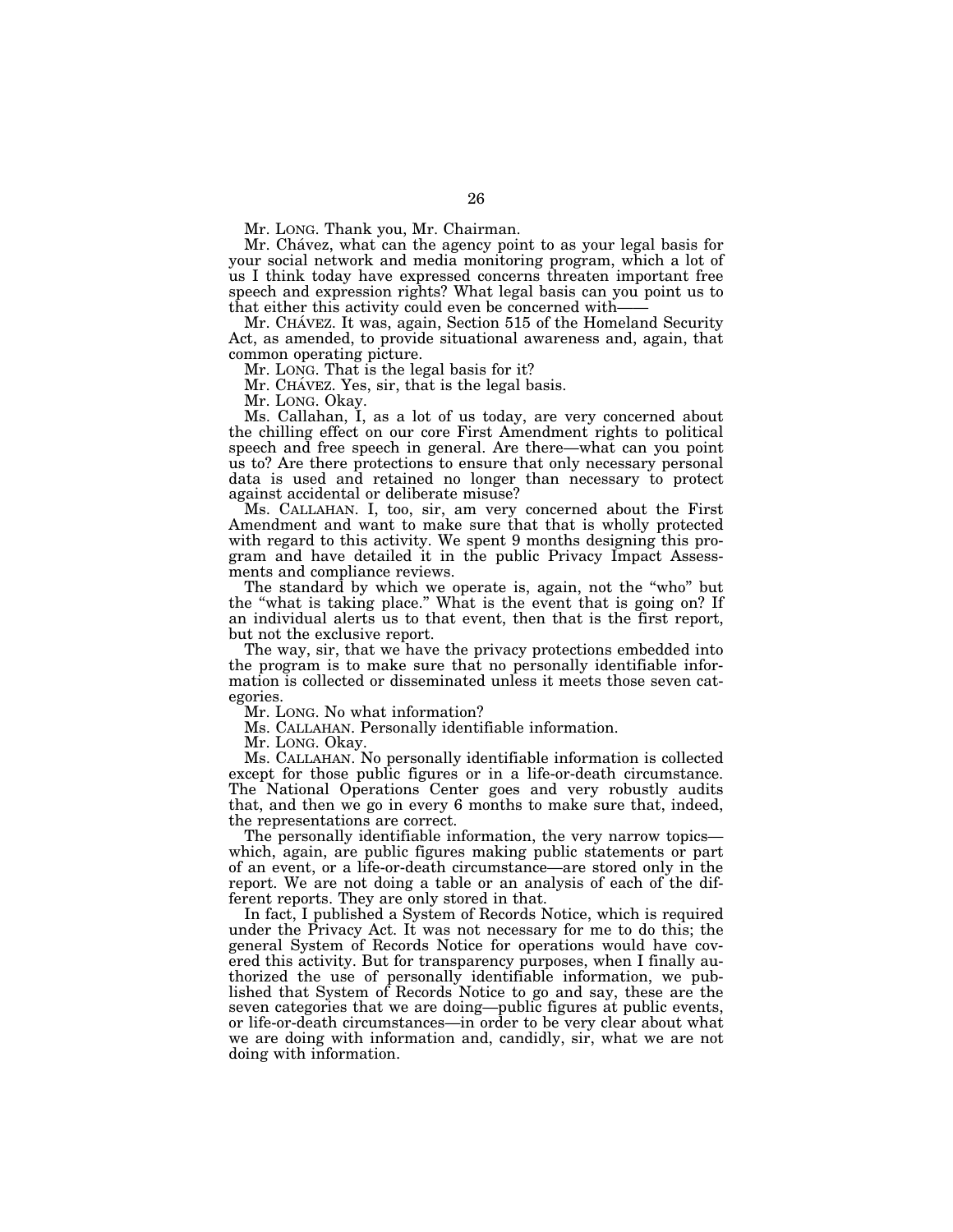Mr. LONG. So, in your mind, you are convinced that what you are doing is consistent with existing DHS policy?

Ms. CALLAHAN. Consistent with DHS policy, consistent with the Privacy Act, and consistent with the First Amendment, yes, sir.

Mr. LONG. Okay.

I have another question for you, Ms. Callahan. As the public becomes aware of Government activity monitoring social media to gain rapid understanding of events, what are the risks of people or groups trying to affect those events, I guess—say, people with bad intentions using the different platforms of social media to manipulate the Government understanding to their advantage? What can be done to guard against this problem?

Ms. CALLAHAN. My colleague Mr. Cha´vez may also have some thoughts about that. But I think that, because we don't rely on just one individual source but we actually confirm the sources and look for making sure that we have multiple sources identifying, for example, the train wreck in Michigan, would be one element.

Also, to confirm, the National Operations Center, the situational awareness, is not attempting to investigate or confirm the validity of the event, just that an event has been reported.

Mr. Chávez.

Mr. CHÁVEZ. Ms. Callahan is absolutely right. No single source of information ever provides us with a complete picture. Oftentimes we use multiple sources—or, all the time we use multiple sources of information to corroborate information that we are getting in.

So it is all part of the big picture. In order to get the big picture, again, in this environment, we look to multiple sources that are out there, not a single source, to corroborate that information that is being produced.

Mr. LONG. How does that affect people trying to I guess put a different spin or take advantage of-

Mr. CHAVEZ. There is always that—yes, there is always that deception.

Mr. LONG. That was kind of my question.

Mr. CHAVEZ. If it doesn't match up with the preponderance of information coming in that is counter to the information we are receiving, then we can pretty much write off that. Plus we are not investigating that information, we are turning that over to the appropriate law enforcement or Government agency to look at what is happening again and is it really happening.

Mr. LONG. Okay. I have no time to yield back, but if I did, I would.

Mr. MEEHAN. Well, thank you, Mr. Long. Thank you for your questions. I am going to exercise the prerogative to ask a couple of follow-up questions and certainly would make that opportunity available to anybody who would like to as well or not.

Ms. Callahan, you spent some time talking about the circumstances in Michigan and about some protections. I know you haven't stated it today I spent time going through your written testimony and other sorts of things. I know you suggested that this is an anomalous circumstance. This is being identified as an event that happened, but maybe the statement would be but it wouldn't happen today. You have a moment, tell me how you have cured that kind of a circumstance and how we would not have a repeat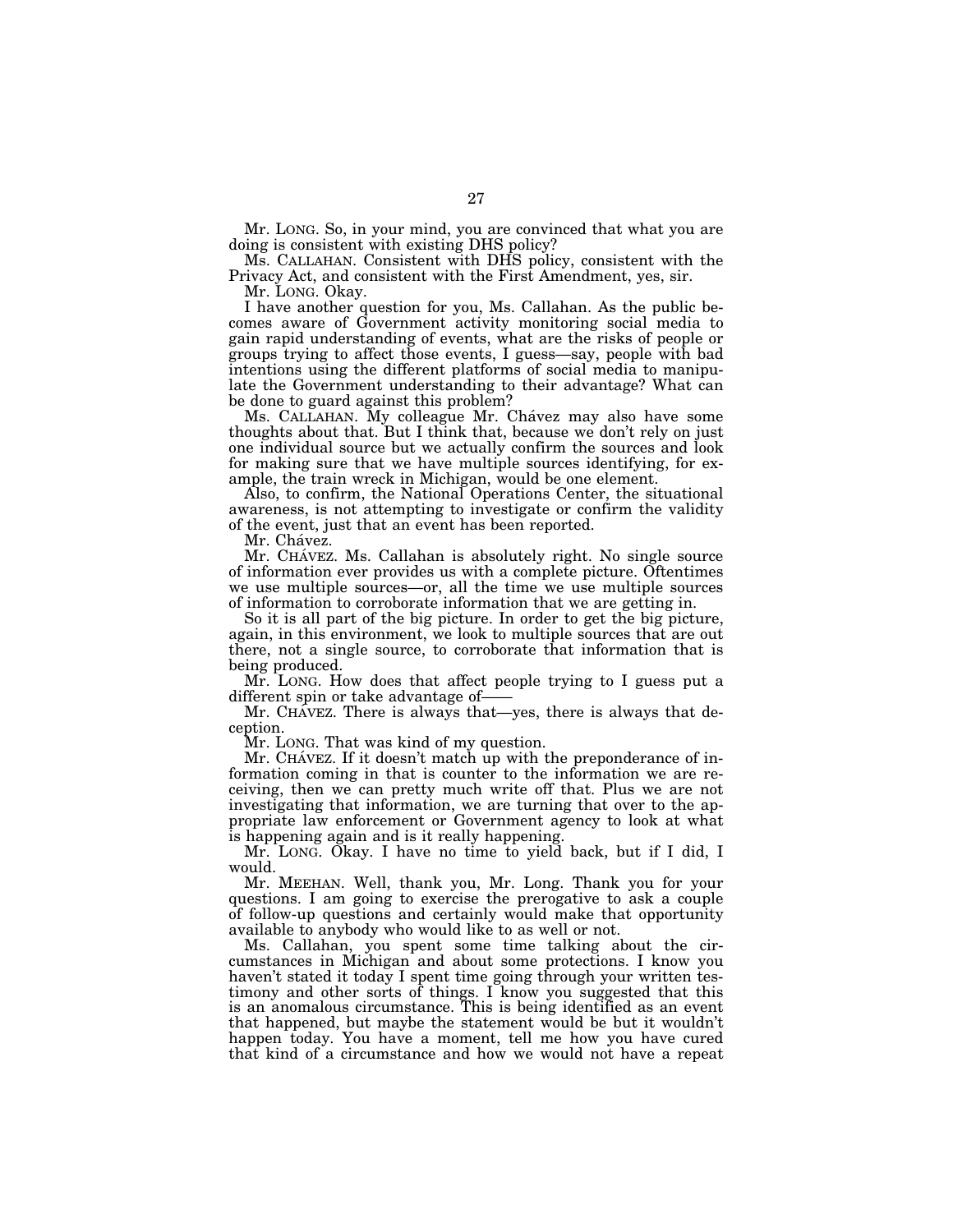where there is an incident that occurs in which the Government begins to be looking for the information that was disseminated, collected, and disseminated in Michigan.

Ms. CALLAHAN. Yes, thank you, sir. To clarify slightly, that information was never disseminated, it was never a live report, it does not meet the standards of the privacy impact assessments and would not have actually been done. It was an early example of what could possibly be done. Together with the National Operations Center, we both agreed that we don't care about First Amendment speech, we don't care about the events.

Mr. MEEHAN. Well, you do care. What you are trying to say is that is not what you are inquiring about?

Ms. CALLAHAN. We care about the events, not the First Amendment elements. Right, we care about the events. Candidly even in that example, Guantanamo Bay and the transition of any prisoners from Guantanamo Bay is actually not within the Homeland Security mission. So it wouldn't even have met that threshold question. That is the current threshold standard that we implemented since January 2010, making sure it is a Homeland Security mission and an event and a situation. So for those two that is kind of a threshold point. We then would not—as I said, no element of First Amendment protected speech is collected, disseminated, or analyzed.

We also make sure that—as I said, I review the media monitor reports when I receive them to make sure that they continue to be compliant, that we are only reporting on the what and not the who. So I think all of these multiple levels are an example of why that Standish, Michigan, to give an example, is an anomaly. It is obsolete, and it only is in the handbook that was done, that is 2 years old, and was quickly replaced once we started to work on the pilots and to fine-tune to make sure that we can provide situational awareness and protect privacy.

Mr. MEEHAN. Let me go back then to prospectively where we may be looking at other kinds of events, as you say the who, not the what. Now I know there were attempts to look at things like the Olympics, there was an effort to track information that may be related to that. I can foresee a number of other events, conventions, are you going to be monitoring activity around conventions?

Ms. CALLAHAN. Again, I turn it over to Mr. Cha´vez, but we do monitor National security special events to make sure. For example, we monitored the Super Bowl. But again it is not about the who, but the what. How are the roads moving, how are the processes, are there any suspicious activities?

Mr. MEEHAN. You are not calling in the plays for Bill Belichick, are you?

Ms. CALLAHAN. I abstain on which—who I was supporting in the Super Bowl, but it is the what, it is the event.

Mr. CHÁVEZ. Holistically we are monitoring the whole Homeland Security enterprise, not just the events. We are looking for the same, again, keywords criteria that would indicate any type of action

Mr. MEEHAN. You keep saying keywords. What I am trying to get to is who begins the process of identifying what should be analyzed.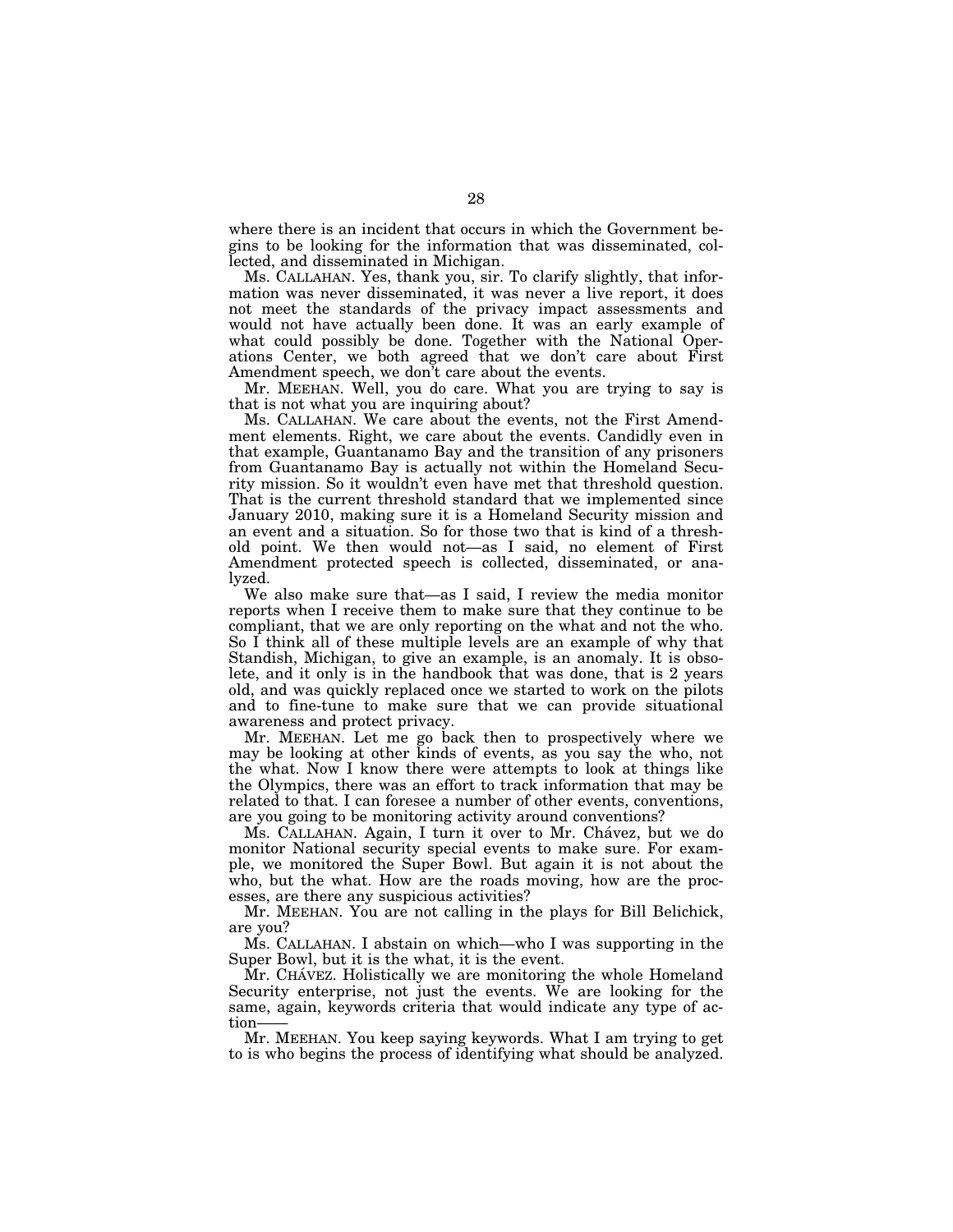I guess the what, not the who, but who is it that is saying to go after the what. I don't know where this has begun.

Mr. CHAVEZ. Right. It is not the National Operations Center. Again the National Operations Center is the messenger.

Mr. MEEHAN. Who is giving the direction? I want your analysts to look into X. Where does that come from?

Mr. CHAVEZ. That again does not come from the National Operations Center.

Mr. MEEHAN. I know it doesn't.

Ms. CALLAHAN. So if I can just step back for a second, sir. The National Operations Center is to provide situational awareness for the entire Homeland Security enterprise. The way that we implemented the Social Media Initiative was to provide these keywords that you can use on publicly commercially available software that you can basically refine, no see individual Tweets, but see what is trending and what is happening and if there are elements. The keywords, as I said, are disclosed in my privacy impact assessment.

Mr. MEEHAN. But when your analysts start work in the morning, do they just pick up a keyword book and start going out looking for-

Ms. CALLAHAN. No, it is programmed in all the time, is what I was going to say. It is programmed in all the time. We don't modify the keywords, disaster, flood, tornado, train wreck, derailment, those sorts of things.

Mr. MEEHAN. You keep talking to me about incidents that are disasters, and I get that. We are going to put that aside. Part of the mission here was to monitor activities that may be—we are Homeland Security, we are worried about the potential that there could be someone acting in some capacity that would threaten our homeland and cause harm to the American citizens. I get that, too. We are also worried about the fine line in which people may be talking about things they don't like about their Government, it is legitimate protest. So where are there activities that are taking place that it could be a collaboration of individuals from outside the country that are meeting at a convention all over the world. Does somebody say, hey, let's watch what is happening there. I need to know where this process begins, who's telling people to track the what?

Mr. CHAVEZ. The individual Government agencies we provide, we will call them our customers, are the ones who determine whether or not the data is actionable or not, whether or not to pursue a follow-up, each of those executing their own authorities to do the investigations to collect intelligence in those type things. Often again the reports we provide through the social media monitoring are a supplement to getting the information to these organizations.

Mr. MEEHAN. So it might be a legitimate investigative agency that has the capacity to in their own right but using legitimate investigative tools and protections, they are asking you to get secondary publicly available information that fills a gap or something of some sort?

Mr. CHAVEZ. Most definitely. Again once the reports come in we very seldom get the direction from an outside organization to look for specific things because under their own authorities they can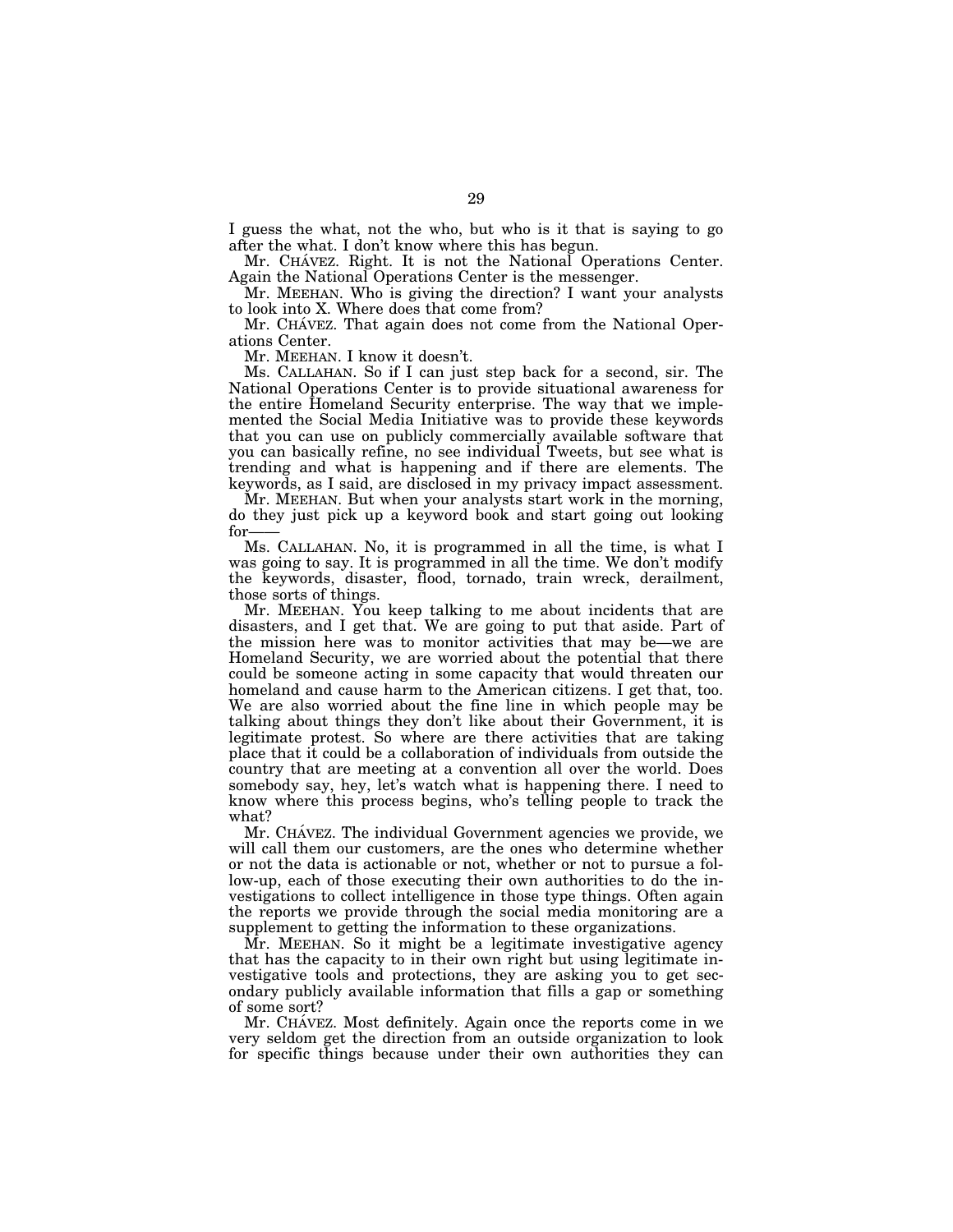drill down farther than the National Operations Center can on information that was provided.

Mr. MEEHAN. Where does the top of the line come from; is this a career professional that makes these decisions or public appointee in the DHS who may be overseeing what is being looked at?

Mr. CHAVEZ. Let me take an example of the intelligence field with their skill sets they have in the enterprise. There are individuals, both political appointees and senior officials, that again take a look at the information they have and decide whether or not to take action on to pursue investigations to open up whatever, again under their authorities, they can do to defend the homeland and produce that information in these reports.

Ms. CALLAHAN. If I could summarize, sir. The Situational Awareness Initiative we have been talking about is essentially breaking news, here is what is happening. To your point, if indeed someone receiving a report of breaking news and they have the underlying authority to investigate it, then they go off on their own track and the operations nor does the Privacy Office know they are doing it separate and apart from we are going to do audits and reviews of social media when the management directive is final. So they are breaking news and then other there are other authorities in the Department and also throughout the Federal Government.

Mr. MEEHAN. Final question. Breaking news, the Attorney General just decides he is going to try Guantanamo detainee in New York City. There is a lot of news about that now. Is it possible that you would be contacted by somebody who said follow what is happening, report to us what the reaction is to that?

Mr. CHAVEZ. In the history of the time I have been at the National Operations Center, no, sir, that has not happened.

Mr. MEEHAN. What would be your protection against that kind of request? How to you tell a political appointee who is high up in the administration that is not appropriate for us to monitor?

Mr. CHÁVEZ. It is not only appropriate, it is not under our authority. It is illegal to do that.

Mr. MEEHAN. Well, that is a good answer to any kind of a political appointee. At this point I have gone well over my time.

Mr. Thompson.

Mr. THOMPSON. Yes, I do. Ms. Callahan, you talked about taking 9 months to put this program together.

Ms. CALLAHAN. Yes, sir.

Mr. THOMPSON. Did you vet the program with any outside stakeholders or was it strictly an internal process?

Ms. CALLAHAN. Actually, sir, with regard to the situational awareness I discussed it in my quarterly meeting with advocates that takes place, I believe after the initiative launched but before it became a program, so during the three pilot phrases.

In addition, one of my staff testified in front of my FACA committee, the Data Privacy and Integrity Advisory Committee early in the process. In fact in December I had hoped to have one of Mr. Chávez's colleagues testify in front of the Data Privacy and Integrity Advisory Committee, but unfortunately—he was there, he was prepared to testify about this very issue because of the importance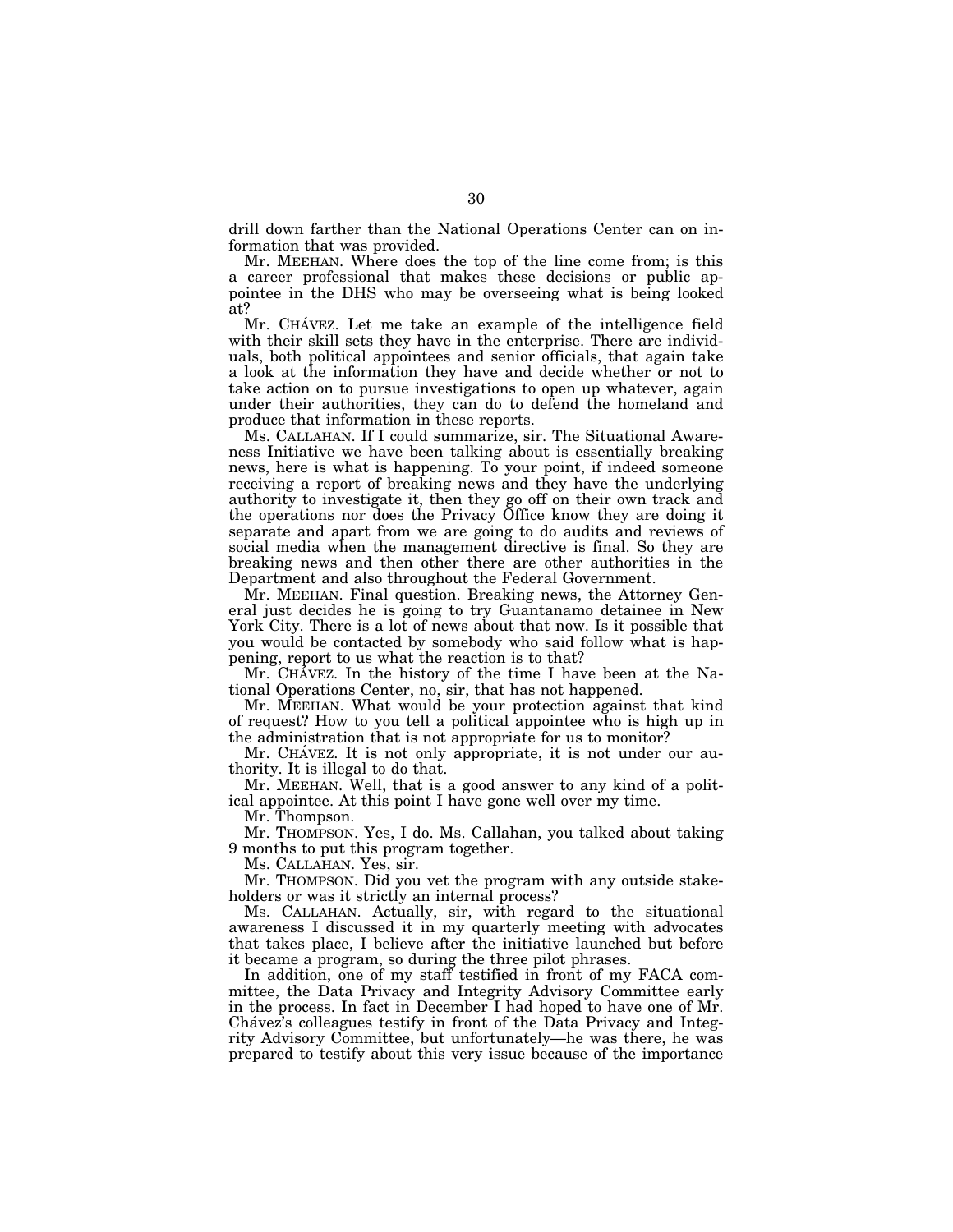of the issue but we ran out of time. But yes, we have discussed this publicly and gotten advice on it.

Mr. THOMPSON. Well, I am concerned that given what I am picking up that there are a lot of people who have interest in privacy and this whole area that has not been included in the discussion. What I would like for to you do is provide us with those organizations or individuals who you have collaborated with over that 9 months to develop this program.

Ms. CALLAHAN. To be clear, sir, I did not discuss this outside the Department until it was launched as a pilot under the Haiti earthquake, but then I did discuss it, as I said, in several advocate meetings, that I have quarterly advocate meetings with advocates and we did discuss it publicly in the FACA committee. But we are happy to provide you that information. Yes, sir.

Mr. THOMPSON. Whoever the advocate, whoever attended, how broad that attendance is, all that, just please get it to us.

Ms. CALLAHAN. Absolutely.

Mr. THOMPSON. The other concern I have is taken off of from what the Chairman was talking about, is the notion of identifying political and journalistic activities that reflect adversely on the agency or the Federal Government. Ms. Chávez, it is your testimony that you don't do this?

Mr. CHÁVEZ. Indeed, we don't do that. What we do do again is if there are long lines at the airport, at the screening centers, those types of things, those would come up to us, and we would pass it on to the appropriate DHS component for action again through corroboration, is this really happening, what is happening and what we need to do to fix that. But identifying individuals again or an individual that is making that would be irrelevant to us. There is something happening, go check it out.

Mr. THOMPSON. Well, okay. I will go back to the General Dynamics contract again. Obviously some of us are troubled by it. Why would you ask them to look at the *Drudge Report* or *New York Times* or *L.A. Times?* 

Mr. CHAVEZ. We don't focus again on any one media source. There are many that are out there. It all goes back to the information that they are providing, not the provider of that information.

Mr. THOMPSON. So they are the only source of—so in other words, they have this expertise that they can look at the blogs and read the newspapers better than the Department if that is what you want to do?

Mr. CHÁVEZ. Well, you have to look at it also. We are not in here currently watching television or looking at the media reports that are coming in. We all have a vested interest in this Homeland Security. So what we are providing is a service where we are looking at individual action or actions that could be happening around the United States and elsewhere that again we see and push that information out to the Federal Government and our State and local partners, the entire homeland security enterprise, to let them know that something is happening. They may already see it and be acting on it, in which case we would receive information from those agencies on here is what is currently going on with this also.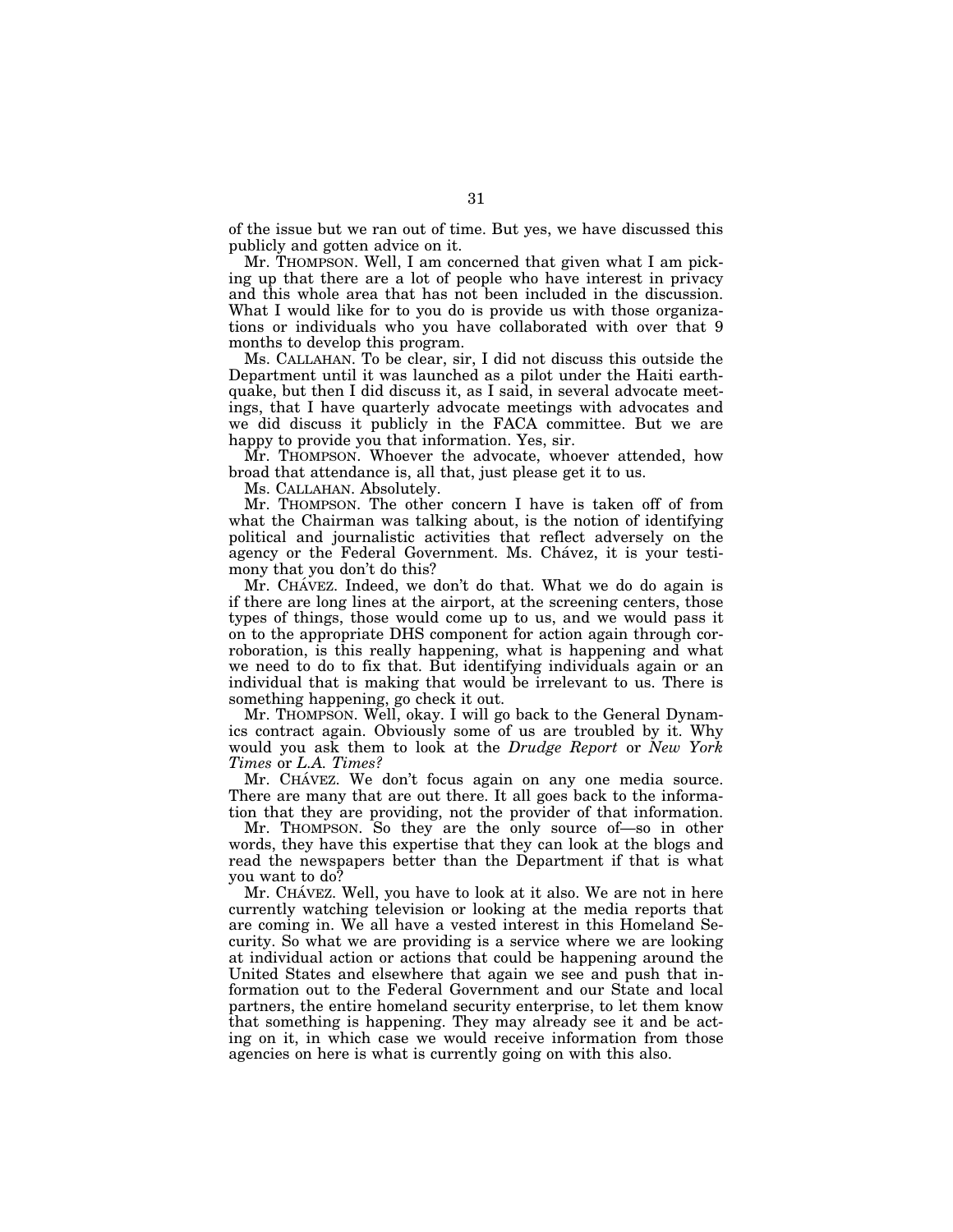Mr. THOMPSON. Ms. Callahan, to your knowledge are there any other branches of the Federal Government who are doing similar kind of programs?

Ms. CALLAHAN. I don't have a comprehensive knowledge of this, but I do know that National Operations Center has a unique statutory responsibility to provide situational awareness to the Federal Government. So I am not aware that anyone else is doing that given the NOC's authorities.

Mr. THOMPSON. FBI, DOD, nobody to your knowledge?

Ms. CALLAHAN. I believe they are operating within their own authorities consistent with what I discussed with the Chairman.

Mr. THOMPSON. I just asked you.

Ms. CALLAHAN. I don't know, sir, sorry.

Mr. THOMPSON. So you don't know—you designed the program without any review of whether or not another agency is doing it?

Ms. CALLAHAN. As I said, sir, I believe the NOC's statutory authority is unique.

Mr. THOMPSON. No, no, no, just answer the question.

Ms. CALLAHAN. I do not have any other knowledge.

Mr. THOMPSON. You said it took 9 months to put the program together, and I just want to know as part of your due diligence did you check and see whether or not another agency within the Federal Government was doing something just like this. I would assume that the FBI would be doing something like this, I would assume that DOD would be doing something like this, just given their mission. If you say you don't know, I don't think that is the right answer from a due diligence standpoint.

Ms. CALLAHAN. I can check with my staff, and maybe Mr. Chávez is aware of what other people are doing in this. We are trying to be very transparent about what we are doing and perhaps the other departments have not necessarily taken that tack.

Mr. CHAVEZ. I am not aware of anyone else that is doing the social media monitoring at again the unclassified level. The intelligence community with their skill craft may, but no, I don't.

Mr. THOMPSON. I yield back, Mr. Chairman.

Mr. MEEHAN. Thank you, Mr. Thompson. It appears to me as we have been going through this issue I have got the very difficult recognition that as I chastise my children about spending significant time on Facebook, they are now going to be saying to me, well, dad, it can be a career.

At this point let me turn it over to the gentleman from Minnesota for a few follow-up questions.

Mr. CRAVAACK. Thank you, Mr. Chairman. Does DHS use any other contractors to monitor to the best of your knowledge?

Mr. CHÁVEZ. Right now, no, we don't, sir.

Mr. CRAVAACK. Is there any plans to?

Mr. CHA´VEZ. Right now we have got all we need with, again, the services being provided.

Mr. CRAVAACK. Just kind of dovetailing what the Ranking Member was saying, one of the things I read is that you want to capture public reaction to major Government proposals. You are monitoring positive or negative reports on FEMA, CIA, ICE.

Mr. THOMPSON. Would the gentleman yield?

Mr. CRAVAACK. Yes, sir, I will yield.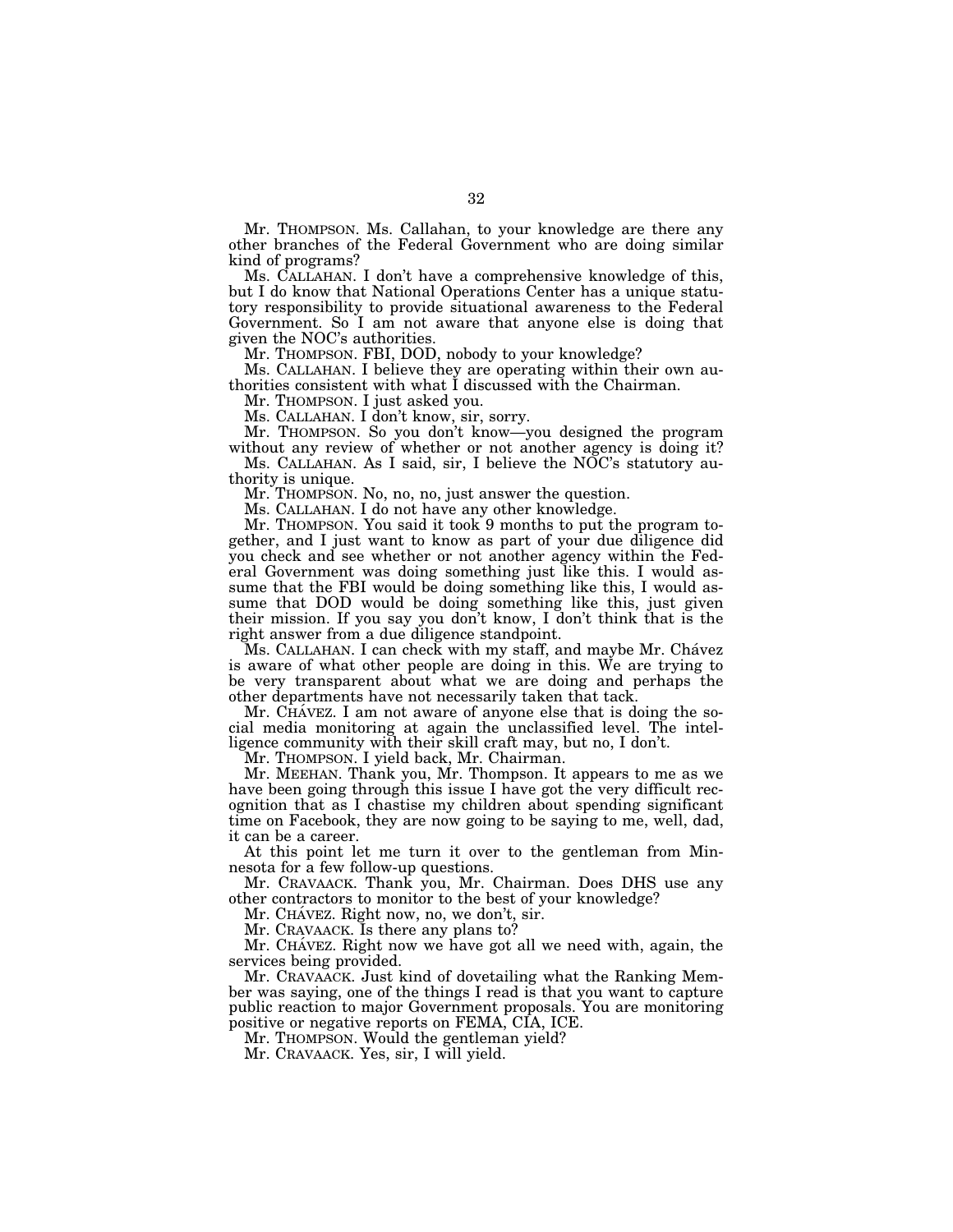Mr. THOMPSON. I asked you a question about the General Dynamics contract. You told me there was an RFP out right now. That was your answer to me on social monitoring. You look back to the gentleman, you said it wasn't sole source, it was open. That was your answer to me then.

Mr. CHAVEZ. It is a firm fixed contract, not sole source.

Mr. THOMPSON. But you said there is an RFP out right now.

Mr. CHÁVEZ. RFP. I am sorry, I am not familiar.

Mr. THOMPSON. Request for proposal. We talked about the General Dynamics contract. We asked about it. Your conversation talked about whether or not it was sole sourced or it was open, and you indicated that we are going out looking for another contract right now.

Mr. CHÁVEZ. No. If I did, sir, I apologize, sir. I stand corrected. It is a firm, again, fixed contract and again not sole sourced.

Mr. THOMPSON. How long is this fixed for?

Mr. CHAVEZ. Actually, I don't have that information. I don't have the fixed.

Mr. THOMPSON. Thank you. Thank you for yielding.

Mr. CRAVAACK. Yes, sir. I will reclaim my time. Going back, it was mentioned some of the—you know, FEMA, CIA, CBP, ICE these are organizations that are outside of DHS. Now if somebody—if there was an organization outside of DHS requesting this information, would you provide it to them?

Mr. CHAVEZ. We don't normally get, again, requests for information. We just take it from the media and push it to the organizations that are out there because they have their own information authorities, gathering authorities and those types of things that they use. So they use our media monitoring reports to supplement what they have already got.

Mr. CRAVAACK. The thing I am really having problems with I guess is the Government proposals, reactions to Government proposals and then feeding that information to different organizations within the Government. You are using a public sector source that may be used for private individual attainment of information for other reasons then that would benefit the public. That is what I am concerned with and how would you go about preventing this from occurring?

Mr. CHAVEZ. That specific purpose of the media monitoring I have never encountered. Again, the only kind of evaluation, if you will, of the departments or other Government agencies is just, as I said, there is a service that is being provided, that again there is a hold-up at the airports, as Ms. Callahan said also, but to go out and solicit that information or to collect it. I have not seen this in my tenure at DHS.

Mr. CRAVAACK. Well, now this hearing has occurred, I think you have a higher profile. But my question would be what are the checks and balances in there from ensuring that this is not used for private initiatives?

Mr. CHAVEZ. Again, with the information that comes in it is reviewed by a number of individuals throughout the National Operations Center and Operations Coordination and Planning to ensure that the compliance with the PIIs out there and the distribution lists also are pre-approved so that it doesn't get out to sectors,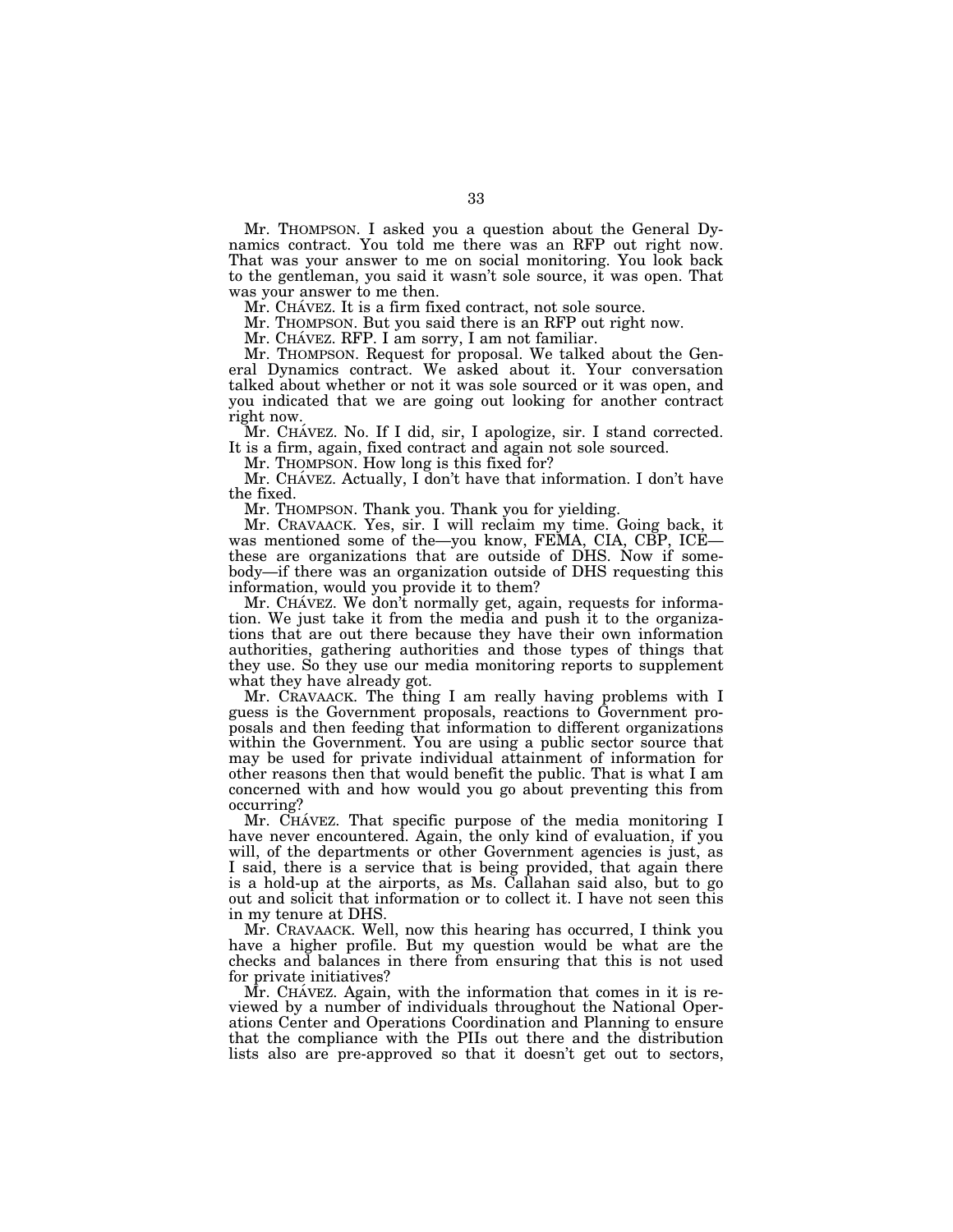again so we don't compromise proprietary information and those types of things.

Mr. CRAVAACK. Can you give me an example of what kind of information you have been gleaning thus far in regard to Government proposals?

Mr. CHAVEZ. I am not aware of any information we have gathered on Government proposals.

Mr. CRAVAACK. Okay. All right. Say I am ICE or say I am those who would be interested in the gun walking down in Mexico and I want to get information in regards to what is the public reaction to this. Say I am an organization, I am just trying to use broad general terms so we don't have to get into another area, a realm. How would you go about that request?

Mr. CHAVEZ. Again, that would not be a request that was appropriate or a function of the National Operations Center. Given our, again, authority under the Homeland Security Act for a situational awareness or operating picture, we are not a pollster, we don't again solicit for opinion. We are putting down actual incidents that are happening at any one time.

Mr. CRAVAACK. Okay, I am the Attorney General, I am asking for this information.

Mr. CHÁVEZ. Okay.

Mr. CRAVAACK. What are you going to tell him?

Mr. CHA<sup> $\overline{V}$ </sup> CHA<sup> $\overline{V}$ </sup> Example 1. That is not the appropriate mission or within our authorities for the National Operations Center to gather that information. There are other organizations within in the Federal Government who do have the authority to gather that information more thoroughly, again, than we do.

Mr. CRAVAACK. Mr. Chávez, you are telling the Attorney General that I cannot acquire this information, this is a vital need for American security.

Mr. CHAVEZ. It would be outside the skill set of what we actually do. We are not the source for that. So I would not be afraid to tell the Attorney General that we are not the organization that does that.

Mr. CRAVAACK. You are an Air Force officer, aren't you?

Mr. CHÁVEZ. Yes, sir.

Mr. CRAVAACK. Hooray. With that, I yield back.

Mr. MEEHAN. Mr. Long, do you have follow-up questions?

Mr. LONG. Well, you know that, sure. Thank you, and to my friend from Minnesota Mr. Chávez may be better known after this hearing but I just checked Twitter and we are not yet a trending topic on there.

The longer I sit here I think the more confused I get. The title of what we are supposed to be talking about today is ''Department of Homeland Security Monitoring Social Networking and Media: Enhancing Intelligence Gathering and Ensuring Privacy.'' We are all kind of in agreement on that?

Ms. CALLAHAN. Yes, sir.

Mr. CHÁVEZ. Yes, sir.

Mr. LONG. Of course we had a classified briefing yesterday and I came away from that thinking what we were trying to do is protect the homeland and watch for events that may affect the security of citizens here in this country. But yet today I keep hearing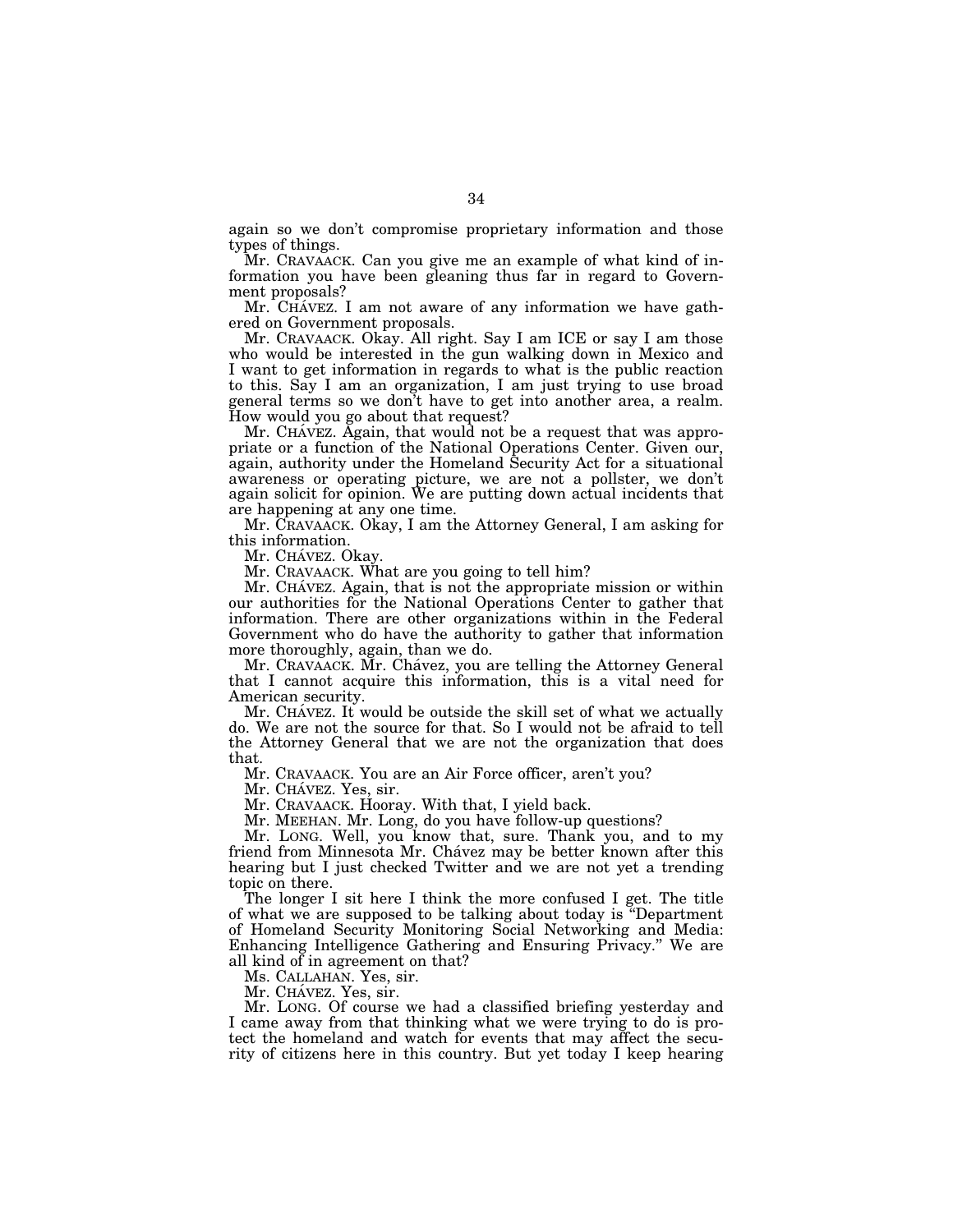about breaking news, which Twitter is pretty good for that. So either one of you can answer this if you want. I appreciate you being here today, but what is your charge? I have a disconnect with the breaking news, trying to follow that up. I mean that is history, breaking news has happened. Prevention and protecting the citizens while ensuring their Constitutional rights is a whole different can of worms. So both of you can answer this: What is your charge? What do you visualize your job and the agency job as far as—am I completely off-base that we are supposed to be trying to protect the homeland while ensuring privacy, as they say?

Ms. CALLAHAN. You are correct that that is our mission. That is the point of this hearing. I think the disconnect perhaps is that, as I pointed out in my oral testimony, there are three uses of social media. We have been focusing on the second, which is the situational awareness, which is the breaking news element, to know there is an event that could impact the homeland.

The third element, which is the operational use you spoke to the under secretary yesterday, about when we would do it consistent with our authorities for law enforcement or other investigatory purposes using social media if there was a predicate, some sort of reasonable suspicion or elements for that. That is kind of the third element on the prevention side. Mr. Chávez and I have been speaking a lot about the situational awareness, which is the second of the three uses that the Department uses social media for.

Mr. CHAVEZ. The National Operations Center again is part of the bigger picture out there. We are one of the tools that again the agencies use to again monitor the homeland and those types of things, again that they do under their own authority. So to put the intelligence piece in there with the Nation Operations Center, we are providing through the National Operations Center another piece of information that again those individuals who can use intelligence under their authorities or enhance their operations as with ICE, as was brought up in the other departments or components of DHS, that is what they do with it. We provides one piece of the information, the total information that is out there that they can use and that source again is the media portion of that.

Also, because the intelligence and all those other communities that are out there looking at it, again may not see something happening because they are executing a mission that is out there. What we do again is provide that service that something is happening, turn it over to the appropriate Government agency, to include State-

Mr. LONG. That is all after the fact, correct?

Mr. CHAVEZ. Indeed. There are other organizations that again that are looking at the prevention piece and looking, doing assessments to determine what threats may be coming at us. We are dealing with the here and now.

Mr. LONG. I am sure there is something I am missing because I can't believe that we would go to all this effort to look into breaking news.

Ms. Callahan, another question for you to wrap up. I am going to try this, can you describe the Department's on-going privacy and civil liberty protection oversight process that is in place now to en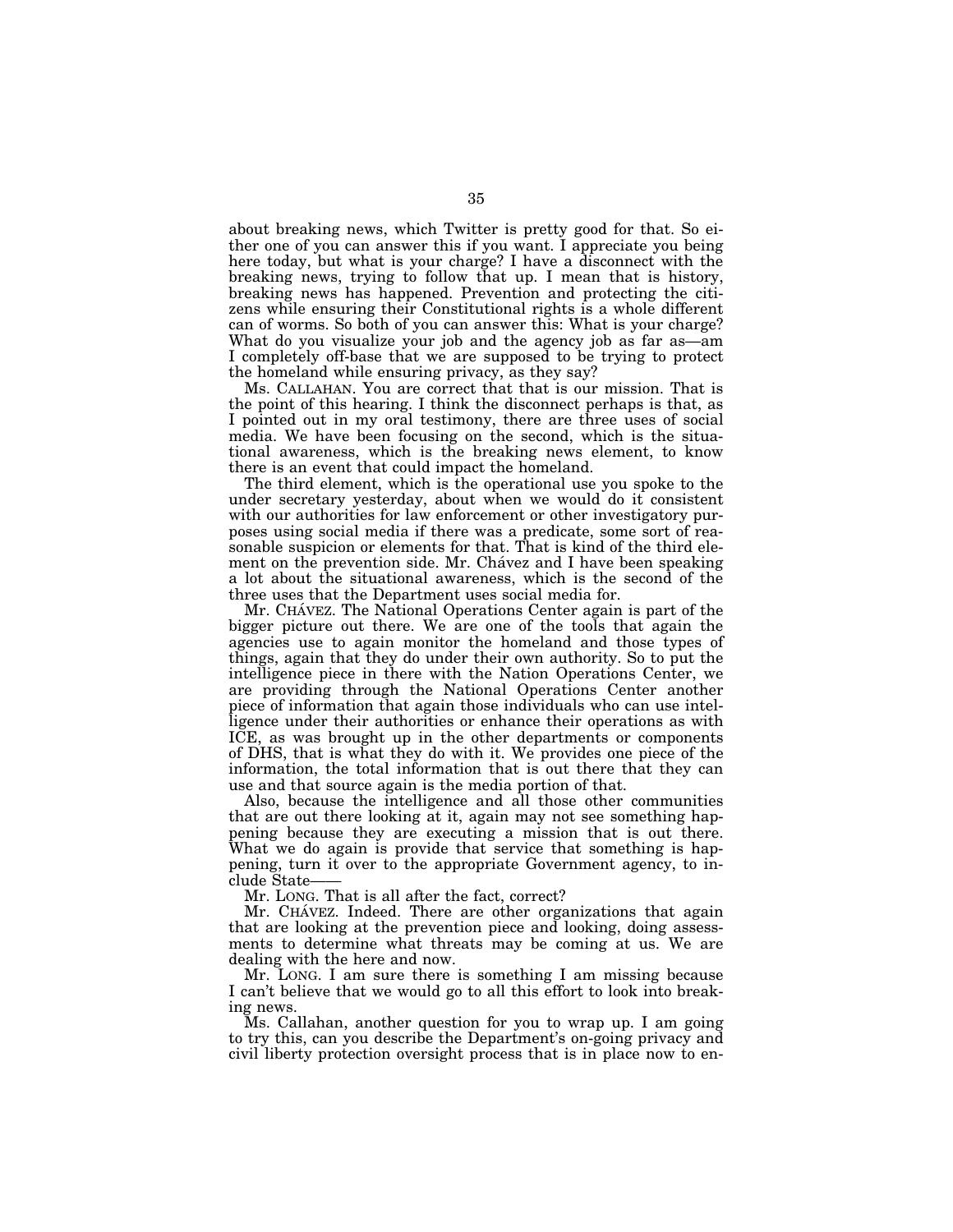sure citizens' Constitutional rights are not violated during the execution of the Department's social media monitoring?

Ms. CALLAHAN. Yes, sir. Thank you very much for that question. The Congress has been very generous with my oversight authority, and as I have described earlier, we have been doing mandated, required privacy compliance reviews that we publish on the website. To be clear about what is going on with regard, we are doing these reviews every 6 months, in fact February we started again.

We are also authorized to do investigations into individual types of use of social media, as I said kind of that third category in an operational sense. We are finalizing a management directive to make sure that everyone complies with privacy protections across the board with regard to investigations and operational use. In there we are requiring audits every 3 months, as well as specific investigation by my office. So we take this issue very seriously and we try to be as diverse and robust in working with the Office of Civil Rights and Civil Liberties in all three categories in which the Department uses it—communication, situational awareness, and operational use.

Mr. LONG. During those 3-month and 6-month checkups are you finding things that are of concern to you about people's Constitutional rights?

Ms. CALLAHAN. We have not. No, with regard to the situational awareness, the second use that the Department uses, the National Operations Center has been very consistent with the public-private protections that we have identified.

Mr. LONG. Thank you all for being here today and I yield back. Ms. CALLAHAN. Thank you, sir.

Mr. MEEHAN. Thank you, Mr. Long. I want to express my appreciation to the panel for being with us here today. I think we have begun an important discussion, and there is appreciation of the difficult charge that you share with some of the other agencies here who not only protect our homeland but American interests around the world. I am grateful for your service in that capacity.

I think all Americans appreciate the huge challenge of fulfilling the responsibility of having the imagination to appreciate what could happen and connecting the dots real-time, all of things we are asking you to do to prevent another issue of terrorism here on American soil, but we also appreciate that you are one of the real protectors of the individual's rights to privacy, what it means to be an American, and this is a delicate and difficult area that I think we have to continue to explore. I am asking you to continue to use your diligence and most assuredly to assure that there isn't inappropriate interference politically, especially inappropriate political interference in which somebody takes your mission and uses it for another purpose, and that every effort be made to safeguard the rights, the privacy rights of individuals.

We may have another opportunity to follow up on things we did not get into because, as I say, I appreciate what you are doing at the DHS level. I am cognizant in my own State of Pennsylvania of the historic context in which State-run but related fusion centers and otherwise have conducted these same kind of inquiries, and that information found its way not just to Governmental entities but to private contractors, private businesses who were using it for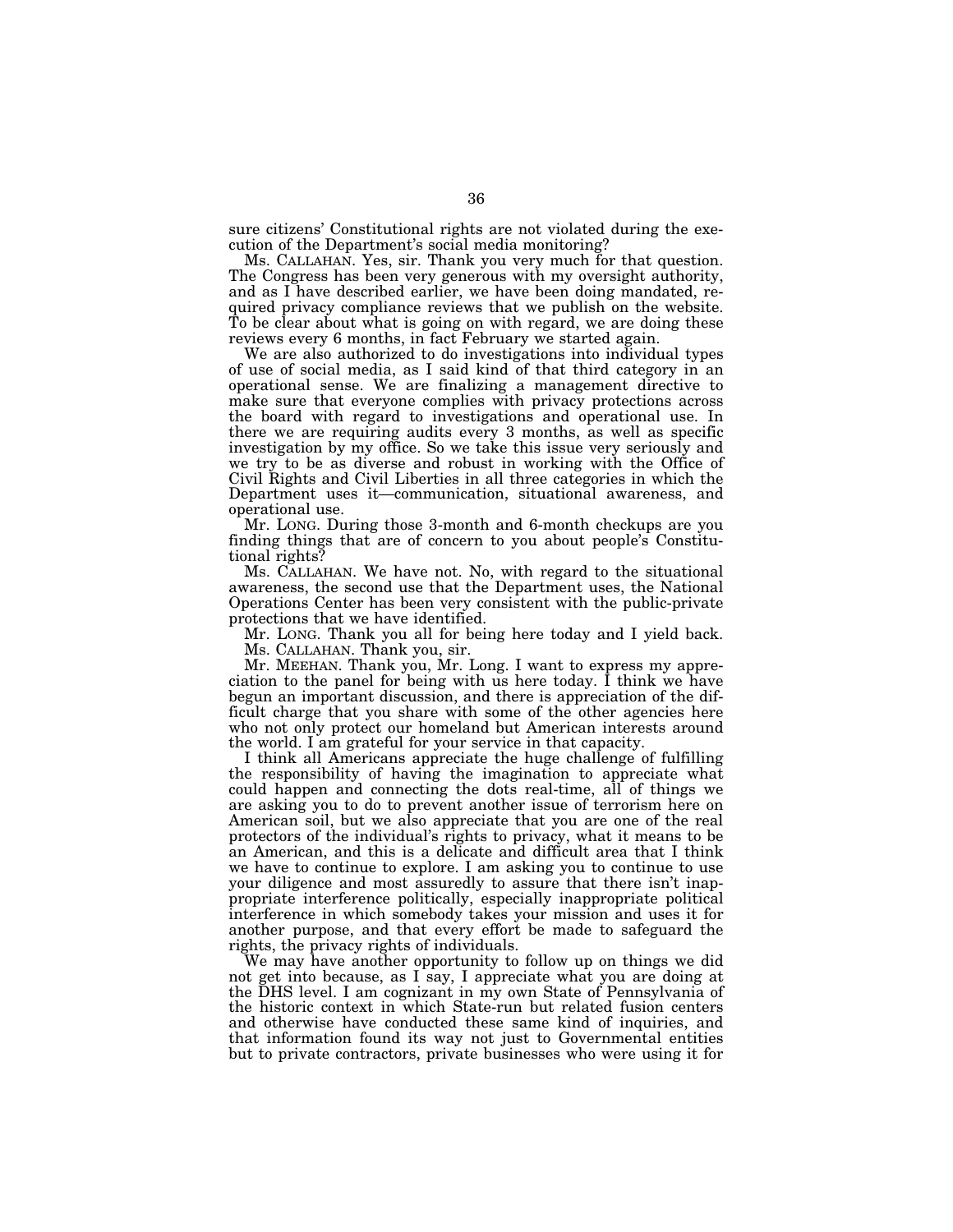their own purpose. So this whole question of, you know, who is collecting what information, what are we doing to safeguard it and what are we doing to assure that at some appropriate time it disappears.

There is a lot here. I know it is part of your job. I thank you for the work that you are doing, but we are going to continue to ask these tough questions because it is vital to the protection of the most fundamental thing we have, which is our Constitutional rights as American citizens to privacy and to be free from inappropriate Governmental intrusion.

Thank for your work and thank you for your testimony. The Members of the committee may have additional questions for witnesses. If they do, we will ask you to respond in writing. I know there are some things that were asked that you go back and do your best to be responsive to the questions that the committee did ask. The hearing record will remain open for 10 days.

So without objection the committee stands adjourned.

[Whereupon, at 11:35 a.m., the subcommittee was adjourned.]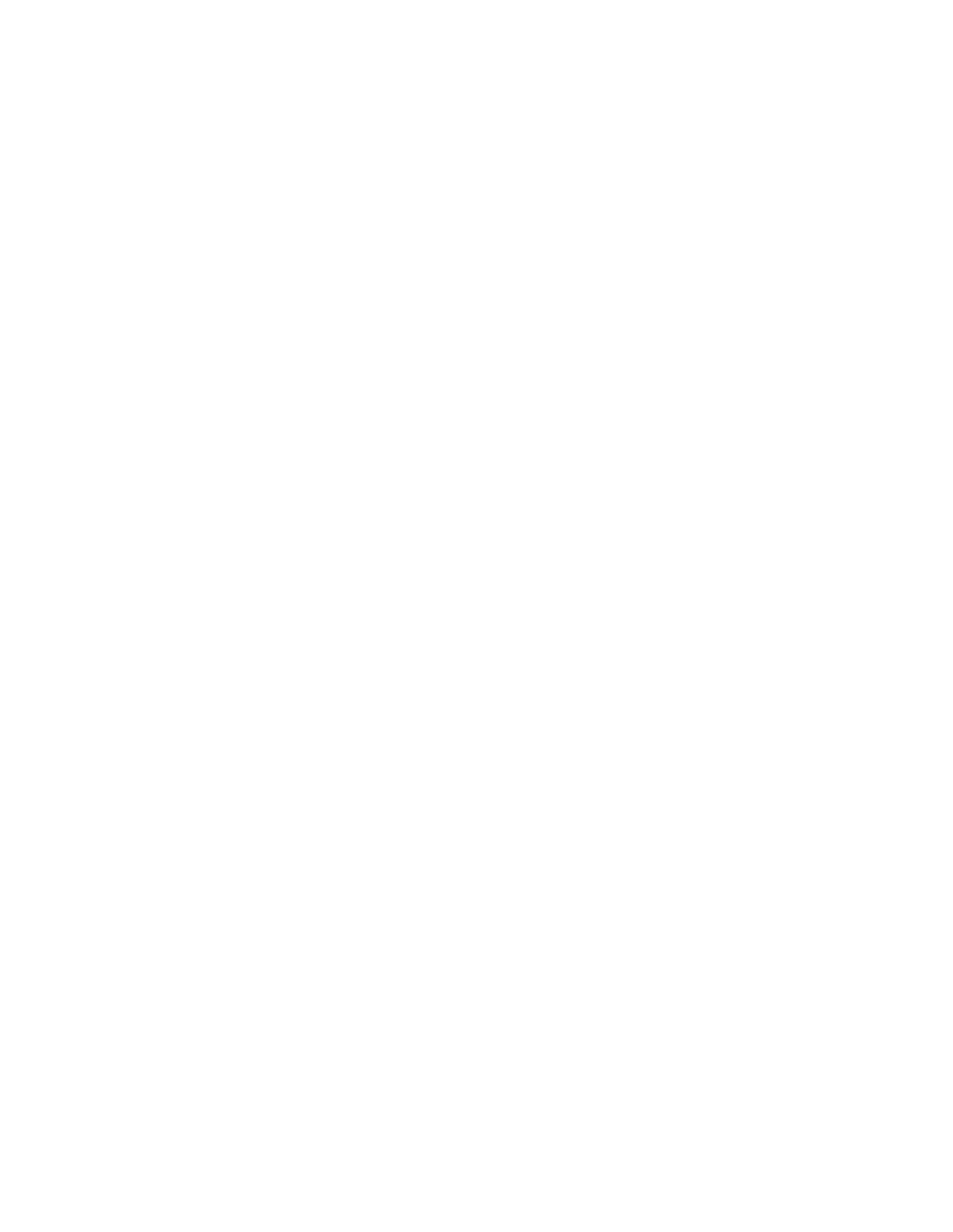## **A P P E N D I X**

LETTER SUBMITTED TO CHAIRMAN PATRICK MEEHAN FROM MARY ELLEN CALLAHAN AND RICHARD CHÁVEZ

The Honorable PATRICK MEEHAN,

#### MARCH 1, 2012.

*Chairman, U.S. House of Representatives, Committee on Homeland Security, Subcommittee on Counterterrorism and Intelligence, Washington, DC 20515.* 

DEAR REPRESENTATIVE MEEHAN: Thank you for the opportunity to testify before you and your subcommittee on February 16, 2012 about Department of Homeland Security (DHS) review of publicly available social media websites. DHS remains fully committed to providing the subcommittee with all of the information it requires on this topic. We ask that our letter, along with the enclosed attachment, be incorporated into the official record for the February 16, 2012 hearing before your subcommittee.

At the hearing, questions were raised regarding contract language that appeared to permit the use of social media websites to track First Amendment-protected speech by collecting information on public dissent or disagreement on Government activities. As detailed in our written testimony DHS does not now, and has never collected or used, social media reporting for such purposes. We will modify the existing contract and all DHS documentation to clarify and align guidance language with the Privacy Impact Assessments (PIAs).

To further illustrate this point, this week Director Cha´vez issued the enclosed memorandum to the National Operations Center (Attachment 1) stating that the Office of Operations Coordination and Planning and the Privacy Office are currently reviewing the 2011 Media Monitoring Analyst's Desktop Binder to ensure alignment with the PIAs. Although the media monitoring efforts are in accordance with the privacy guidelines outlined in the PIAs it is important that all documentation relating to media monitoring be similarly aligned. The Privacy Office will complete its fourth Privacy Compliance Review in mid-March 2012 and this alignment will be part of the review.

Director Chávez's memorandum to the National Operations Center also reiterates the privacy guidelines that have been in place since the start of this program: Collection of personally identifiable information from social media websites is permitted only in specific circumstances and is limited to the categories described in our written testimony and in the January 6, 2011 PIA. The information that is collected may be retained only in the report that is generated, and is not cross-referenced or tracked in any other way.

We appreciate the subcommittee's interest in our efforts in this regard. We would be happy to meet with subcommittee staff or Members individually the week of March 5, 2012 to provide you with any further information or discussion of these issues you may require. NOC media monitoring reports are also available for your review

Sincerely,

MARY ELLEN CALLAHAN,

*Chief Privacy Officer, U.S. Department of Homeland Security,* 

RICHARD CHÁVEZ,

*Director, Office of Operations Coordination and Planning, U.S. Department of Homeland Security.*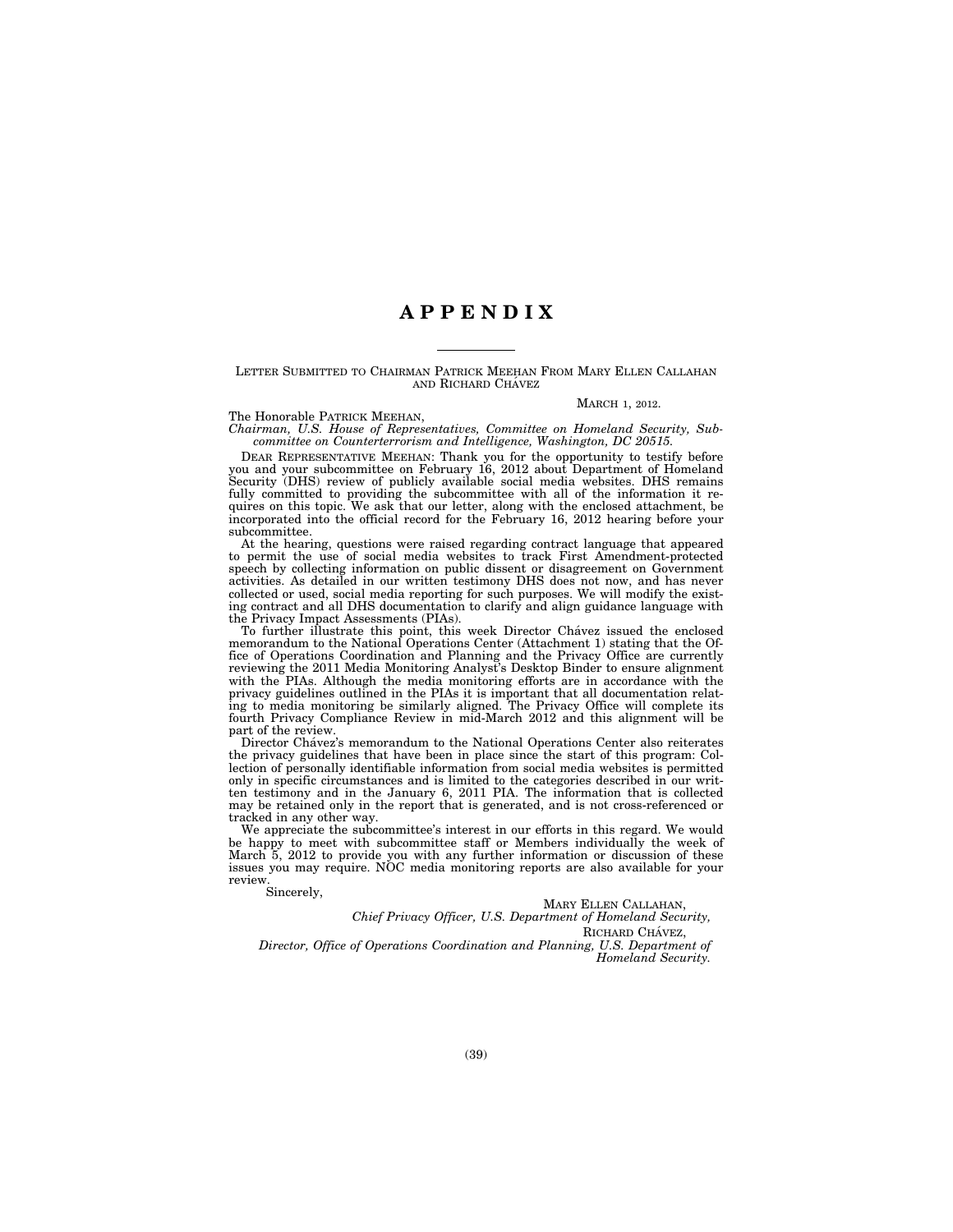#### MEMORANDUM FOR: National Operations Center

FROM: Richard Chávez, Director, Office of Operations Coordination and Planning SUBJECT: Media Monitoring Guidance Reminder

As part of the fourth Privacy Compliance Review that is scheduled to occur in mid-March 2012, the National Operations Center (NOC), in coordination with the DHS Privacy Office, will review the 2011 Media Monitoring Analyst's Desktop Binder, any associated standard operating procedures, and the existing media monitoring support services contract to ensure conformity with all *Publicly Available Social Media Monitoring and Situational Awareness Initiative* Privacy Impact Assessments (PIAs) and to ensure the scope and purpose of the NOC Media Monitoring Capability (MMC) are accurately reflected and recommend clarifications and updates to the language if necessary. In the interim, the NOC will continue to use the PIAs as the authoritative source to guide the program.

The NOC MMC should continue to limit the review, use, collection, and dissemination of non-personally identifiable information and the seven narrow categories of personally identifiable information to information that affect the operations of the Department of Homeland Security (memorialized in the January 2011 PIA). No First Amendment-protected speech relating to dissent or disagreement with the Department and its activities should be reviewed, used, collected, or disseminated.

The MMC can review, use, collect, and disseminate information intended to provide guidance on DHS programs and initiatives that inform the general public. An example would be the Transportation Security Administration's PreCheck program. The MMC can also review, use, and collect information related to oversight reports about DHS components such as DHS Inspector General Reports or Government Accountability Office Reports.

The MMC cannot review, use, collect, or disseminate information related to individuals' positive or negative opinions or reports on the Department, but for the narrow circumstance where the MMC reviews and informs the relevant Component of an operational issue adversely impacting the Component. Examples of these issues include security violations at airports or ports of entry. In this narrow operational circumstance, no personally identifiable information can be collected, stored, or disseminated to the relevant Component.

#### QUESTIONS SUBMITTED BY RANKING MEMBER BENNIE G. THOMPSON FOR MARY ELLEN CALLAHAN AND RICHARD CHÁVEZ

*Question 1.* Please explain the circumstances under which DHS might collect information on journalists.

Answer. DHS does not collect information on journalists (other than recording the name of the author when saving a particular article so as to ensure proper attribution, or including a individual journalist's name that is part of that journalist's social media internet link). As described below, DHS collects information on events.

In support of its statutory mission to provide situational awareness and a common operating picture for the Federal Government and for other homeland security enterprise partners, the National Operations Center (NOC) within the DHS Office of Operations Coordination and Planning reviews publicly available traditional and social media postings to gain an enhanced awareness of rapidly emerging or evolving incidents and events concerning homeland security, emergency management, and National health. If a journalist posts a report on a publicly available social media site about a breaking news incident relevant to homeland security, the NOC's media monitoring analysts may use the information posted to build a report that is distributed to DHS leadership and other homeland security partners including Federal interagency, State, local, Tribal, and territorial government entities. The NOC may include reporters' names and affiliations in the reports as described below.

The NOC includes a particular journalist's name with recorded media in accordance with the guidelines set forth in the Publicly Available Social Media Monitoring and Situational Awareness Initiative Privacy Impact Assessment (PIA) (dated June 22, 2010) and its January 6, 2011 update. As stated in the PIA update and the February 1, 2011 System of Records Notice, personally identifiable information on seven narrow categories of individuals may be collected when it lends credibility to the report or facilitates coordination with Federal, State, local, Tribal, territorial, foreign, or international government partners. In such instances DHS will only collect the following limited pieces of information from journalists: Names, titles, and organizational affiliation of anchors, newscasters, or on-scene reporters who are known or identified as reporters in their post or article or who use traditional and/or social media in real time to keep their audience situationally aware and informed. Fre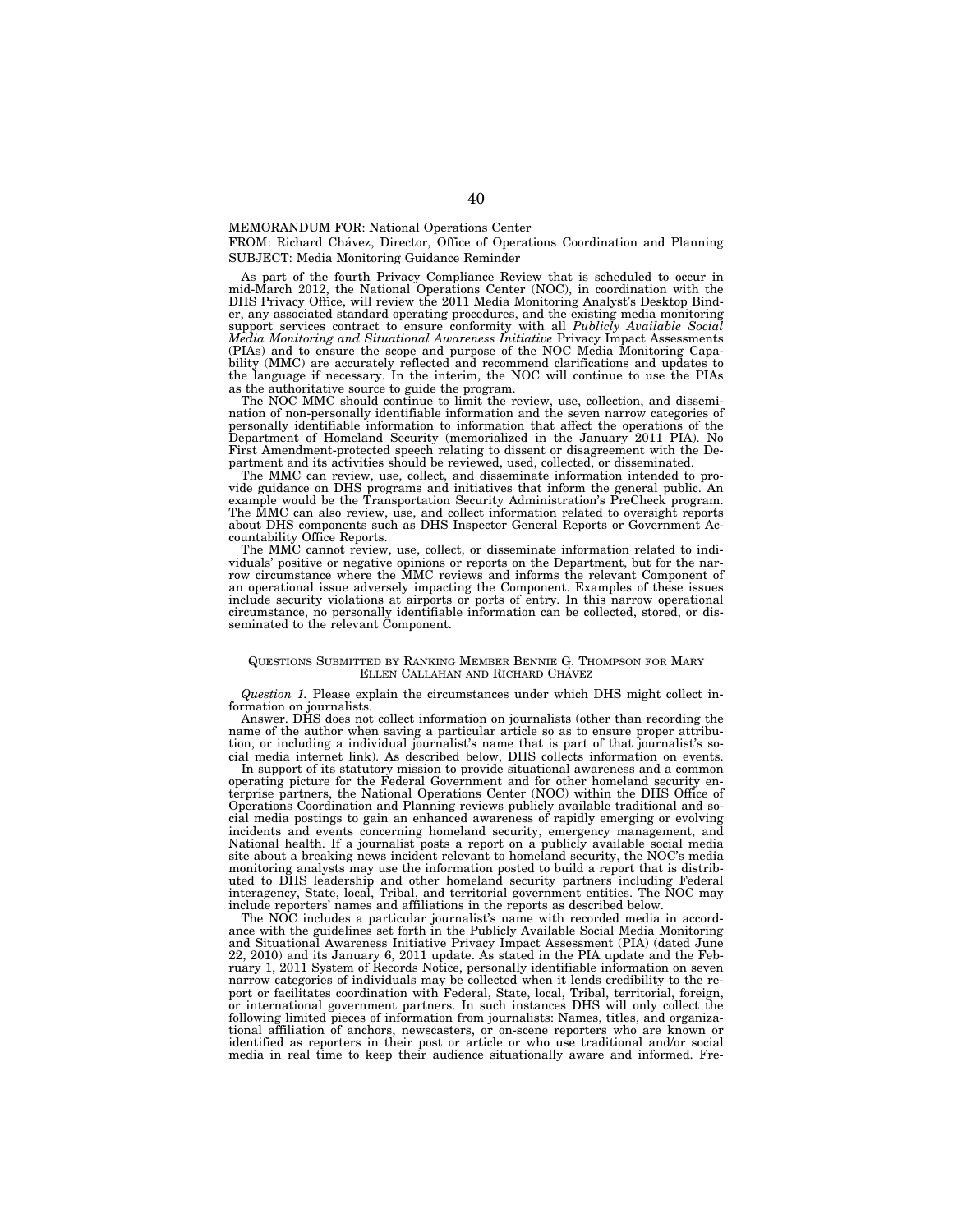quently with breaking news on social media, the individual journalist's name or<br>names of other key individuals will be part of the story's internet link. In order to<br>disseminate these publically available links, the NOC mu identifiable information contained in the link address. Removing the PII from the link address will render the link, and thus the story, unusable.

All National Operations Center (NOC) social media initiative PIAs are available to the public at *www.dhs.gov/privacy.* 

*Question 2.* Please explain how DHS came to report on information related to citizens' opinions on moving Guantanamo Bay Detainees to Standish, MI, and whether this is an appropriate use of social media by DHS.

Answer. The DHS Office of Operations Coordination and Planning (OPS) never reported on potential plans to move detainees to Standish, MI. During the develop-ment of the Media Monitoring capability, OPS developed a Social Networking/Media Capability Analyst Handbook also known as a Desktop Binder. The purpose of the Desktop Binder was to serve as a desk reference for media monitoring analysts. In an early draft version of the Desktop Binder, an example was created based on ac-tual information related to citizens' opinions regarding moving Guantanamo Bay Detainees to Standish, MI. This document was part of a ''weekly report example,'' not an actual report in a very early, and obsolete version of the Desktop Binder. This version of the Desktop Binder was created while OPS was still in the midst of developing its media monitoring processes, and before the media monitoring reports were ever distributed. This example has been removed from the Desktop Bind-er, and this information was never released through the situational awareness reporting channels.

To maintain a capability focused on reviewing incident and event information, OPS trains analysts to review information in compliance with the parameters set forth in the Privacy Impact Assessments (PIAs). During the report production process, reports are reviewed multiple times to ensure PII is not inadvertently included. Reports are reviewed at least twice, once by the analyst generating the report and<br>then again by the analyst's counterpart. Each report is then checked by the media<br>monitoring lead prior to dissemination. All reports distr period are checked by a media monitoring capability senior reviewer, and the media monitoring capability's quality control leads conduct weekly reviews of all distributed reports to ensure any inadvertent PII inclusions are identified and corrective<br>action is taken. As described previously, the Privacy Office conducts Privacy Compli-<br>ance Reviews every 6 months to ensure OPS is complyi

*Question 3.* Please explain the terms of the contract and the rationale for contracting with General Dynamics to conduct social media situational awareness reporting.

Answer. To fulfill the National Operations Center's (NOC) statutory responsibility to provide situational awareness, the NOC examines publicly available traditional and social media, compares it with many other sources of information, and includes it where appropriate into NOC reports. At the time the contract was awarded, the Office of Operations Coordination & Planning (OPS) did not have available Federal employees to complete this task. OPS procured contracted services to fulfill this function. Additionally, OPS has not ascertained if this service will be required on a permanent basis, making it more economical to utilize contractor services in the interim.

OPS is continuing to assess current performance to determine the most efficient and effective mechanism for performing the media monitoring function in light of operational needs and budgetary direction.

The Media Monitoring contract was competed for and awarded to General Dynamics Advanced Information Systems (GDAIS) on May 27, 2010, under the GSA Mission Oriented Business Integrated Services (MOBIS) contract vehicle. The Period of Performance (POP) for this contract is July 1, 2010 through December 31, 2014, and the total contract value is \$11.3 million. The contract includes tasks to monitor open sources for incidents relating to potential and emerging threats and hazards to the homeland.

In accordance with the Federal Acquisition Regulation, the award to GDAIS was based on the Evaluation Team's review and assessment of the qualifications of multiple vendors that submitted a quotation in response to the Request for Quotation (RFQ). The Evaluation Team made a recommendation to the Source Selection Authority (SSA) that GDAIS offered the best value quote for fulfilling the Department's social media situational awareness reporting requirement. After a thorough review of the Evaluator's assessment which included an evaluation of the strengths, weaknesses, and risks of the quotes received, the SSA determined that GDAIS would provide superior performance of the Government's objectives, and was the most technically competent contractor that had submitted a quotation.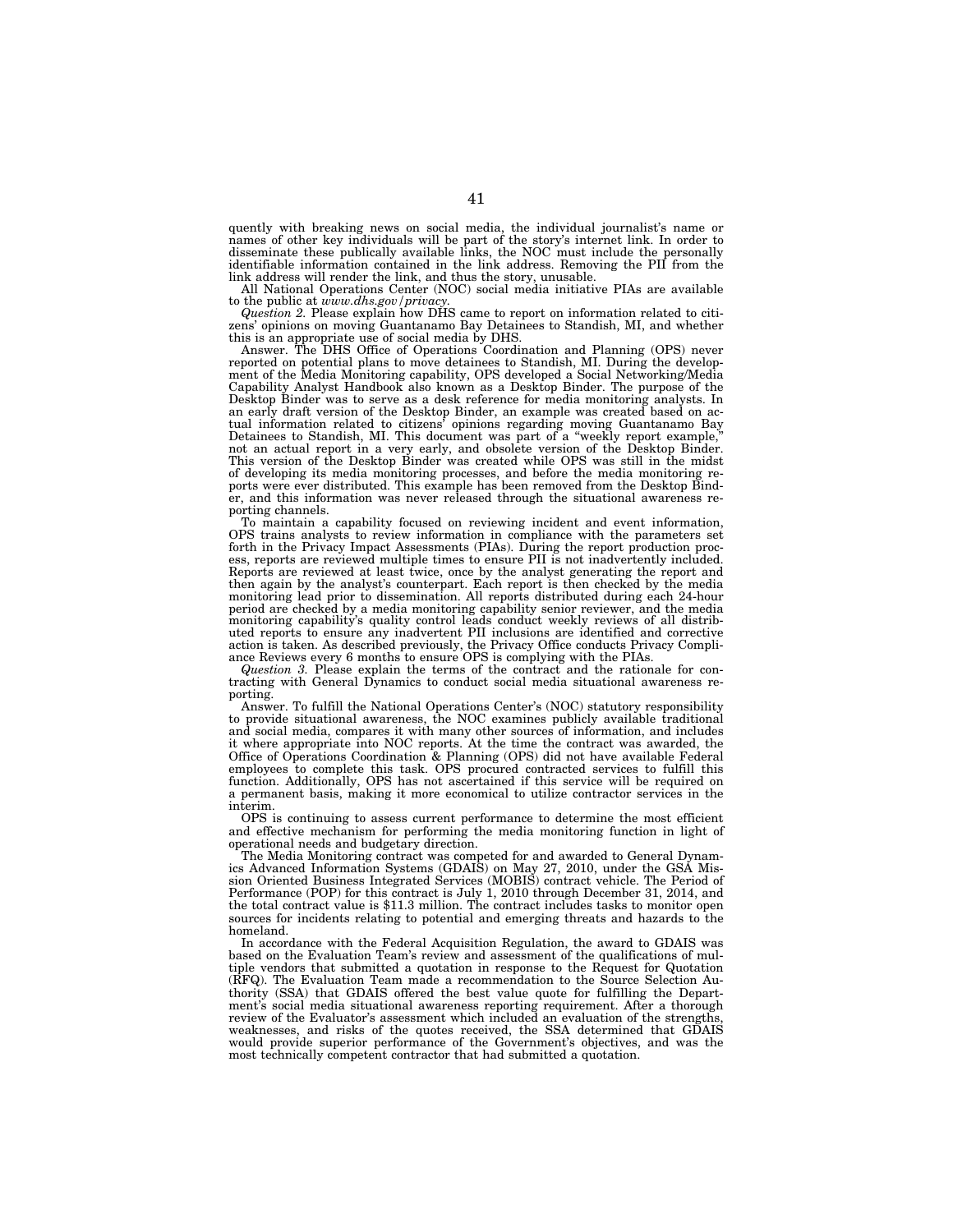*Question 4.* Please describe the way that DHS solicited feedback from the privacy community regarding DHS' use of social media.

Answer. In addition to the five Privacy Impact Assessments (dealing with the three pilots, the program, and the update to include seven narrow categories of personally identifiable information) and three Privacy Compliance Reviews, the DHS Privacy Office has engaged in dialogue with the privacy community regarding DHS' use of social media in a number of ways. These include several quarterly advocate outreach meetings (Privacy Information for Advocates), Chief Privacy Officer Testimony before the Data Privacy and Integrity Advisory Committee (DPIAC) in public meetings, DHS Privacy Office staff testimony before the DPIAC, and inter-agency and intra-agency discussions. The Privacy Impact Assessments and other documentation are available at *www.dhs.gov/privacy.* 

The Chief Privacy Officer invites privacy organizations and privacy advocates (who have requested to participate) to quarterly informational meetings during which the Chief Privacy Officer provides updates on DHS privacy issues. To date, 24 distinct organizations have requested invitations. The quarterly Privacy Information for Advocates meetings allow the Chief Privacy Officer and privacy advocates to discuss privacy issues that impact DHS and individuals. In 2010 and 2011, Chief Privacy Officer Mary Ellen Callahan spoke in depth about DHS's use of social media and the situational awareness initiative at four of the quarterly meetings. Additionally, the March 2012 Privacy Information for Advocates meeting provided an opportunity to update advocates on the social media situational awareness initiative at length, including discussing examples, as well as clarifying misconceptions.

The DPIAC was established by the Secretary of Homeland Security as a discretionary committee under the Federal Advisory Committee Act to provide advice to the Secretary and to the DHS Chief Privacy Officer, upon request, on policy, programmatic, operational, administrative, and technological issues within DHS that relate to personally identifiable information, as well as data integrity and other privacy-related matters. Committee members are individuals from the private sector, academia, non-governmental organizations, and State government who have expertise in privacy, security, and emerging technologies.

The DPIAC holds several public meetings throughout the year to receive updates from the DHS Privacy Office, learn more about how DHS components have implemented privacy, and gain information on specific DHS programs that have privacy implications. In 2010 and 2011, Chief Privacy Officer Mary Ellen Callahan provided public testimony on the development, progression, and modification of the social media situational awareness initiative at four of these meetings. Additionally, DHS Privacy Office staff publicly testified at DPIAC meetings on the social media situational awareness initiative. In September 2010, one of the Associate Directors for Privacy Compliance testified on the development of Privacy Compliance Reviews generally, and how public Privacy Compliance Reviews focusing on the social media situational awareness initiative function. In March 2011, another Associate Director for Privacy Compliance publicly testified on the social media situational awareness initiative, focusing on the addition of the seven narrow categories of personally identifiable information that would be collected. Finally, in December 2011, staff from the National Operations Center (NOC), which runs the social media situational awareness initiative, was scheduled to publicly testify on the social media situational awareness initiative and the associated Privacy Compliance Reviews. However, the testimony was postponed due to extended deliberations by the DPIAC on pending recommendations from the committee to the Department. Information about DPIAC, and the publicly available meetings, can be found at *www.dhs.gov/ privacy.* 

Throughout 2010–2012, the DHS Privacy Office also provided information about DHS' use of social media, whether for public communications and outreach, situational awareness, or operational use, to interagency privacy groups, including the Innovation and Emerging Technologies Subcommittee of the CIO Council Privacy Committee. These briefings were provided as examples of ways to embed privacy protections in Government use of social media generally, including developing Privacy Impact Assessments and System of Records Notices as necessar

In addition to providing information via interagency fora, in 2011, the DHS Privacy Office hosted an intra-agency privacy compliance meeting where staff from the National Operations Center updated DHS Component Privacy Officers on the social media situational awareness initiative and corresponding Privacy Compliance Reviews, as well as fielded questions from the Component Privacy Officers about the initiative.

*Question 5.* Please explain who/what determines what the NOC looks at and searches for on social media sites.